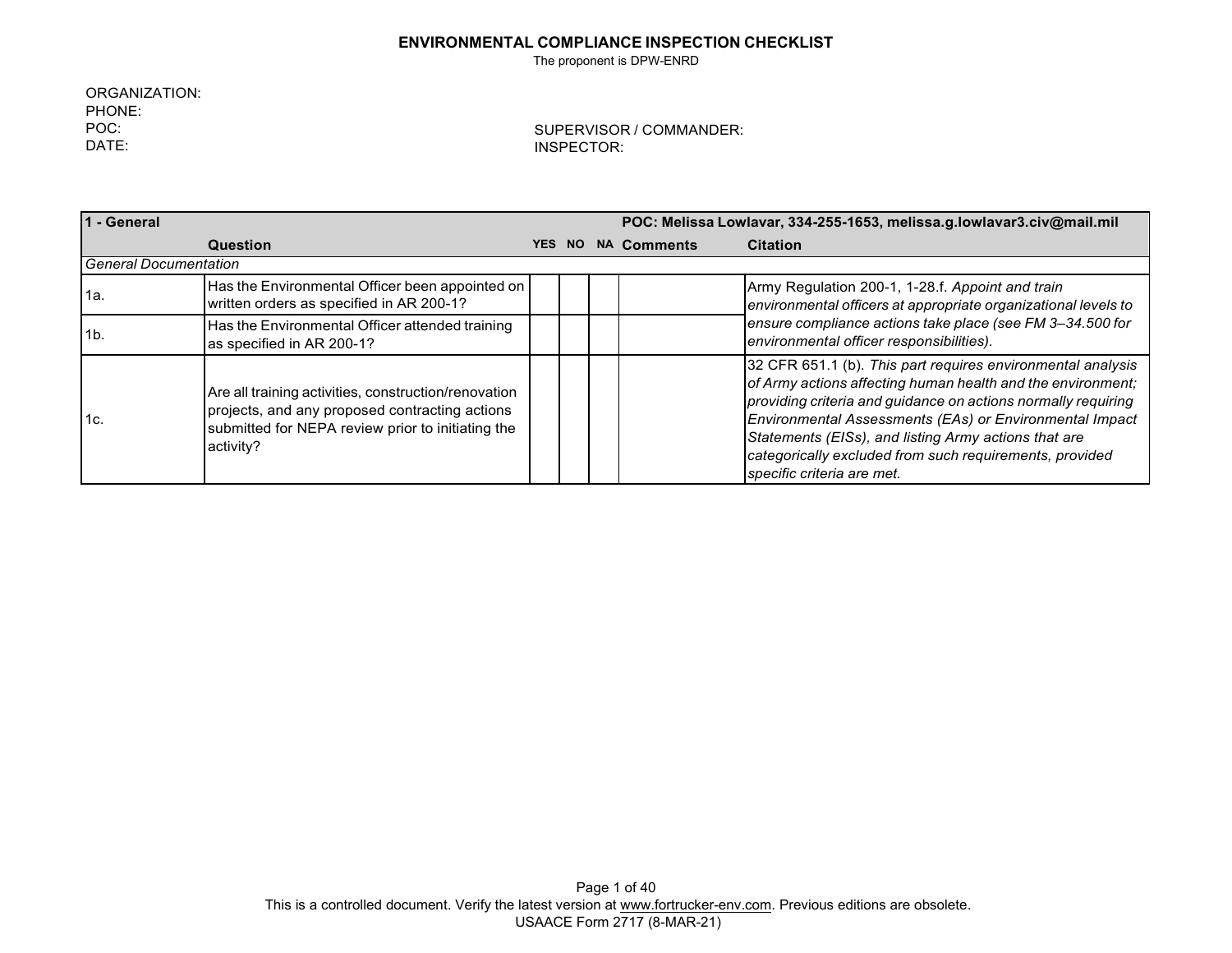The proponent is DPW-ENRD

ORGANIZATION: PHONE: POC: DATE:

BUILDING(S):

| 2 - Oil & Material Storage |                                                                                                                            | POC: Allison Marshall, 334-255-1658, allison.t.marshall.civ@mail.mil |           |  |                    |                                                                                                                                                                                                                                                                                                                                                                                                    |
|----------------------------|----------------------------------------------------------------------------------------------------------------------------|----------------------------------------------------------------------|-----------|--|--------------------|----------------------------------------------------------------------------------------------------------------------------------------------------------------------------------------------------------------------------------------------------------------------------------------------------------------------------------------------------------------------------------------------------|
|                            | Question                                                                                                                   | <b>YES</b>                                                           | <b>NO</b> |  | <b>NA Comments</b> | <b>Citation</b>                                                                                                                                                                                                                                                                                                                                                                                    |
| 2a.                        | Have inspections been completed monthly for<br>new products?                                                               |                                                                      |           |  |                    | SPCC Plan Section 5.7. Fort Rucker requires monthly<br>operator inspections,  for all containers with the exception                                                                                                                                                                                                                                                                                |
| $2b$ .                     | Have inspections been completed weekly for<br>used oil?                                                                    |                                                                      |           |  |                    | of used oil containers. Used oil, including used cooking oil,<br>containers must be inspected by operators on a weekly basis.                                                                                                                                                                                                                                                                      |
| 2c.                        | Have inspections been completed using USAACE<br>Form 2711, SPCC Plan Container Inspection<br>Checklist?                    |                                                                      |           |  |                    | Operator inspections are conducted using the checklist in<br>Appendix G [USAACE Form 2711].                                                                                                                                                                                                                                                                                                        |
| 2d.                        | Have inspection forms been turned in to DPW-<br>ENRD monthly for all bulk oil storage containers<br>55-gallons and larger? |                                                                      |           |  |                    | 40 CFR 112.7.(e). Conduct inspections and tests required by<br>this part in accordance with written procedures that you or the<br>certifying engineer develop for the facility.<br>SPCC Plan Section 5.7. Operator inspections are conducted<br>using the checklist in Appendix G. Copies of these<br>inspections must be turned in to DPW-ENRD by the 15th of<br>the following month.             |
| 2e.                        | Has all hydraulic equipment been inspected as<br>part of normal maintenance operations?                                    |                                                                      |           |  |                    | SPCC Plan Section 6.11.4. The operator using this<br>equipment is responsible for checking the equipment prior to<br>each use and when any problems are encountered. Mobile<br>hydraulic equipment is inspected and any required<br>maintenance is performed on an annual basis at a minimum.                                                                                                      |
| 2f.                        | Are adequate spill response supplies (i.e.,<br>absorbents, spill kits) available?                                          |                                                                      |           |  |                    | SPCC Plan Section 5.1. At all sites, such as shops, airfields<br>and stagefields, spill kits are located near storage areas and<br>can be easily accessed within a reasonable time to be<br>effective in spill response.<br>ISCP Section 2.1. To prevent spills everyone should: 12.<br>Ensure the work area has the appropriate spill kits and they<br>are maintained and placed for easy access. |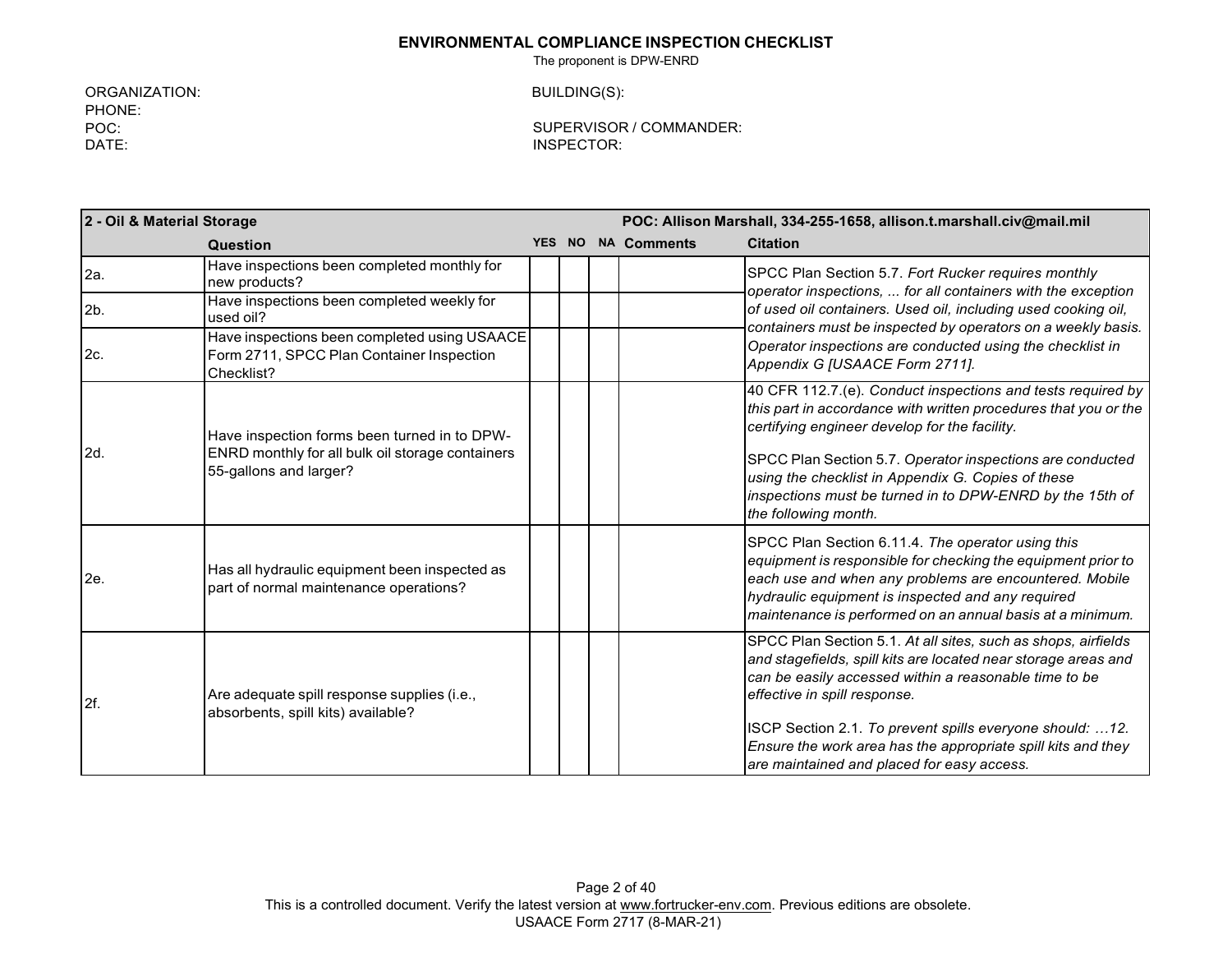| 2 - Oil & Material Storage |                                                                                                                                                                                                                            | POC: Allison Marshall, 334-255-1658, allison.t.marshall.civ@mail.mil |  |                    |                                                                                                                                                                                                                                                                                                                                                                                                                                                                                                                                                                                                                                                   |
|----------------------------|----------------------------------------------------------------------------------------------------------------------------------------------------------------------------------------------------------------------------|----------------------------------------------------------------------|--|--------------------|---------------------------------------------------------------------------------------------------------------------------------------------------------------------------------------------------------------------------------------------------------------------------------------------------------------------------------------------------------------------------------------------------------------------------------------------------------------------------------------------------------------------------------------------------------------------------------------------------------------------------------------------------|
|                            | Question                                                                                                                                                                                                                   |                                                                      |  | YES NO NA Comments | <b>Citation</b>                                                                                                                                                                                                                                                                                                                                                                                                                                                                                                                                                                                                                                   |
| 2g.                        | Have all spills of any type of oil, regardless of<br>container size or type, been appropriately cleaned<br>(i.e., no visible oil/product near the container, on<br>the container surface, or in secondary<br>containment)? |                                                                      |  |                    | ISCP Appendix A / USAACE Form 2719, Site Specific Spill<br>Plan. Remove the source of the spill. Envelop spilled material<br>on ground. Absorb spilled material; clean up soil.<br>Containerize used absorbent & soil. Transmit a report of the<br>spill.<br>40 CFR 112.8(c)(10) Promptly correct visible discharges<br>which result in a loss of oil from the container, including but<br>not limited to seams, gaskets, piping, pumps, valves, rivets,<br>and bolts. You must promptly remove any accumulations of<br>oil in diked areas.                                                                                                       |
| 2h.                        | Does the EO have access to the Installation Spill<br>Contingency Plan (ISCP) (either in hard-copy or<br>electronically)?                                                                                                   |                                                                      |  |                    | ISCP Section 1. A copy of the ISCP will be available at each<br>site that stores, handles, or transfers oil or hazardous<br>substances for which there is a reasonable possibility of a<br>significant spill If an organization does not have access to<br>the website, a hard copy should be kept at the facility.                                                                                                                                                                                                                                                                                                                               |
| 2i.                        | Does the EO have access to the Spill Prevention,<br>Control, and Countermeasures (SPCC) Plan<br>(either in hard-copy or electronically)?                                                                                   |                                                                      |  |                    | SPCC Section 3.3.1. Specific responsibilities [of the EO<br>include]:<br>· Implementation of unit-specific Standard Operating<br>Procedures (SOPs) as those procedures relate to the Fort<br>Rucker SPCC Plan:<br>• Training of unit personnel on issues relating to the Fort<br>Rucker SPCC Plan and unit-specific SOPs (e.g., reporting,<br>proper Chain-of-Command notification);<br>· Acquisition, organization, storage and maintenance of                                                                                                                                                                                                   |
| 2j.                        | Have all personnel received SPCC plan training<br>appropriate for their positions?                                                                                                                                         |                                                                      |  |                    | supplies/equipment for the clean-up of small spills;<br>· Response to spills occurring within the organization,<br>ensuring the most efficient spill diversion/containment<br>possible:<br>• Completion of initial and annual spill response training<br>conducted under the auspices of the DPW-ENRD;<br>• Maintain working knowledge of Fort Rucker's SPCC Plan as<br>provided for in the Environmental Officer Course;<br>Satisfy all reporting protocols for releases as specified in the<br>Fort Rucker SPCC Plan; and<br>· Perform inspections of organization operations to ensure<br>compliance and conformance with environmental plans. |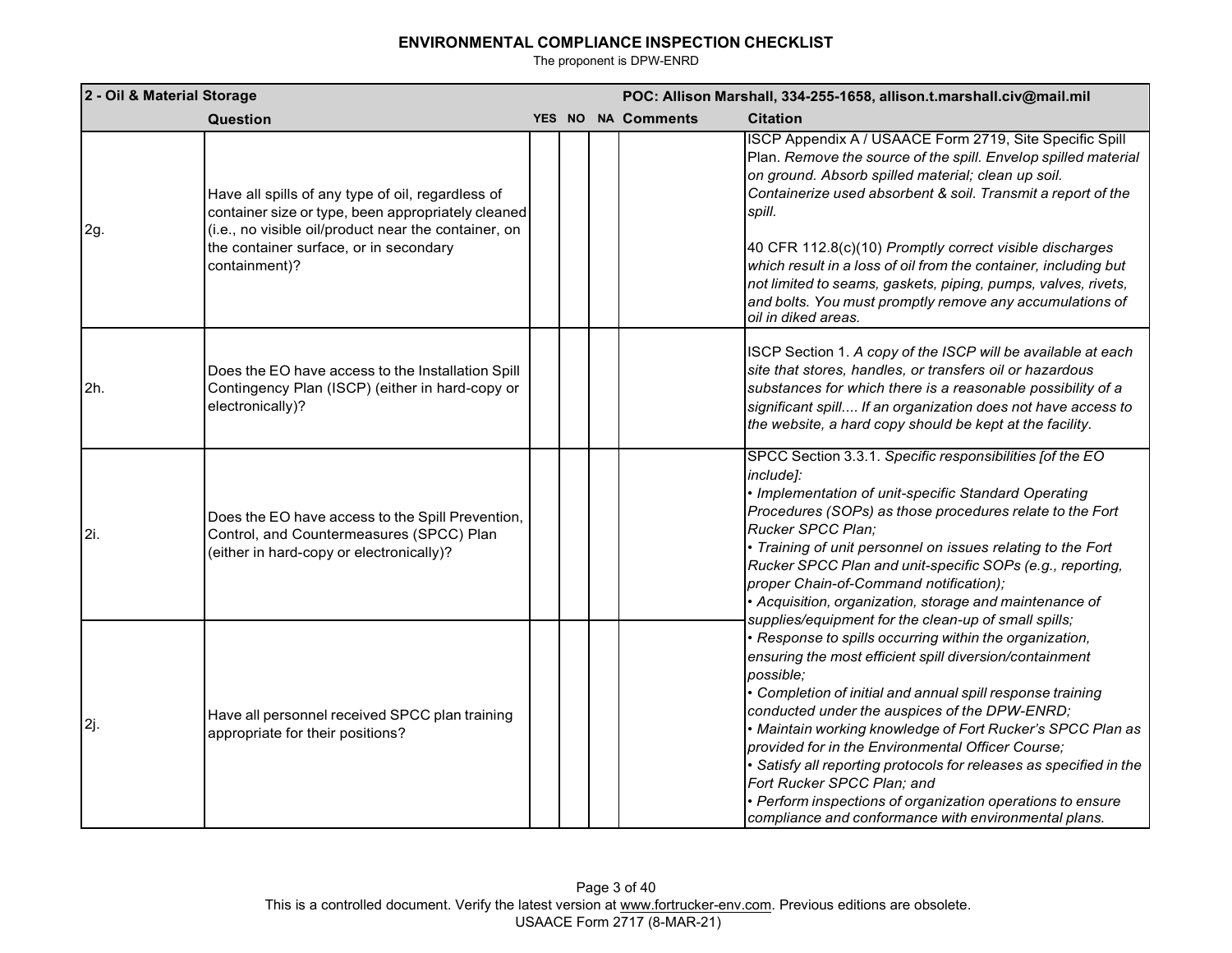| 2 - Oil & Material Storage |                                                                                                       | POC: Allison Marshall, 334-255-1658, allison.t.marshall.civ@mail.mil |     |  |                    |                                                                                                                                                                                                                                                                                                                                            |
|----------------------------|-------------------------------------------------------------------------------------------------------|----------------------------------------------------------------------|-----|--|--------------------|--------------------------------------------------------------------------------------------------------------------------------------------------------------------------------------------------------------------------------------------------------------------------------------------------------------------------------------------|
|                            | <b>Question</b>                                                                                       | <b>YES</b>                                                           | NO. |  | <b>NA Comments</b> | <b>Citation</b>                                                                                                                                                                                                                                                                                                                            |
| 2k.                        | Is an updated copy of USAACE Form 2719, Site-<br>Specific Spill Plan, available on-site, as required? |                                                                      |     |  |                    | USAACE Form 2719, Site Specific Spill Plan Cover Page.<br>Post [the title page of the Site Specific Spill Plan] prominently<br>at each hazardous waste satellite accumulation point, 90-Day<br>HW Site, Hazardous Material Storage Area, and SPCC<br>Container Storage Area.<br>USAACE Form 2719 Section 5. At a minimum, this plan will   |
|                            |                                                                                                       |                                                                      |     |  |                    | be updated annually.                                                                                                                                                                                                                                                                                                                       |
| Container / Storage        |                                                                                                       |                                                                      |     |  |                    |                                                                                                                                                                                                                                                                                                                                            |
| 2I.                        | Are containers of used oil in good condition (no<br>holes, rust, dents, leaks, etc.)?                 |                                                                      |     |  |                    | 40 CFR 279.22(b)(1). In good condition (no severe rusting,<br>apparent structural defects or deterioration); and (2) Not<br>leaking (no visible leaks).                                                                                                                                                                                    |
| 2m.                        | Are containers of new products in good condition<br>(no holes, rust, dents, leaks, etc.)?             |                                                                      |     |  |                    | SPCC Plan Section 5.7. The inspection checklist covers<br>container condition, container labeling, evidence of<br>spills/leaks and associated cleanup measures, valve closure,<br>gauge functioning, condition of secondary containment,<br>containment valve closure, and collection of rainwater or<br>product in containment structure. |
| 2n.                        | Are containers of used oil clearly labeled as to<br>content?                                          |                                                                      |     |  |                    | 40 CFR 279.22(c)(1). Containers and aboveground tanks<br>used to store used oil at generator facilities must be labeled<br>or marked clearly with the words "Used Oil."                                                                                                                                                                    |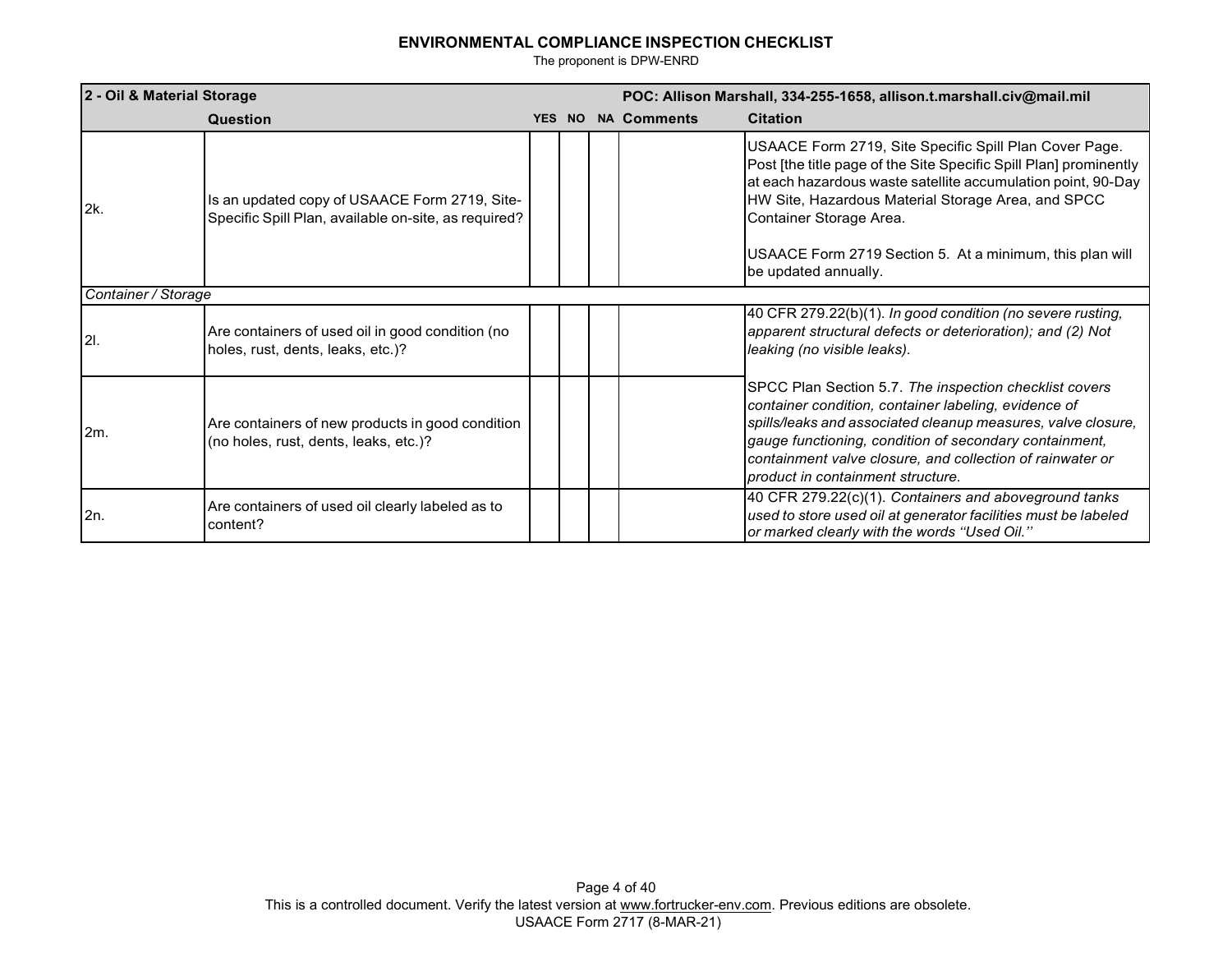| 2 - Oil & Material Storage |                                                                                                                             |  | POC: Allison Marshall, 334-255-1658, allison.t.marshall.civ@mail.mil |                    |                                                                                                                                                                                                                                                                                                                                                                                                                                                                                                                                                                                                                                                                                                                                                                                                                                                                                                                                                                                                                                                                                                                                                                                                                                                                                                         |  |
|----------------------------|-----------------------------------------------------------------------------------------------------------------------------|--|----------------------------------------------------------------------|--------------------|---------------------------------------------------------------------------------------------------------------------------------------------------------------------------------------------------------------------------------------------------------------------------------------------------------------------------------------------------------------------------------------------------------------------------------------------------------------------------------------------------------------------------------------------------------------------------------------------------------------------------------------------------------------------------------------------------------------------------------------------------------------------------------------------------------------------------------------------------------------------------------------------------------------------------------------------------------------------------------------------------------------------------------------------------------------------------------------------------------------------------------------------------------------------------------------------------------------------------------------------------------------------------------------------------------|--|
|                            | Question                                                                                                                    |  |                                                                      | YES NO NA Comments | <b>Citation</b>                                                                                                                                                                                                                                                                                                                                                                                                                                                                                                                                                                                                                                                                                                                                                                                                                                                                                                                                                                                                                                                                                                                                                                                                                                                                                         |  |
| 2o.                        | Are containers of new products labeled as to<br>content?                                                                    |  |                                                                      |                    | SPCC Plan Section 5.7. The inspection checklist covers<br>container condition, container labeling, evidence of<br>spills/leaks and associated cleanup measures, valve closure,<br>gauge functioning, condition of secondary containment,<br>containment valve closure, and collection of rainwater or<br>product in containment structure.<br>29 CFR 1910.1200(f)(6). Except as provided in paragraphs<br>$(f)(7)$ and $(f)(8)$ of this section, the employer shall ensure that<br>each container of hazardous chemicals in the workplace is<br>labeled, tagged or marked with either:<br>(i) The information specified under paragraphs $(f)(1)(i)$<br>through (v) of this section for labels on shipped containers<br>[i.e., (i) Product identifier; (ii) Signal word; (iii) Hazard<br>statement(s); (iv) Pictogram(s); (v) precautionary<br>statement(s)]; or,<br>(ii) Product identifier and words, pictures, symbols, or<br>combination thereof, which provide at least general<br>information regarding the hazards of the chemicals, and<br>which, in conjunction with the other information immediately<br>available to employees under the hazard communication<br>program, will provide employees with the specific information<br>regarding the physical and health hazards of the hazardous |  |
| 2p.                        | Are containers sealed/closed when not in use?                                                                               |  |                                                                      |                    | chemical.<br>SPCC Plan Section 5.11. All valves, fill ports, lids and any<br>other openings are sealed and/or closed when not in use<br>during product transfer activities.                                                                                                                                                                                                                                                                                                                                                                                                                                                                                                                                                                                                                                                                                                                                                                                                                                                                                                                                                                                                                                                                                                                             |  |
| 2q.                        | Is secondary containment large enough to<br>contain the volume of the largest container plus<br>rainwater?                  |  |                                                                      |                    | 40 CFR 112.8(c)(2). Construct all bulk storage tank<br>installations (except mobile refuelers and other non-<br>transportation-related tank trucks) so that you provide a<br>secondary means of containment for the entire capacity of the<br>largest single container and sufficient freeboard to contain<br>precipitation.                                                                                                                                                                                                                                                                                                                                                                                                                                                                                                                                                                                                                                                                                                                                                                                                                                                                                                                                                                            |  |
| 2r.                        | Is secondary containment sufficiently impervious<br>to contain spills/leaks (i.e., no cracks, visible<br>vegetation, etc.)? |  |                                                                      |                    | 40 CFR 112.8(c)(2). You must ensure that diked areas are<br>sufficiently impervious to contain discharged oil.                                                                                                                                                                                                                                                                                                                                                                                                                                                                                                                                                                                                                                                                                                                                                                                                                                                                                                                                                                                                                                                                                                                                                                                          |  |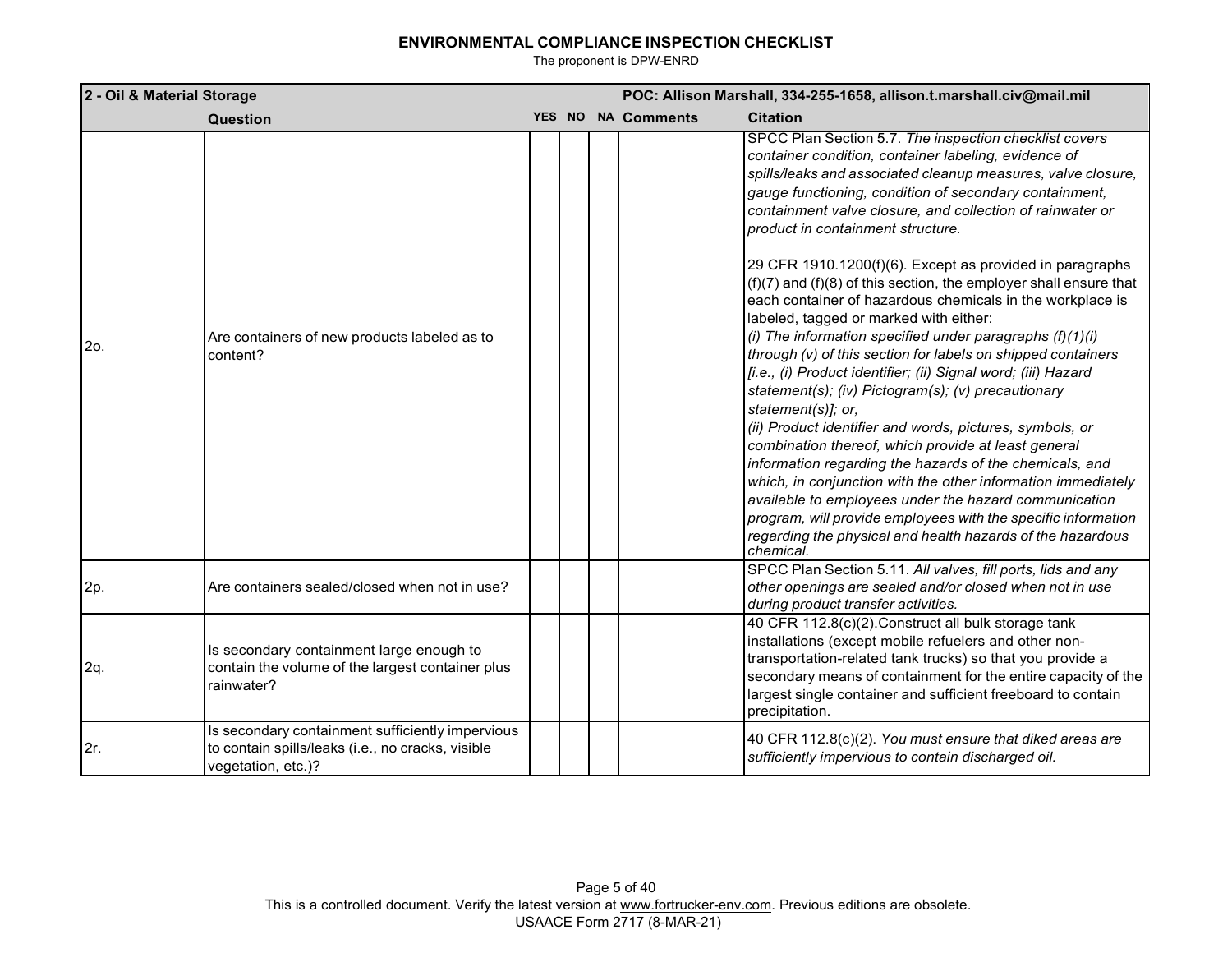| 2 - Oil & Material Storage |                                                                                                                                                                                                                      | POC: Allison Marshall, 334-255-1658, allison.t.marshall.civ@mail.mil |  |                           |                                                                                                                                                                                                                                                                                                                                                                                                                                                                                                                                                                                                                                                                                                                                                                                                                                                                                                                                                                                                                                                                                                                                                                                                                                                                                                                                                                    |
|----------------------------|----------------------------------------------------------------------------------------------------------------------------------------------------------------------------------------------------------------------|----------------------------------------------------------------------|--|---------------------------|--------------------------------------------------------------------------------------------------------------------------------------------------------------------------------------------------------------------------------------------------------------------------------------------------------------------------------------------------------------------------------------------------------------------------------------------------------------------------------------------------------------------------------------------------------------------------------------------------------------------------------------------------------------------------------------------------------------------------------------------------------------------------------------------------------------------------------------------------------------------------------------------------------------------------------------------------------------------------------------------------------------------------------------------------------------------------------------------------------------------------------------------------------------------------------------------------------------------------------------------------------------------------------------------------------------------------------------------------------------------|
|                            | Question                                                                                                                                                                                                             |                                                                      |  | <b>YES NO NA Comments</b> | <b>Citation</b>                                                                                                                                                                                                                                                                                                                                                                                                                                                                                                                                                                                                                                                                                                                                                                                                                                                                                                                                                                                                                                                                                                                                                                                                                                                                                                                                                    |
| 2s.                        | Is secondary containment checked and found to<br>be free of material?                                                                                                                                                |                                                                      |  |                           | 40 CFR 112.8(c)(10). Promptly correct visible discharges<br>which result in a loss of oil from the container, including but<br>not limited to seams, gaskets, piping, pumps, valves, rivets,<br>and bolts. You must promptly remove any accumulations of<br>oil in diked areas.                                                                                                                                                                                                                                                                                                                                                                                                                                                                                                                                                                                                                                                                                                                                                                                                                                                                                                                                                                                                                                                                                    |
| 2t.                        | If rainwater collects in secondary containment, is<br>it inspected for contamination, documented on<br>USAACE Form 2716, Secondary Containment<br>Draining Activity Log, and properly discharged at<br>least weekly? |                                                                      |  |                           | 40 CFR 112.8(c)(3). Not allow drainage of uncontaminated<br>rainwater from the diked area into a storm drain or discharge<br>of an effluent into an open watercourse, lake, or pond,<br>bypassing the facility treatment system unless you: (i)<br>Normally keep the bypass valve sealed closed. (ii) Inspect the<br>retained rainwater to ensure that its presence will not cause a<br>discharge as described in 40 CFR 112.1(b). (iii) Open the<br>bypass valve and reseal it following drainage under<br>responsible supervision; and (iv) Keep adequate records of<br>such events, for example, any records required under permits<br>issued in accordance with 40 CFR 122.41(j)(2) and<br>$122.41(m)(3)$ of this chapter.<br>SPCC Section 5.8. Installation personnel drain rainwater from<br>containment areas through normally locked manually<br>activated valves. Prior to release, personnel inspect the water<br>to ensure that no oil or other harmful substance will be<br>drained along with the water. If oil is present, DPW- ENRD is<br>contacted to take appropriate action for reporting and<br>cleanup. After draining procedures are completed, all gate<br>valves are returned to the closed position. Personnel maintain<br>a drain log recording when rainwater is released from the<br>containment areas (See Appendix F for sample log). |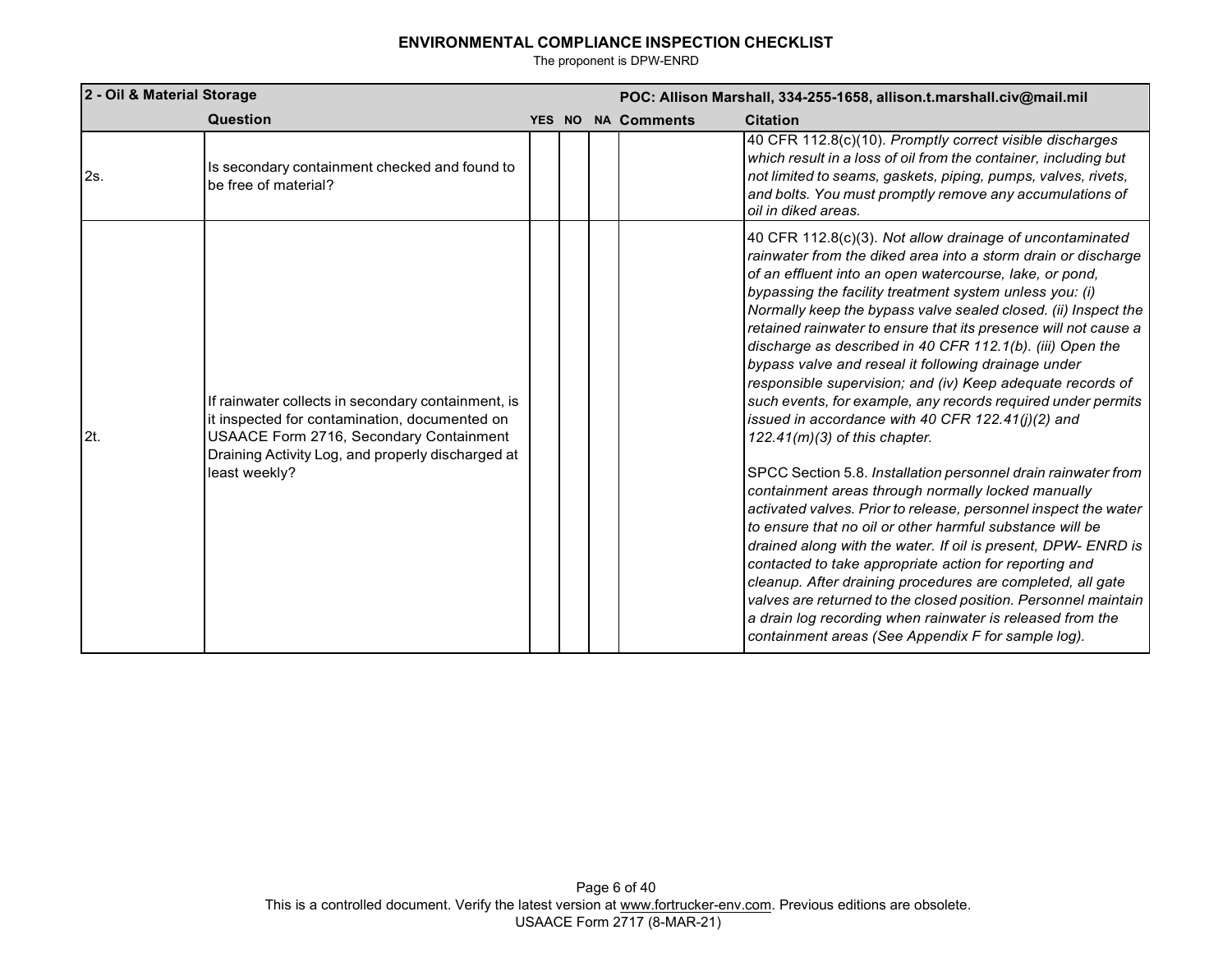| 2 - Oil & Material Storage |                                             |  |        | POC: Allison Marshall, 334-255-1658, allison.t.marshall.civ@mail.mil |                    |                                                                                                                                                                                                                                                                                                                                                                                                                                                                                                                                                                                                                                                                                                                                 |  |
|----------------------------|---------------------------------------------|--|--------|----------------------------------------------------------------------|--------------------|---------------------------------------------------------------------------------------------------------------------------------------------------------------------------------------------------------------------------------------------------------------------------------------------------------------------------------------------------------------------------------------------------------------------------------------------------------------------------------------------------------------------------------------------------------------------------------------------------------------------------------------------------------------------------------------------------------------------------------|--|
|                            | Question                                    |  | YES NO |                                                                      | <b>NA Comments</b> | <b>Citation</b>                                                                                                                                                                                                                                                                                                                                                                                                                                                                                                                                                                                                                                                                                                                 |  |
| l2u.                       | Is secondary containment valve kept closed? |  |        |                                                                      |                    | 40 CFR 112.8(c)(3) Not allow drainage of uncontaminated<br>rainwater from the diked area into a storm drain or discharge<br>of an effluent into an open watercourse, lake, or pond,<br>bypassing the facility treatment system unless you: (i)<br>Normally keep the bypass valve sealed closed. (ii) Inspect the<br>retained rainwater to ensure that its presence will not cause a<br>discharge as described in 40 CFR 112.1(b). (iii) Open the<br>bypass valve and reseal it following drainage under<br>responsible supervision; and (iv) Keep adequate records of<br>such events, for example, any records required under permits<br>issued in accordance with 40 CFR $122.41(j)(2)$ and<br>$122.41(m)(3)$ of this chapter. |  |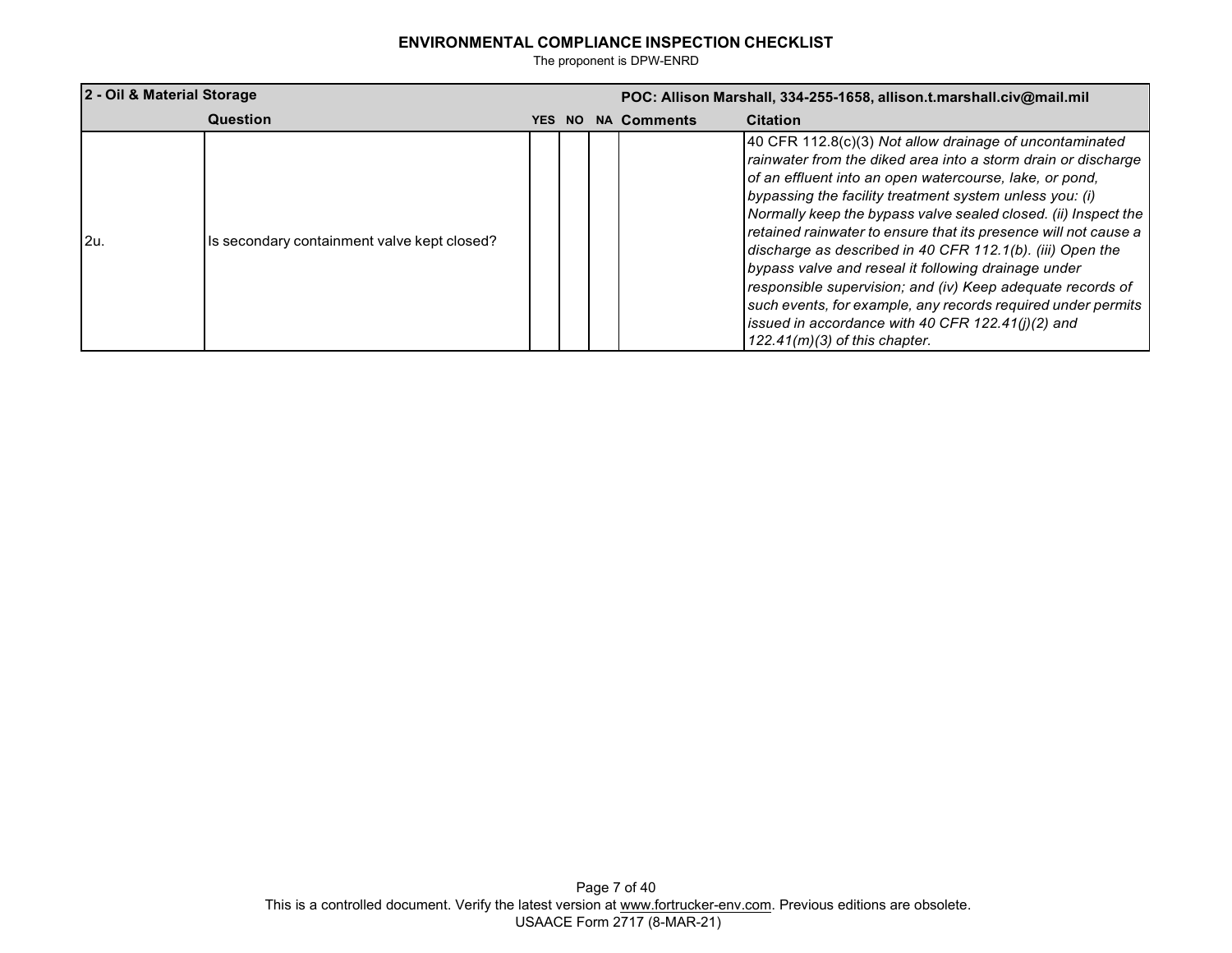The proponent is DPW-ENRD

ORGANIZATION: PHONE: POC: DATE:

BUILDING(S):

| 3 - Washracks |                                                                                                                  |  | POC: Willard Childress, 334-255-2080, willard.e.childress.civ@mail.mil |                                                                                                                                                                                                                                                                                                                                                                                                                         |  |
|---------------|------------------------------------------------------------------------------------------------------------------|--|------------------------------------------------------------------------|-------------------------------------------------------------------------------------------------------------------------------------------------------------------------------------------------------------------------------------------------------------------------------------------------------------------------------------------------------------------------------------------------------------------------|--|
|               | Question                                                                                                         |  | YES NO NA Comments                                                     | <b>Citation</b>                                                                                                                                                                                                                                                                                                                                                                                                         |  |
| 3a.           | Are only allowable detergents being used on<br>washrack?                                                         |  |                                                                        | 40 CFR 110.4. Addition of dispersants or emulsifiers to oil to<br>be discharged that would circumvent the provisions of this<br>part is prohibited.                                                                                                                                                                                                                                                                     |  |
| $3b$ .        |                                                                                                                  |  |                                                                        | AR 200-1 Sect 4-2.e.(1)(c) Control or eliminate sources of<br>pollutants and contaminants to protect water bodies and<br>aroundwater.                                                                                                                                                                                                                                                                                   |  |
|               | Is the hardstand of the washrack area free of<br>spilled POL?                                                    |  |                                                                        | ENV-WA004, Section 5.1.8, 5.2.6, 5.3.7. Ensure that<br>solvents, fuels or other hazardous materials are not stored on<br>or released in to the washrack.                                                                                                                                                                                                                                                                |  |
|               |                                                                                                                  |  |                                                                        | ENV-WA004, Section 5.1.10, 5.2.8, 5.3.9. No maintenance or<br>refueling/defueling of vehicles, aircraft, or equipment will be<br>performed on the wash rack.                                                                                                                                                                                                                                                            |  |
| 3c.           | Is the washrack and OWS inspected weekly<br>utilizing USAACE Form 2712, Washrack<br>Inspection Checklist?        |  |                                                                        | AR 420-1 Sect 23-24.e. Periodic inspections should be made<br>of nondomestic wastewater sources (for example,<br>laboratories, boiler plants, cooling towers, photographic<br>developing facilities, oil/water separators, and other small<br>treatment systems) to ensure that prohibited wastes are not<br>being disposed into the wastewater collection system or, if<br>authorized, then not in prohibited amounts. |  |
|               |                                                                                                                  |  |                                                                        | ENV-WA004, Section 5.1.2, 5.3.3, 5.4.1. Inspect the<br>washrack once a week (for shared washrack facilities, the<br>predominant user will be overall responsible for inspections)<br>utilizing USAACE Form 2712, Washrack Inspection Checklist.                                                                                                                                                                         |  |
| 3d.           | Is the trench drain/inlet grate free of sediment<br>that could impede the intended operation of the<br>washrack? |  |                                                                        | ENV-WA004, Section 5.3.6. Ensure that all trash and debris<br>is removed from the washrack after washing vehicles or<br>equipment.                                                                                                                                                                                                                                                                                      |  |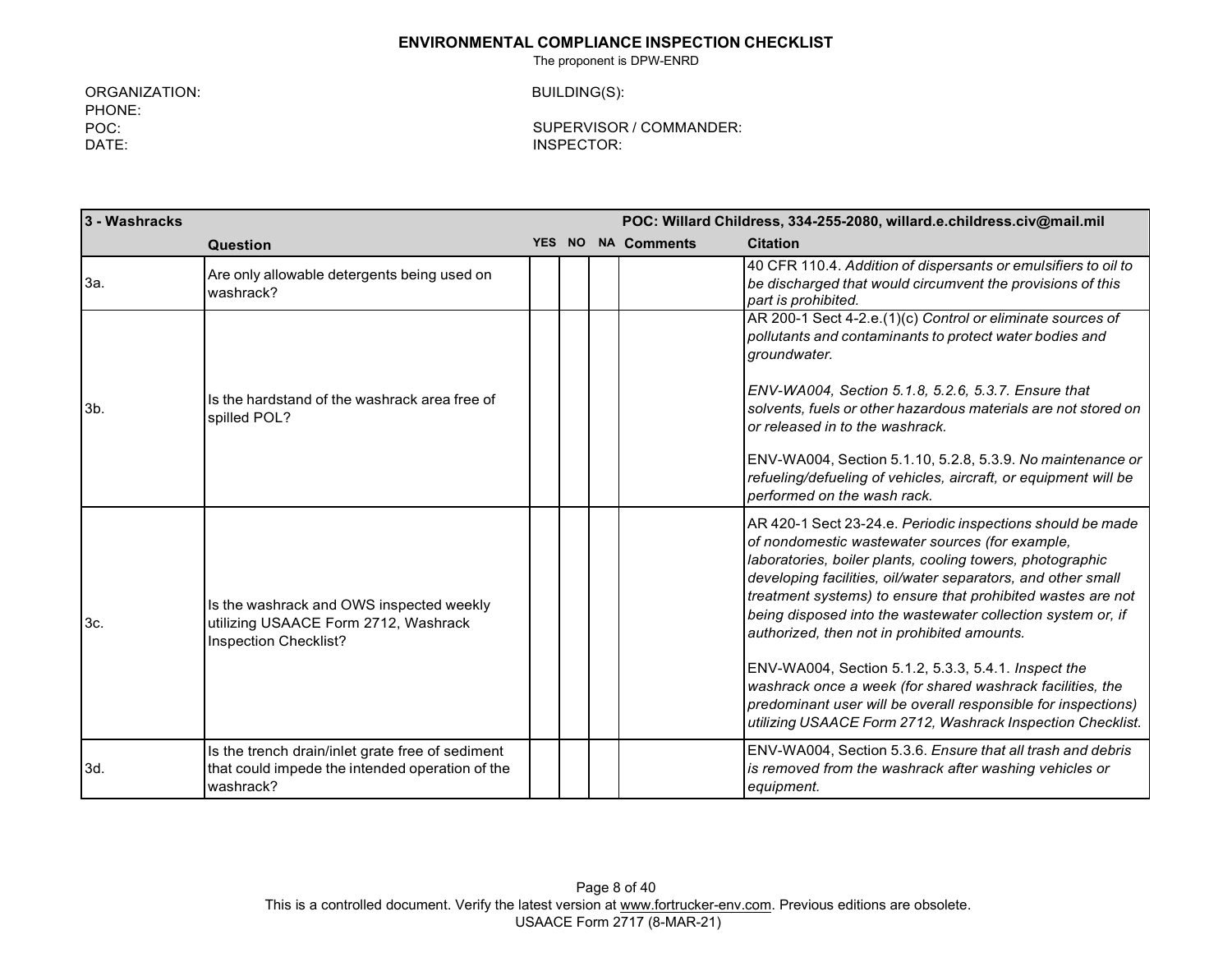| 3 - Washracks |                                                                                                                                                                                                       |  |                    | POC: Willard Chilc ress, 334-255-2080, willard.e.childress.civ@mail.mil                                                                                                                                                                                                                                                                                                                                                                            |
|---------------|-------------------------------------------------------------------------------------------------------------------------------------------------------------------------------------------------------|--|--------------------|----------------------------------------------------------------------------------------------------------------------------------------------------------------------------------------------------------------------------------------------------------------------------------------------------------------------------------------------------------------------------------------------------------------------------------------------------|
|               | Question                                                                                                                                                                                              |  | YES NO NA Comments | <b>Citation</b>                                                                                                                                                                                                                                                                                                                                                                                                                                    |
| 3e.           | Is the OWS functional?                                                                                                                                                                                |  |                    | ENV-WA004 Section 5.1.2, 5.4.1. Inspect the wash rack once<br>a week (for shared wash rack facilities, the predominant user<br>will be overall responsible for inspections) utilizing USAACE<br>Form 2712, Washrack Inspection Checklist. Call in a Demand<br>Maintenance Order (255-9041) if the wash rack or oil water<br>separator appears to not be functioning properly.                                                                      |
| 3f.           | Is the OWS free of foreign debris and trash?                                                                                                                                                          |  |                    | AR 420-1 Sect 23-18.g. Prevention and control of surface and<br>ground water pollution, including oil/water separators will be<br>in accordance with AR 200-1.<br>AR 200-1 Sect 4-e.(1)(c) Control or eliminate sources of<br>pollutants and contaminants to protect water bodies and<br>groundwater                                                                                                                                               |
| 3g.           | Can the activity explain or show evidence of how<br>personnel are trained to know proper washrack<br>procedures and to ensure that they do not<br>introduce improper substances into the<br>washrack? |  |                    | ENV-WA004 Section 5.1.3, 5.2.2, 5.3.2 Ensure personnel<br>using the washrack are instructed on proper usage<br>procedures (review of this work instruction and on-site<br>familiarization).                                                                                                                                                                                                                                                        |
| 3h.           | Is the valve positioned to discharge to storm drain<br>when not washing aircraft or other equipment? Is<br>valve positioned to oil/water separator when<br>washing aircraft or other equipment?       |  |                    | ENV-WA004 Section 5.1.7. For wash racks that have<br>diversion valves, ensure they are positioned for proper<br>operation in accordance with posted instructions near the<br>valve: When wash racks are not being utilized for washing,<br>the valves will be positioned to cause the runoff to flow into<br>the storm drain system. While washing, the valves will be<br>positioned to cause the flow to discharge to the oil water<br>separator. |
| 3i.           | Is the washrack free of evidence that<br>aircraft/vehicle maintenance is being performed<br>on the washrack (i.e., parts left lying around, oil<br>products, etc.)?                                   |  |                    | ENV-WA004, Section 5.1.10, 5.2.8, 5.3.9. No maintenance or<br>refueling/defueling of vehicles, aircraft, or equipment will be<br>performed on the wash rack.                                                                                                                                                                                                                                                                                       |
| 3j.           | Is the washrack free of improperly stored<br>containers or products in the washrack area (i.e.,<br>unlabeled, open, bad condition, etc.)?                                                             |  |                    | AR 200-1 Sect 4-2.e.(1)(c) Control or eliminate sources of<br>pollutants and contaminants to protect water bodies and<br>groundwater.<br>ENV-WA004 5.1.8, 5.2.6, 5.3.7. Ensure that solvents, fuels or<br>other hazardous materials are not stored on or released in to<br>the washrack.                                                                                                                                                           |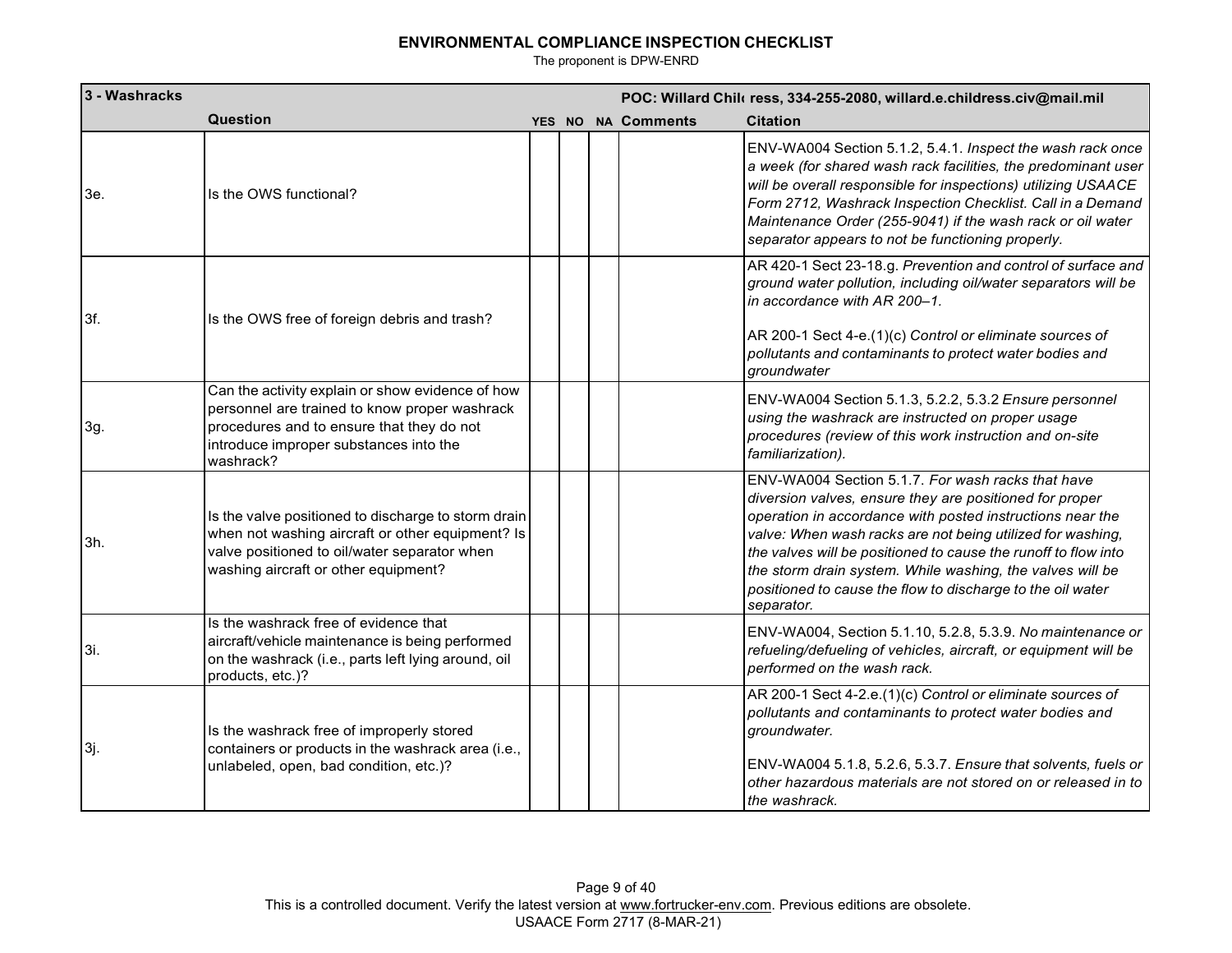| 3 - Washracks |                                                                                                                                      |  |                           | POC: Willard Chilc ress, 334-255-2080, willard.e.childress.civ@mail.mil                                                                                                                                                                              |
|---------------|--------------------------------------------------------------------------------------------------------------------------------------|--|---------------------------|------------------------------------------------------------------------------------------------------------------------------------------------------------------------------------------------------------------------------------------------------|
|               | Question                                                                                                                             |  | <b>YES NO NA Comments</b> | <b>Citation</b>                                                                                                                                                                                                                                      |
| l3k.          | Is the facility free of evidence that aircraft,<br>vehicle, or equipment washing activities are being<br>performed off the washrack? |  |                           | SWPPP, Section 6.7.2. All washing or rinsing activities<br>associated with mission or industrial processes must occur at<br>an approved washrack.                                                                                                    |
| l3I.          | Is the washrack free of evidence that aircraft,<br>vehicle, or equipment fueling activities are being<br>performed on the washrack?  |  |                           | ENV-WA004, Section 5.1.10, 5.2.8, 5.3.9. No maintenance or<br>refueling/defueling of vehicles, aircraft, or equipment will be<br>performed on the wash rack.                                                                                         |
| 3m.           | Are hoses/faucets turned off (and not leaking)<br>when not actively washing vehicles, equipment,<br>or aircraft?                     |  |                           | ENV-WA004 Section 5.1.9, 5.2.7, 5.3.8. Ensure hoses and<br>faucets are not leaking or running when not actively washing<br>aircraft or vehicles. If leaking, notify the Demand Maintenance<br>Order Section at 255-9041.                             |
| 3n.           | Is a copy of the organizaton's NPDES permit<br>available for review?                                                                 |  |                           | ENV-WA004 Section 5.3.10. All organizations/units that are<br>required by ADEM rules to maintain their own NPDES permit<br>must submit a copy of the permit to the Environmental and<br>Natural Resources Division, DPW-ENRD must be notified        |
| 3o.           | Has a copy been submitted to DPW-ENRD?                                                                                               |  |                           | immediately if there is a violation of the existing permit for the<br>facility as it is located within the confines of Fort Rucker. The<br>organization is responsible for maintaining compliance with<br>their permit and any applicable reporting. |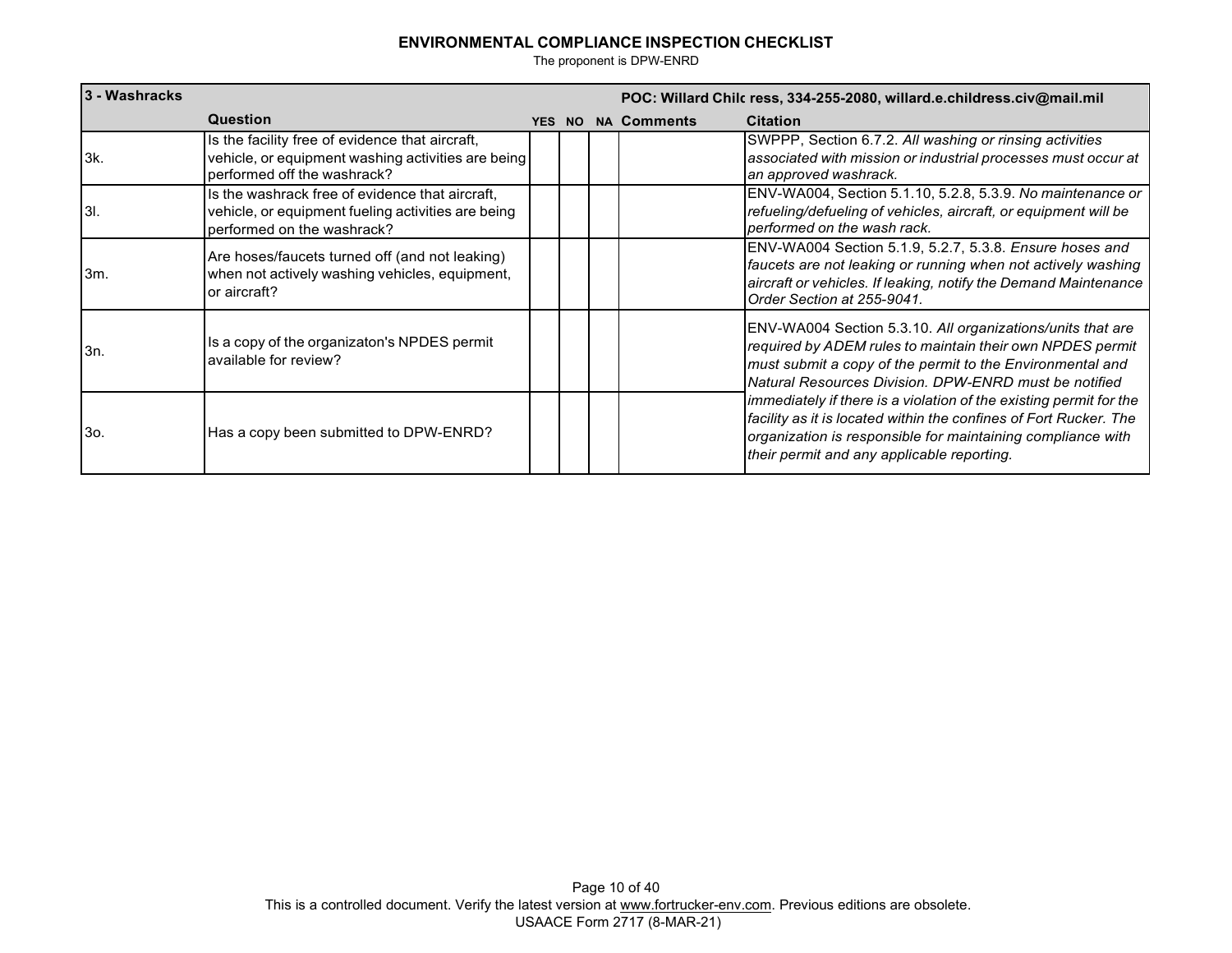The proponent is DPW-ENRD

ORGANIZATION: PHONE: POC: DATE:

BUILDING(S):

| 4 - 90-HWCAA |                                                                                                                 |               | POC: Amanda Hickerson, 334-255-1024, amanda.l.hickerson.civ@mail.mil |                    |                                                                                                                                                                                                                                                                                                                                                                                                                                                                                                                                                                                                                                                                                                                                                                                                                                                                                                                |  |
|--------------|-----------------------------------------------------------------------------------------------------------------|---------------|----------------------------------------------------------------------|--------------------|----------------------------------------------------------------------------------------------------------------------------------------------------------------------------------------------------------------------------------------------------------------------------------------------------------------------------------------------------------------------------------------------------------------------------------------------------------------------------------------------------------------------------------------------------------------------------------------------------------------------------------------------------------------------------------------------------------------------------------------------------------------------------------------------------------------------------------------------------------------------------------------------------------------|--|
|              | Question                                                                                                        | <b>YES NO</b> |                                                                      | <b>NA Comments</b> | <b>Citation</b>                                                                                                                                                                                                                                                                                                                                                                                                                                                                                                                                                                                                                                                                                                                                                                                                                                                                                                |  |
| l4a.         | Is the 90-day hazardous waste central<br>accumulation area (90-HWCAA) secured to<br>prevent unauthorized entry? |               |                                                                      |                    | ADEM Admin Code 335-14-3-.01(7)(a)(10.)(i). Unless exempt<br>under 335-14-3-.01(7)(a)10., a large quantity generator must<br>have: 1. A 24-hour surveillance system (e.g., television<br>monitoring or surveillance by guards or facility personnel)<br>which continuously monitors and controls entry onto the active<br>portion of the facility; or 2. An artificial or natural barrier (e.g.,<br>a fence in good repair or a fence combined with a cliff), which<br>completely surrounds the active portion of the facility, and a<br>means to control entry, at all times, through the gates or other<br>entrances to the central accumulation area (e.g., an<br>attendant, television monitors, locked entrance, or controlled<br>roadway access to the facility).<br>HWMP Section 6.6. Each 90-HWCAA is located within a<br>secure area. All entrances will be locked when the facilities<br>are closed. |  |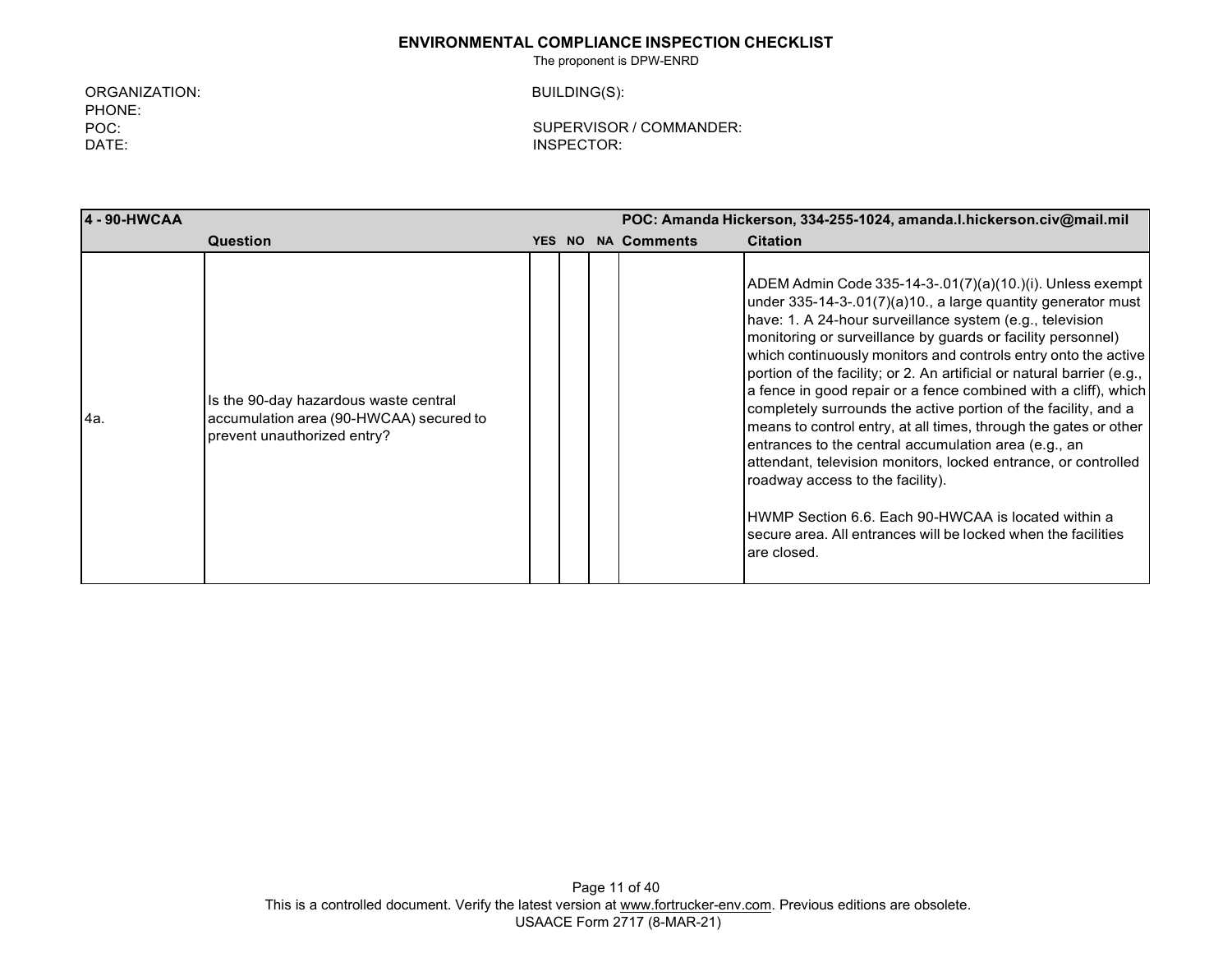| 4 - 90-HWCAA |                                                                                                                            |  | POC: Amanda Hickerson, 334-255-1024, amanda.l.hickerson.civ@mail.mil |                                                                                                                                                                                                                                                                                                                                                                                                                                                                                                                                                                                                                                                                                                                                                                                                                                                                                                                                                                                                                                                                                                                                   |  |  |  |
|--------------|----------------------------------------------------------------------------------------------------------------------------|--|----------------------------------------------------------------------|-----------------------------------------------------------------------------------------------------------------------------------------------------------------------------------------------------------------------------------------------------------------------------------------------------------------------------------------------------------------------------------------------------------------------------------------------------------------------------------------------------------------------------------------------------------------------------------------------------------------------------------------------------------------------------------------------------------------------------------------------------------------------------------------------------------------------------------------------------------------------------------------------------------------------------------------------------------------------------------------------------------------------------------------------------------------------------------------------------------------------------------|--|--|--|
|              | <b>Question</b>                                                                                                            |  | YES NO NA Comments                                                   | <b>Citation</b>                                                                                                                                                                                                                                                                                                                                                                                                                                                                                                                                                                                                                                                                                                                                                                                                                                                                                                                                                                                                                                                                                                                   |  |  |  |
| 4b.          | Is signage posted around the accumulation area<br>as required?                                                             |  |                                                                      | ADEM Admin Code 335-14-3-.01(7)(a)(10.)(ii). Unless<br>exempt under 335-14-3-.01(7)(a)10., a sign with the legend,<br>"Danger--Unauthorized Personnel Keep Out", must be posted<br>at each entrance to the central accumulation area, and at<br>other locations, in sufficient numbers to be seen from any<br>approach. The legend must be written in English and in any<br>other language predominant in the workplace and the area<br>surrounding the facility, and must be legible from a distance<br>of at least 25 feet. Existing signs with a legend other than<br>"Danger-Unauthorized Personnel Keep Out" may be used if<br>the legend on the sign indicates that only authorized<br>personnel are allowed to enter the active portion, and that<br>entry onto the active portion can be dangerous.<br>HWMP Section 6.6. Signs are posted with the wording<br>"DANGER - UNAUTHORIZED PERSONNEL KEEP OUT" at<br>the entrance to each area. Signs are also posted with the<br>wording "HAZARDOUS WASTE" and "NO SMOKING" where<br>the hazardous waste is actually stored. All signs should be<br>legible from 25 feet away. |  |  |  |
| 4c.          | Has the 90-HWCAA Manager been formally<br>appointed using USAACE Form 2733?                                                |  |                                                                      | HWMP Section 3.4.b. Appoint in writing military personnel,<br>civilian or contactor supervisors as 90-HWCAA and/or<br>HWSAA managers (whichever is appropriate) using USAACE<br>Form 2733, HWSAA and HWCAA Manager Appointment<br>Memo, for all activities within their area of responsibility that<br>generate, manage, accumulate, store, and/or transport<br>hazardous waste.                                                                                                                                                                                                                                                                                                                                                                                                                                                                                                                                                                                                                                                                                                                                                  |  |  |  |
| 4d.          | Does the manager of the storage area have<br>USAACE Form 2719, Site-Specific Spill Plan<br>available at the 90-HWCAA?      |  |                                                                      | HWMP Section 6.10. Individual activities and tenants will<br>maintain the following records and documents:                                                                                                                                                                                                                                                                                                                                                                                                                                                                                                                                                                                                                                                                                                                                                                                                                                                                                                                                                                                                                        |  |  |  |
| 4e.          | Does the manager of the storage area have 90-<br>HWCAA inspection records (USAACE Form<br>2726) available at the 90-HWCAA? |  |                                                                      | 6.10.1 Records that must be kept in the 90-HWCAA a. Site<br>Specific Spill Plan (USAACE Form 2719) b. 90-HWCAA<br>inspection records (USAACE Form 2726)                                                                                                                                                                                                                                                                                                                                                                                                                                                                                                                                                                                                                                                                                                                                                                                                                                                                                                                                                                           |  |  |  |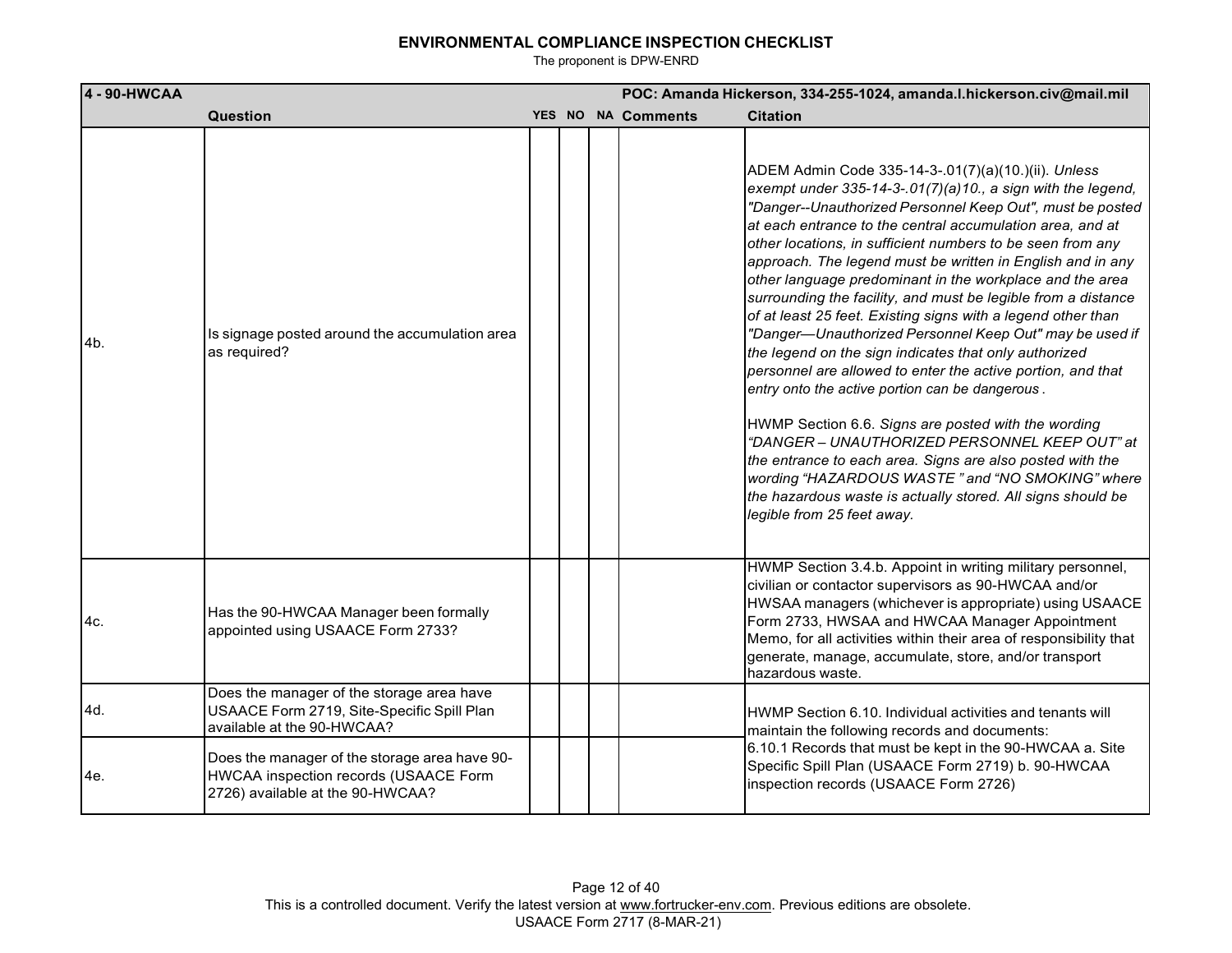| 4 - 90-HWCAA |                                                                                                                                                                                                                                    |  | POC: Amanda Hickerson, 334-255-1024, amanda.l.hickerson.civ@mail.mil |                    |                                                                                                                                                                                                                                                                                                                                                                                                                                                                                                                                                                                                                                                                                                   |  |  |
|--------------|------------------------------------------------------------------------------------------------------------------------------------------------------------------------------------------------------------------------------------|--|----------------------------------------------------------------------|--------------------|---------------------------------------------------------------------------------------------------------------------------------------------------------------------------------------------------------------------------------------------------------------------------------------------------------------------------------------------------------------------------------------------------------------------------------------------------------------------------------------------------------------------------------------------------------------------------------------------------------------------------------------------------------------------------------------------------|--|--|
|              | Question                                                                                                                                                                                                                           |  |                                                                      | YES NO NA Comments | <b>Citation</b>                                                                                                                                                                                                                                                                                                                                                                                                                                                                                                                                                                                                                                                                                   |  |  |
| 4f.          | Does the manager of the storage area have the<br>required documents available in an accessible<br>location (not necessarily at the 90-HWCAA):<br>Hazardous waste training records, including<br>USAACE Form 2735                   |  |                                                                      |                    |                                                                                                                                                                                                                                                                                                                                                                                                                                                                                                                                                                                                                                                                                                   |  |  |
| 4g.          | Does the manager of the storage area have the<br>required documents available in an accessible<br>location (not necessarily at the 90-HWCAA): Fort<br><b>Rucker HWMP</b>                                                           |  |                                                                      |                    | HWMP Section 6.10. Individual activities and tenants will                                                                                                                                                                                                                                                                                                                                                                                                                                                                                                                                                                                                                                         |  |  |
| 4h.          | Does the manager of the storage area have the<br>required documents available in an accessible<br>location (not necessarily at the 90-HWCAA): Fort<br>Rucker ISCP and SPCC Plan                                                    |  |                                                                      |                    | maintain the following records and documents:<br>6.10.2 Records that may be kept in a separate work area<br>a. Hazardous waste training records, including USAACE<br>Form 2735 (maintain for a minimum of three years from when                                                                                                                                                                                                                                                                                                                                                                                                                                                                   |  |  |
| 4i.          | Does the manager of the storage area have the<br>required documents available in an accessible<br>location (not necessarily at the 90-HWCAA): DD<br>Form 1348-1A turn-in documents                                                 |  |                                                                      |                    | the employee last worked at the facility) b. Fort Rucker<br>HWMP (this document) c. Fort Rucker ISCP and SPCC Plan<br>d. DD Form 1348-1A turn-in documents<br>e. Manifests and Land Disposal Restrictions (Cairns, Shell,<br>and Main 90-Day only) f. Hazardous waste profile list.                                                                                                                                                                                                                                                                                                                                                                                                               |  |  |
| 4j.          | Does the manager of the storage area have the<br>required documents available in an accessible<br>location (not necessarily at the 90-HWCAA):<br>Manifests and Land Disposal Restrictions<br>(Cairns, Shell, and Main 90-Day only) |  |                                                                      |                    |                                                                                                                                                                                                                                                                                                                                                                                                                                                                                                                                                                                                                                                                                                   |  |  |
| 4k.          | Does the manager of the storage area have the<br>required documents available in an accessible<br>location (not necessarily at the 90-HWCAA):<br>Hazardous waste profile list                                                      |  |                                                                      |                    |                                                                                                                                                                                                                                                                                                                                                                                                                                                                                                                                                                                                                                                                                                   |  |  |
| 41.          | Are inspections of the hazardous waste storage<br>area being conducted at least once every 7 days<br>using the appropriate form (USAACE Form<br>2726)?                                                                             |  |                                                                      |                    | ADEM Admin Code 335-14-3-.01(7)(a)(1.)(v). At least weekly,<br>the large quantity generator must inspect central<br>accumulation areas. The large quantity generator must look<br>for leaking containers and for deterioration of containers<br>caused by corrosion or other factors. The large quantity<br>generator must record inspections in an inspection log or<br>summary. He must keep these records for at least three<br>years from the date of inspection. At a minimum, these<br>records must include the date and time of the inspection, the<br>name of the inspector, a notation of the observations made,<br>and the date and nature of any repairs or other remedial<br>actions. |  |  |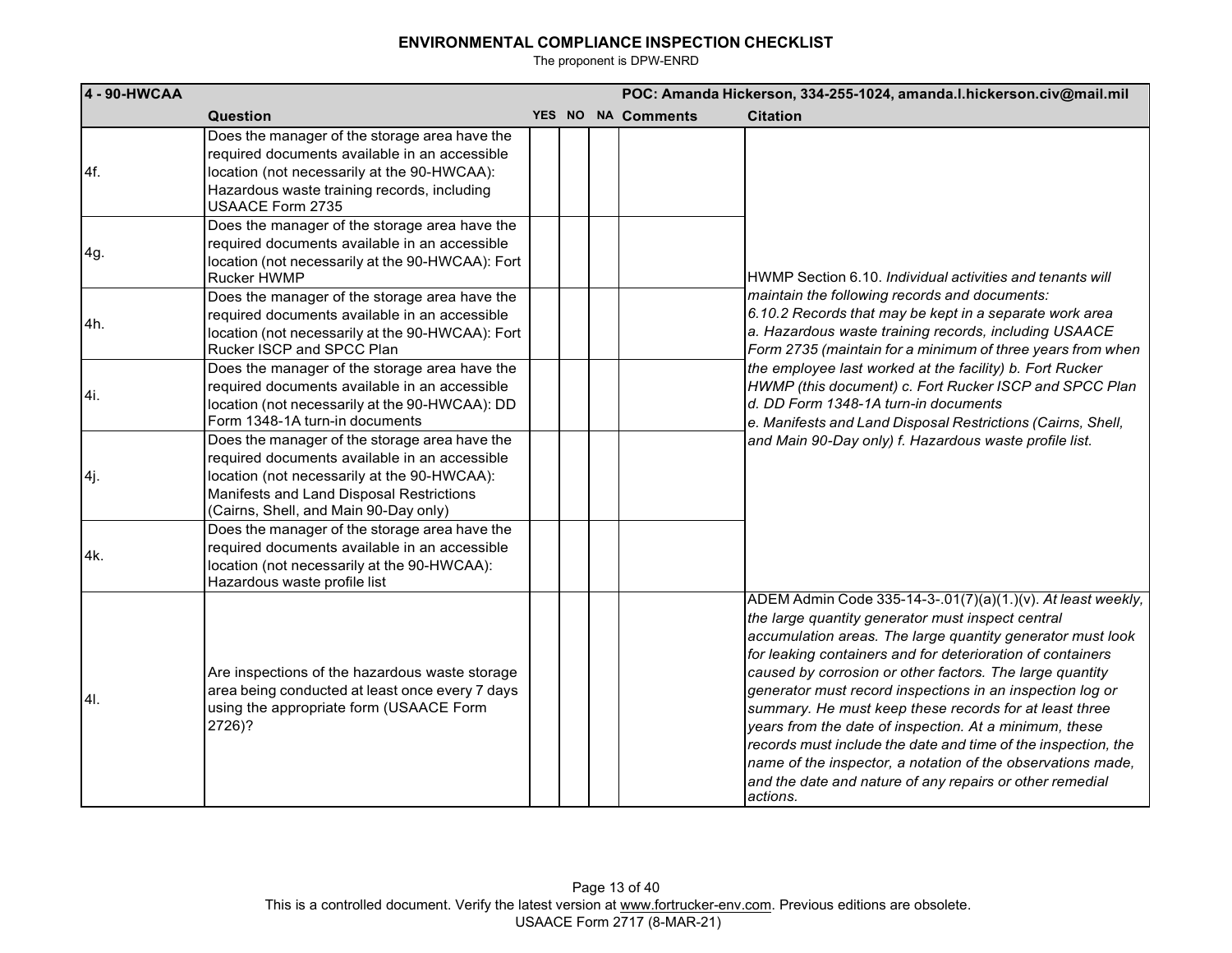| 4 - 90-HWCAA |                                                                                                                                                                |  | POC: Amanda Hickerson, 334-255-1024, amanda.l.hickerson.civ@mail.mil |                                                                                                                                                                                                                                                                                                              |  |  |  |
|--------------|----------------------------------------------------------------------------------------------------------------------------------------------------------------|--|----------------------------------------------------------------------|--------------------------------------------------------------------------------------------------------------------------------------------------------------------------------------------------------------------------------------------------------------------------------------------------------------|--|--|--|
|              | Question                                                                                                                                                       |  | YES NO NA Comments                                                   | <b>Citation</b>                                                                                                                                                                                                                                                                                              |  |  |  |
| 4m.          | Are hazardous waste containers properly labeled<br>with the words "HAZARDOUS WASTE" and the<br>EPA ID?                                                         |  |                                                                      |                                                                                                                                                                                                                                                                                                              |  |  |  |
| l4n.         | Are hazardous waste containers properly labeled<br>with the description of content(s)?                                                                         |  |                                                                      | ADEM Admin Code 335-14-3-.01(7)(a)(5.)(i) A large quantity                                                                                                                                                                                                                                                   |  |  |  |
| 4o.          | Are hazardous waste containers properly labeled<br>with waste code(s)?                                                                                         |  |                                                                      | generator must mark or label its containers with the following:<br>a. The words "Hazardous Waste" and the EPA hazardous<br>waste number;<br>b. An indication of the hazards of the contents (i.e., ignitable,                                                                                                |  |  |  |
| 4p.          | Are hazardous waste containers properly labeled<br>with an accumulation start date?                                                                            |  |                                                                      | corrosive, reactive, toxic); hazard communication consistent<br>with the DOT requirements at 49 CFR part 172 subpart E<br>(labeling) or subpart F (placarding); a hazard statement or<br>pictogram consistent with the OSHA Hazard Communication<br>Standard at 29 CFR 1910.1200; or a chemical hazard label |  |  |  |
| 4q.          | Are hazardous waste containers properly labeled<br>with an indication of the hazard(s) of the contents<br>(i.e. ignitable, corrosive, reactive, and/or toxic)? |  |                                                                      | consistent with the NFPA code 704); and;<br>c. The date upon which each period of accumulation begins<br>clearly visible for inspection on each container.                                                                                                                                                   |  |  |  |
| 4r.          | Are all containers at Cairns, Shell, & Main Post<br>within 40 days of accumulation start date unless<br>notification has been sent to DPW-ENRD?                |  |                                                                      | ADEM Admin Code 335-14-3-.01(7)(a). A large quantity<br>generator accumulates hazardous waste on site for no more<br>than 90 days, unless in compliance with the accumulation                                                                                                                                |  |  |  |
| 4s.          | Are all containers within 7 calendar days of<br>receipt at Hanchey, Lowe, Knox, and AMSS?                                                                      |  |                                                                      | time limit extension or F006 accumulation conditions for<br>exemption in 335-14-3-.01(7)(b) through (e). [and it meets<br>listed conditions].                                                                                                                                                                |  |  |  |
| 4t.          | Are all containers under 90 days from<br>accumulation start date at the facility regardless<br>of location?                                                    |  |                                                                      | HWMP Sect 3.5. For Cairns, Shell, and Main Post 90-<br>HWCAA, report containers in a 90-HWCAA over 40 days to<br>DPW-ENRD. For Hanchey, Lowe, Knox and AMSS, transfer<br>waste to the Main Post 90-HWCAA within 7 calendar days of<br>receipt.                                                               |  |  |  |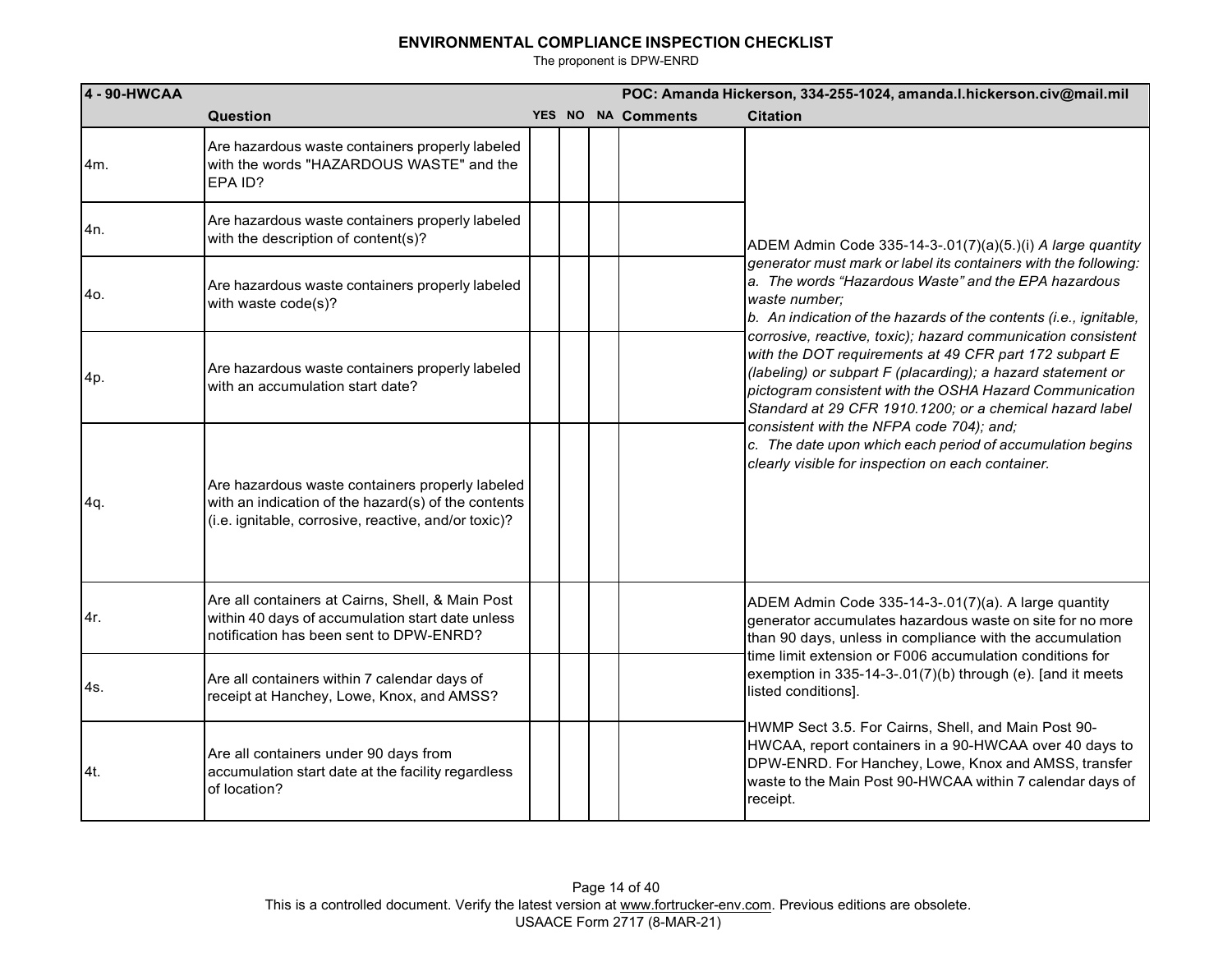| 4 - 90-HWCAA |                                                                                                                                           |  | POC: Amanda Hickerson, 334-255-1024, amanda.l.hickerson.civ@mail.mil |                                                                                                                                                                                                                                                                                                                                                                                                                                    |  |  |
|--------------|-------------------------------------------------------------------------------------------------------------------------------------------|--|----------------------------------------------------------------------|------------------------------------------------------------------------------------------------------------------------------------------------------------------------------------------------------------------------------------------------------------------------------------------------------------------------------------------------------------------------------------------------------------------------------------|--|--|
|              | Question                                                                                                                                  |  | YES NO NA Comments                                                   | <b>Citation</b>                                                                                                                                                                                                                                                                                                                                                                                                                    |  |  |
| 4u.          | Are the containers used to store the hazardous<br>waste made of or lined with materials which are<br>compatible with the hazardous waste? |  |                                                                      | ADEM Admin Code 335-14-3-.01(7)(a)(1.)(iii). The large<br>quantity generator must use a container made of or lined with<br>materials that will not react with, and are otherwise<br>compatible with, the hazardous waste to be stored, so that<br>the ability of the container to contain the waste is not<br><i>impaired.</i>                                                                                                     |  |  |
| 14v.         | Are incompatible wastes appropriately<br>segregated?                                                                                      |  |                                                                      | ADEM Admin Code 335-14-3-.01(7)(a)(1.)(vii)(c). A container<br>holding a hazardous waste that is incompatible with any<br>waste or other materials accumulated or stored nearby in<br>other containers, piles, open tanks, or surface impoundments<br>must be separated from the other materials or protected from<br>them by means of a dike, berm, wall, or other device.                                                        |  |  |
| 4w.          | Are all containers closed except when adding or<br>removing waste?                                                                        |  |                                                                      | ADEM Admin Code 335-14-3-.01(7)(a)(1.)(iv). A container<br>holding hazardous waste must always be closed during<br>accumulation, except when it is necessary to add or remove<br>waste and must not be opened, handled, or stored in a<br>manner that may rupture the container or cause it to leak.<br>Containers having a capacity greater than 30 gallons must<br>not be stacked over two containers high.                      |  |  |
| 14x.         | Are hazardous waste containers free from leaks,<br>rust, or dents?                                                                        |  |                                                                      | ADEM Admin Code 335-14-3-.01(7)(a)(1.)(ii). If a container<br>holding hazardous waste is not in good condition, or if it<br>begins to leak, the large quantity generator must immediately<br>transfer the hazardous waste from this container to a<br>container that is in good condition, or immediately manage<br>the waste in some other way that complies with the conditions<br>for exemption of this section (335-14-3-.01). |  |  |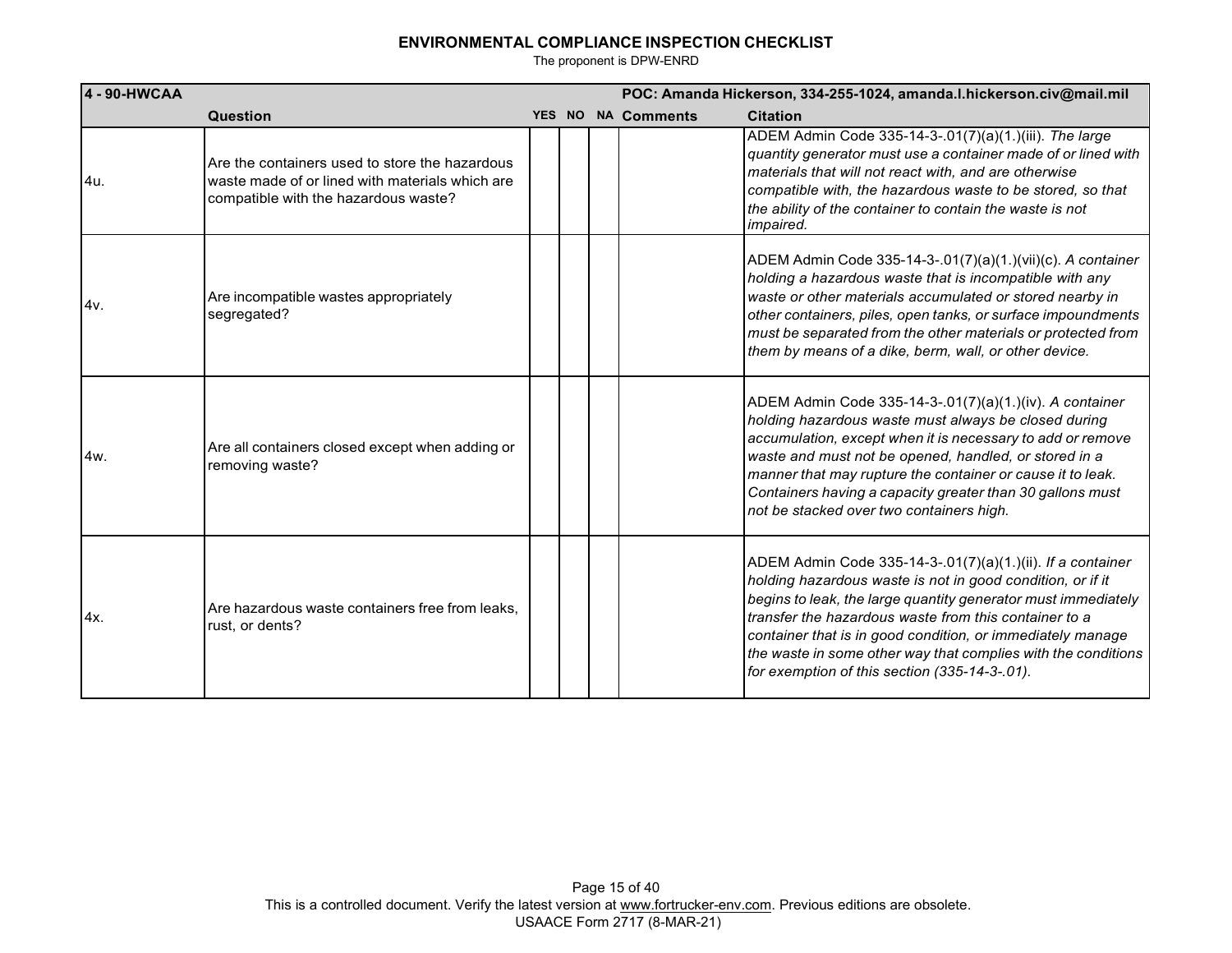| 4 - 90-HWCAA |                                                                                                                                   | POC: Amanda Hickerson, 334-255-1024, amanda.l.hickerson.civ@mail.mil |  |                    |                                                                                                                                                                                                                                                                                                                                                                                                                                                                                                                                                                                                                                                                                                                                                                                                                                                                                                                                                                                                                                                                                       |
|--------------|-----------------------------------------------------------------------------------------------------------------------------------|----------------------------------------------------------------------|--|--------------------|---------------------------------------------------------------------------------------------------------------------------------------------------------------------------------------------------------------------------------------------------------------------------------------------------------------------------------------------------------------------------------------------------------------------------------------------------------------------------------------------------------------------------------------------------------------------------------------------------------------------------------------------------------------------------------------------------------------------------------------------------------------------------------------------------------------------------------------------------------------------------------------------------------------------------------------------------------------------------------------------------------------------------------------------------------------------------------------|
|              | Question                                                                                                                          |                                                                      |  | YES NO NA Comments | <b>Citation</b>                                                                                                                                                                                                                                                                                                                                                                                                                                                                                                                                                                                                                                                                                                                                                                                                                                                                                                                                                                                                                                                                       |
| 4y.          | Are containers greater than 30-gallons stacked<br>no more than 2 high?                                                            |                                                                      |  |                    | ADEM Admin Code 335-14-3-.01(7)(a)(1.)(iv). Containers<br>having a capacity greater than 30 gallons must not be<br>stacked over two containers high.                                                                                                                                                                                                                                                                                                                                                                                                                                                                                                                                                                                                                                                                                                                                                                                                                                                                                                                                  |
| $4z$ .       | Does the hazardous waste storage area have an<br>alarm or emergency communication method in<br>case of a major spill or accident? |                                                                      |  |                    | ADEM Admin Code 334-14-3-.14(3). All areas deemed<br>applicable by 335-14-3-.14(1) must be equipped with the<br>items in 335-14-3-.14(3)(a) through (d) (unless none of the<br>hazards posed by waste handled at the facility could require a<br>particular kind of equipment specified below or the actual<br>hazardous waste generation or accumulation area does not<br>lend itself for safety reasons to have a particular kind of<br>equipment specified below). A large quantity generator may<br>determine the most appropriate locations within its facility to<br>locate equipment necessary to prepare for and respond to<br>emergencies: (a) An internal communications or alarm<br>system capable of providing immediate emergency instruction<br>(voice or signal) to facility personnel; (b) A device, such as a<br>telephone (immediately available at the scene of operations)<br>or a hand-held two-way radio, capable of summoning<br>emergency assistance from local law enforcement agencies,<br>fire departments, or state or local emergency response<br>teams; |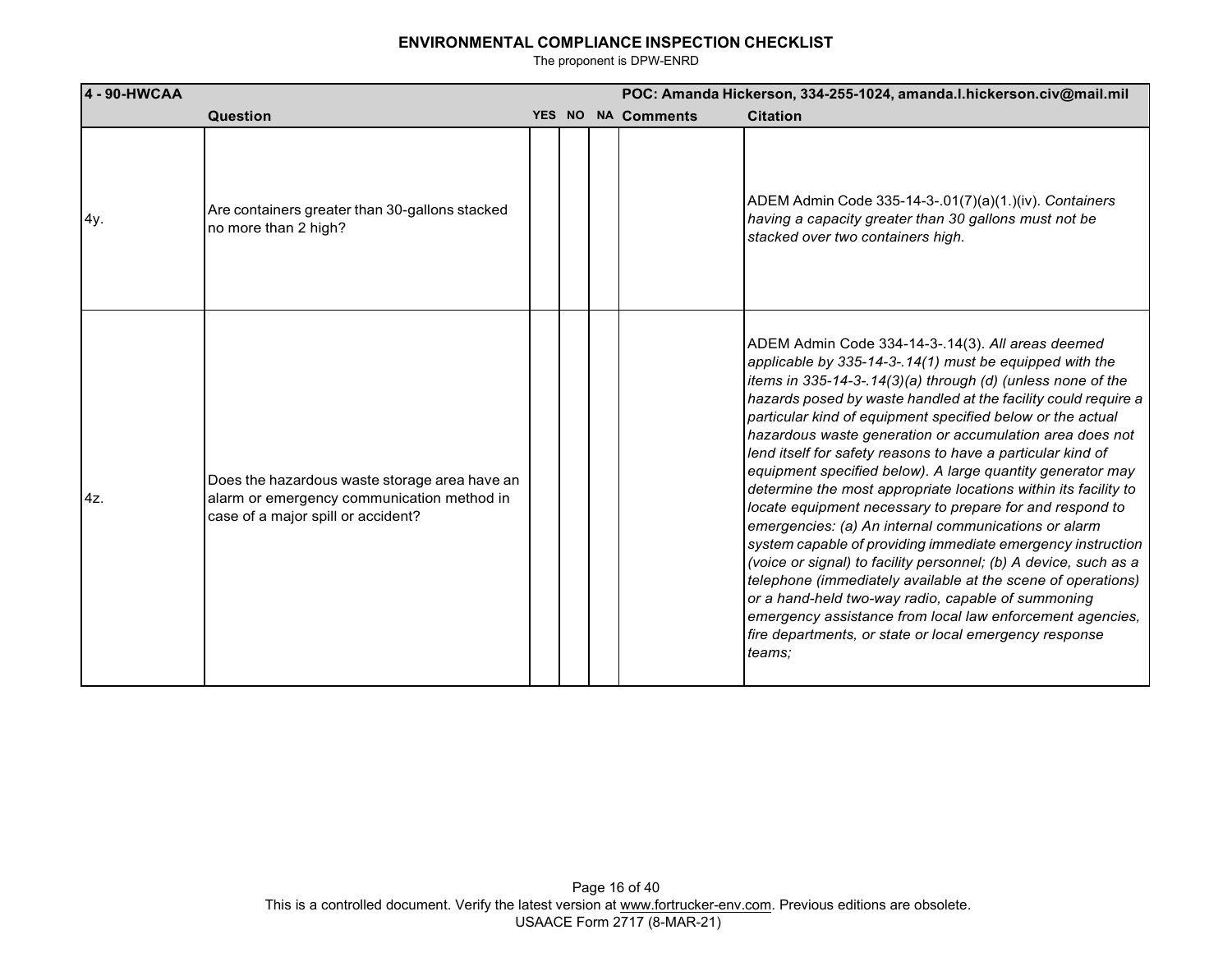| 4 - 90-HWCAA |                                                                                                                                                                   |  | POC: Amanda Hickerson, 334-255-1024, amanda.l.hickerson.civ@mail.mil |                                                                                                                                                                                                                                                                                                                                                                                                                                                                                                                                                                                                                                                                                                   |  |
|--------------|-------------------------------------------------------------------------------------------------------------------------------------------------------------------|--|----------------------------------------------------------------------|---------------------------------------------------------------------------------------------------------------------------------------------------------------------------------------------------------------------------------------------------------------------------------------------------------------------------------------------------------------------------------------------------------------------------------------------------------------------------------------------------------------------------------------------------------------------------------------------------------------------------------------------------------------------------------------------------|--|
|              | Question                                                                                                                                                          |  | YES NO NA Comments                                                   | <b>Citation</b>                                                                                                                                                                                                                                                                                                                                                                                                                                                                                                                                                                                                                                                                                   |  |
| 4aa.         | Does the hazardous waste storage area have a<br>portable fire extinguisher on hand?                                                                               |  |                                                                      | ADEM Admin Code 334-14-3-.14(3). All areas deemed<br>applicable by 335-14-3-.14(1) must be equipped with the<br>items in 335-14-3-.14(3)(a) through (d) (unless none of the<br>hazards posed by waste handled at the facility could require a<br>particular kind of equipment specified below or the actual<br>hazardous waste generation or accumulation area does not<br>lend itself for safety reasons to have a particular kind of<br>equipment specified below). A large quantity generator may<br>determine the most appropriate locations within its facility to<br>locate equipment necessary to prepare for and respond to<br>emergencies: (c) Portable fire extinguishers, fire control |  |
| 4bb.         | Does the hazardous waste storage area have<br>spill control equipment, such as absorbent<br>material, on hand and at the site?                                    |  |                                                                      | equipment (including special extinguishing equipment, such<br>as that using foam, inert gas, or dry chemicals), spill control<br>equipment, and decontamination equipment; and (d) Water at<br>adequate volume and pressure to supply water hose streams,<br>or foam producing equipment, or automatic sprinklers, or<br>water spray systems.                                                                                                                                                                                                                                                                                                                                                     |  |
| 4cc.         | Is there enough space between aisles to allow<br>free movement for inspection, emergency<br>personnel, fire extinguishers, hoses, and spill<br>control equipment? |  |                                                                      | 334-14-3-.14(6). The large quantity generator must maintain<br>aisle space to allow the unobstructed movement of personnel,<br>fire protection equipment, spill control equipment, and<br>decontamination equipment to any area of facility operation in<br>an emergency, unless aisle space is not needed for any of<br>these purposes. The large quantity generator must maintain<br>aisle space to allow the unobstructed movement of personnel,<br>fire protection equipment, spill control equipment, and<br>decontamination equipment to any area of facility operation in<br>an emergency, unless aisle space is not needed for any of<br>these purposes.                                  |  |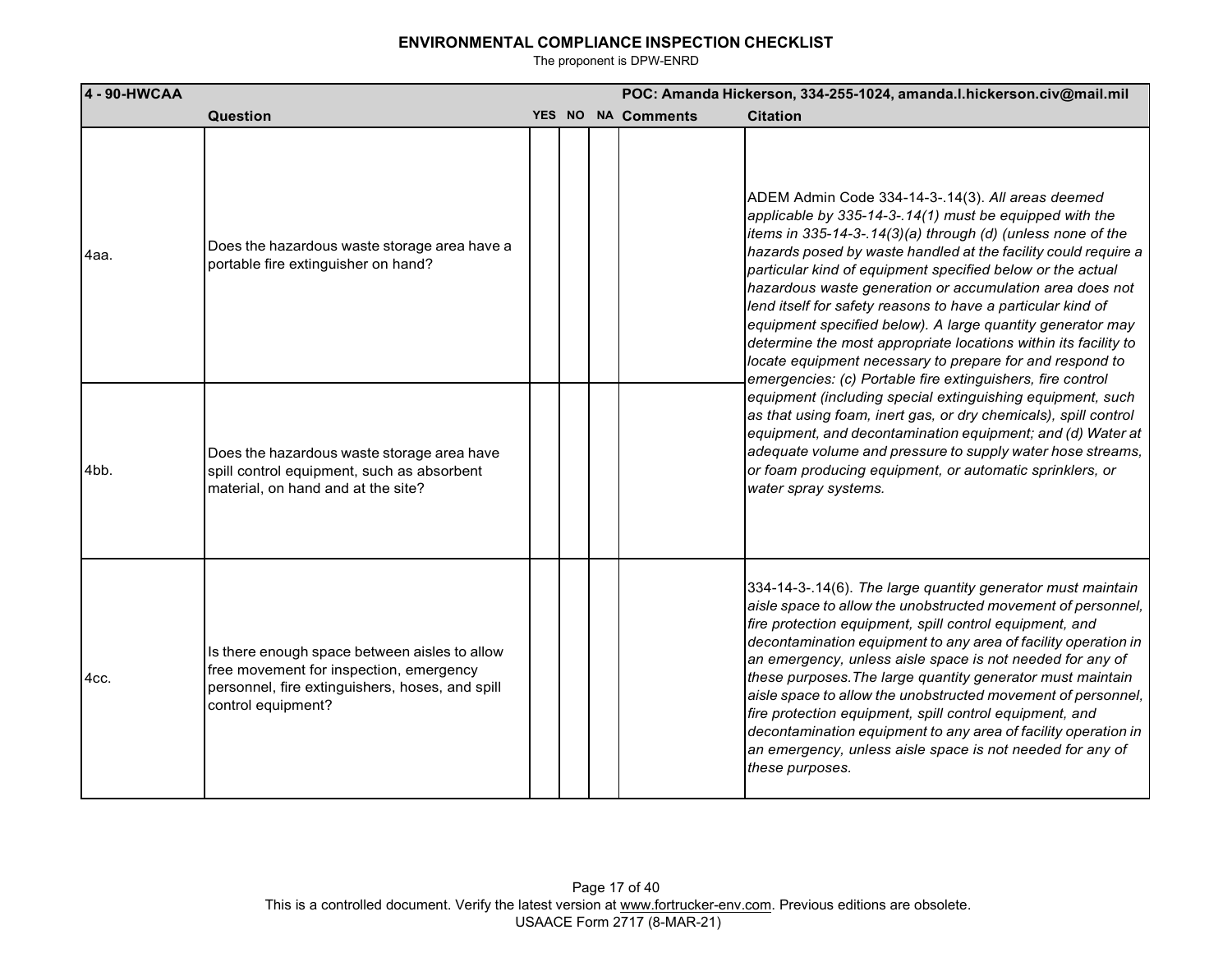| 4 - 90-HWCAA |                                                                                                                                                                                                                     |  | POC: Amanda Hickerson, 334-255-1024, amanda.l.hickerson.civ@mail.mil |                                                                                                                                                                                                                                                                                                                                                                                                                                                                                                                                                                                                                   |  |  |
|--------------|---------------------------------------------------------------------------------------------------------------------------------------------------------------------------------------------------------------------|--|----------------------------------------------------------------------|-------------------------------------------------------------------------------------------------------------------------------------------------------------------------------------------------------------------------------------------------------------------------------------------------------------------------------------------------------------------------------------------------------------------------------------------------------------------------------------------------------------------------------------------------------------------------------------------------------------------|--|--|
|              | Question                                                                                                                                                                                                            |  | YES NO NA Comments                                                   | <b>Citation</b>                                                                                                                                                                                                                                                                                                                                                                                                                                                                                                                                                                                                   |  |  |
| 4dd.         | For liquid wastes, is the secondary containment<br>system free of significant cracks, gaps, corrosion,<br>or other deterioration?                                                                                   |  |                                                                      | ADEM Admin Code 335-14-3-.01(7)(a)(1.)(viii). Container<br>storage areas must meet the containment requirements of<br>$335 - 14 - 6 - 09(6)$ .<br>ADEM Admin Code 335-14-6-.09(6)(a). Container storage<br>areas must have a containment system that is designed and<br>operated in accordance with 335-14-6-.09(6)(b), except as<br>otherwise provided by 335-14-6-.09(6)(c). (b)1. A base must<br>underlie the containers which is free of cracks or gaps and is<br>sufficiently impervious to contain leaks, spills, and<br>accumulated precipitation until the collected material is<br>detected and removed; |  |  |
| 4ee.         | For liquid wastes, is the secondary containment<br>system large enough to hold 10% of the total<br>volume of all containers or the volume of the<br>largest container?                                              |  |                                                                      | ADEM Admin Code 335-14-6-.09(6)(a). Container storage<br>areas must have a containment system that is designed and<br>operated in accordance with 335-14-6-.09(6)(b), except as<br>otherwise provided by 335-14-6-.09(6)(c).<br>ADEM Admin Code 335-14-6-.09(6)(b)3. The containment<br>system must have sufficient capacity to contain 10% of the<br>volume of containers or the volume of the largest container,<br>whichever is greater. Containers that do not contain free<br>liquids need not be considered in this determination;                                                                          |  |  |
| 4ff.         | For wastes with no free liquids, is the storage<br>area designed to remove liquid resulting from<br>precipitation or are the containers elevated or<br>otherwise protected from contact with<br>accumulated liquid? |  |                                                                      | ADEM Admin Code 335-14-6-.09(6)(c). Storage areas that<br>store containers holding only wastes that do not contain free<br>liquids need not have a containment system defined by 335-<br>14-6-.09(6)(b), except as provided by 335-14-6-.09(6)(d) or<br>provided that: 1. The storage area is sloped or is otherwise<br>designed and operated to drain and remove liquid resulting<br>from precipitation, or 2. The containers are elevated or are<br>otherwise protected from contact with accumulated liquid.                                                                                                   |  |  |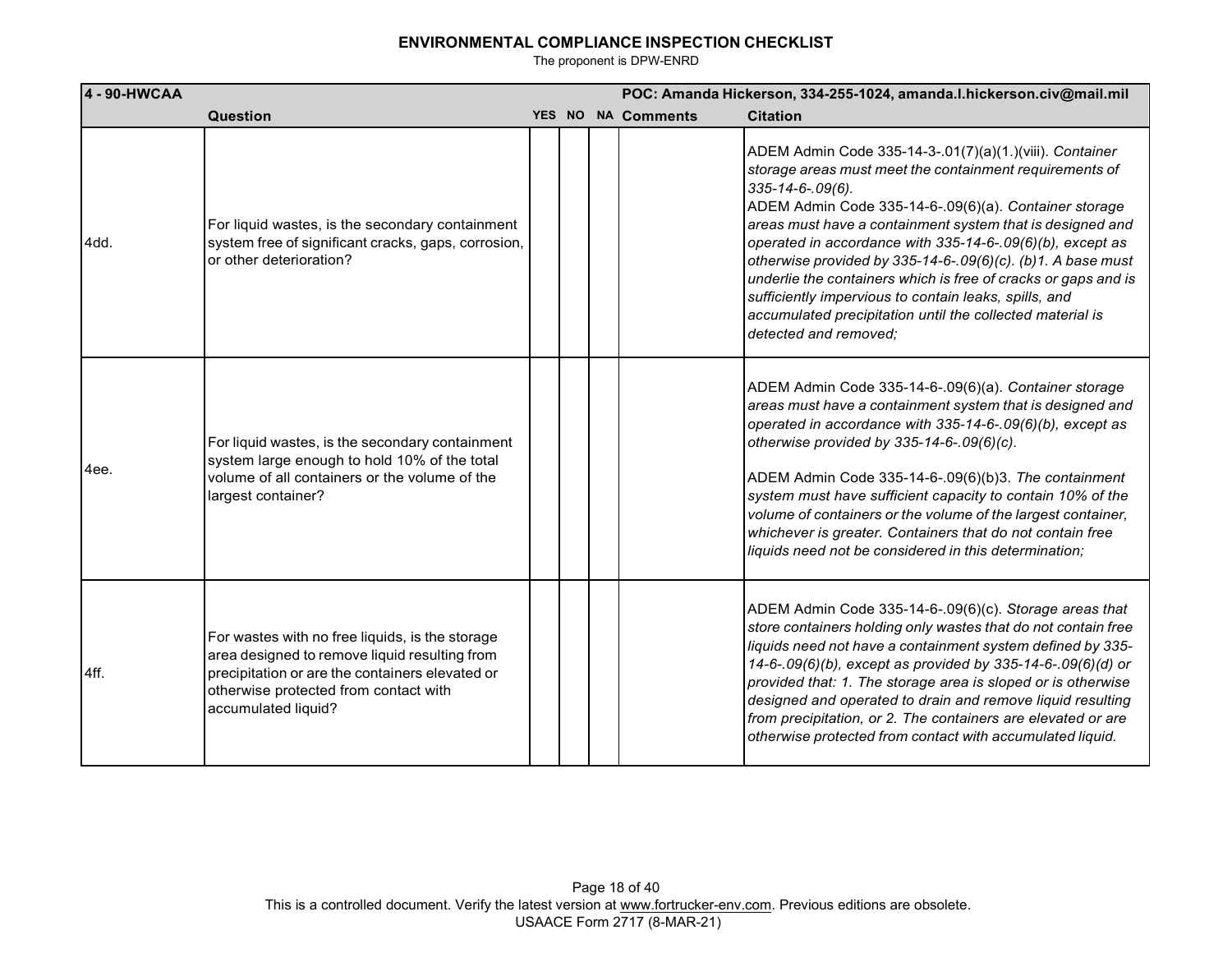The proponent is DPW-ENRD

ORGANIZATION: PHONE: POC: DATE:

BUILDING(S):

| 5 - HWSAAs |                                                                                                                                                                               | POC: Amanda Hickerson, 334-255-1024, amanda.l.hickerson.civ@mail.mil |  |                    |                                                                                                                                                                                                                                                                                                                                                                                                                                                                                                                                                                                                                                                                                                                                                                                                                                                                                                                                                                                                                                                       |
|------------|-------------------------------------------------------------------------------------------------------------------------------------------------------------------------------|----------------------------------------------------------------------|--|--------------------|-------------------------------------------------------------------------------------------------------------------------------------------------------------------------------------------------------------------------------------------------------------------------------------------------------------------------------------------------------------------------------------------------------------------------------------------------------------------------------------------------------------------------------------------------------------------------------------------------------------------------------------------------------------------------------------------------------------------------------------------------------------------------------------------------------------------------------------------------------------------------------------------------------------------------------------------------------------------------------------------------------------------------------------------------------|
|            | Question                                                                                                                                                                      | <b>YES NO</b>                                                        |  | <b>NA Comments</b> | <b>Citation</b>                                                                                                                                                                                                                                                                                                                                                                                                                                                                                                                                                                                                                                                                                                                                                                                                                                                                                                                                                                                                                                       |
| <b>5a.</b> | Does the HWSAA meet the total accumulation<br>requirements not to exceed 55-gallons of<br>hazardous waste or 1 quart of acutely hazardous<br>waste (of any one waste stream)? |                                                                      |  |                    | ADEM Admin Code 334-14-3-.01(5)(a). A generator may<br>accumulate as much as 55 gallons of non-acute hazardous<br>waste and/or either one quart of liquid acute hazardous waste<br>listed in 335-14-2-.04(2) or 335-14-2-.04(4)(e) or 1 kg (2.2<br>Ibs) of solid acute hazardous waste listed in 14-2-.04(2) or<br>335-14-2-.04(4)(e) in containers at or near any point of<br>generation where wastes initially accumulate which is under<br>the control of the operator of the process generating the<br>waste, without a permit or interim status and without<br>complying with the requirements of 335-14-5 through 335-14-<br>8, provided that all of the conditions for exemption in this<br>section are met. A generator may comply with the conditions<br>for exemption in this section instead of complying with the<br>conditions for exemption in 335-14-3-.01(6)(b) or $(7)(a)$ ,<br>except as required in 335-14-3-.01(5)(a)7.through 8. The<br>conditions for exemption for satellite accumulation are: [meets  <br>listed conditions]. |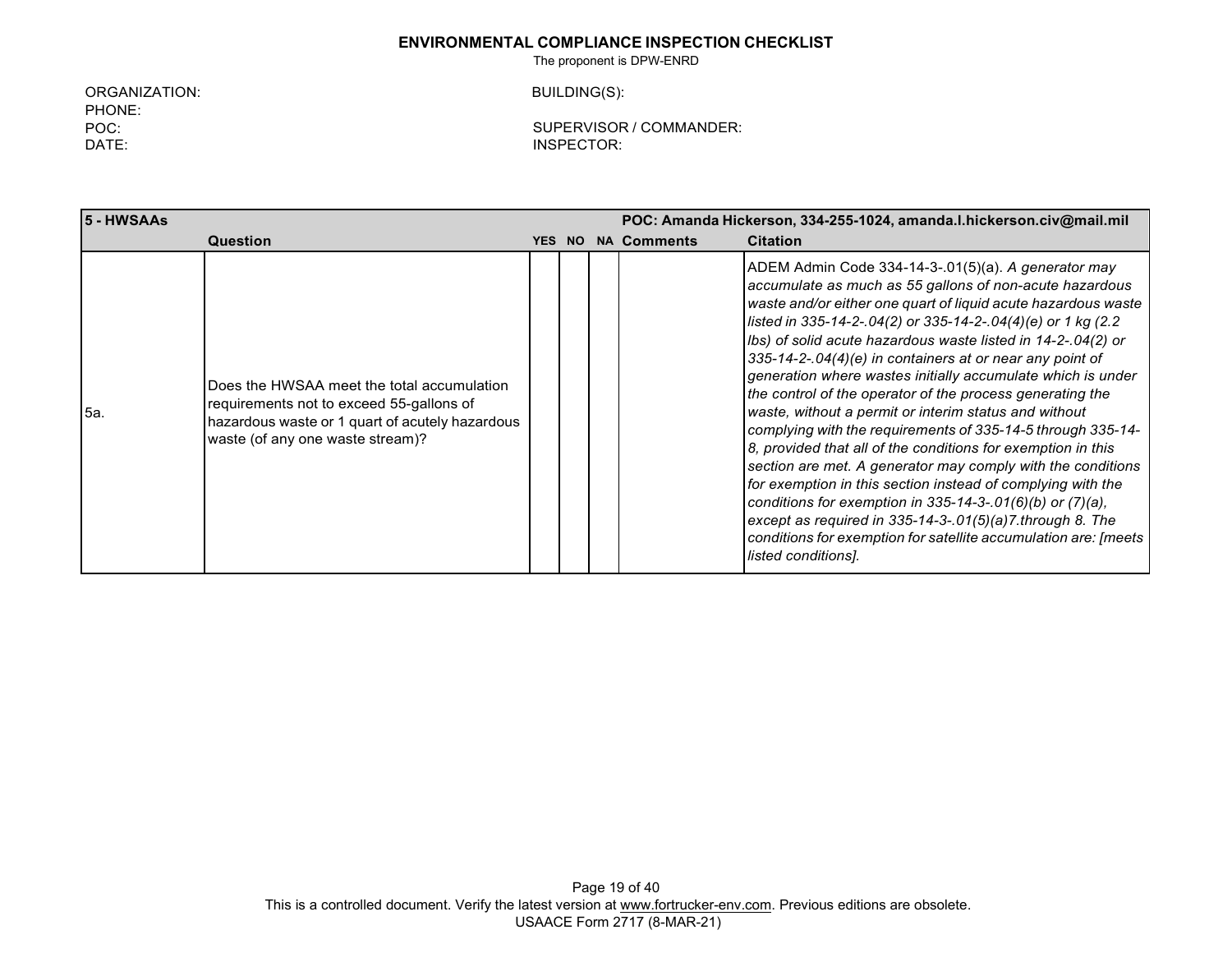| 5 - HWSAAs |                                                                                                                                                    |  |                    | POC: Amanda Hickerson, 334-255-1024, amanda.l.hickerson.civ@mail.mil                                                                                                                                                                                                                                                                                                                                                                                                                                                                                                                                                                                                                                                                                                                                                                                                                                                                                                                                                                                                                                                                                       |
|------------|----------------------------------------------------------------------------------------------------------------------------------------------------|--|--------------------|------------------------------------------------------------------------------------------------------------------------------------------------------------------------------------------------------------------------------------------------------------------------------------------------------------------------------------------------------------------------------------------------------------------------------------------------------------------------------------------------------------------------------------------------------------------------------------------------------------------------------------------------------------------------------------------------------------------------------------------------------------------------------------------------------------------------------------------------------------------------------------------------------------------------------------------------------------------------------------------------------------------------------------------------------------------------------------------------------------------------------------------------------------|
|            | Question                                                                                                                                           |  | YES NO NA Comments | <b>Citation</b>                                                                                                                                                                                                                                                                                                                                                                                                                                                                                                                                                                                                                                                                                                                                                                                                                                                                                                                                                                                                                                                                                                                                            |
| 5b.        | Have all full containers of HW been transferred to<br>the 90-HWCAA within three consecutive calendar<br>days of the accumulation start date?       |  |                    | ADEM Admin Code 334-14-3-.01(5)(a)(6.) A generator who<br>accumulates either acute hazardous waste listed in 335-14-2-<br>.04(2) or 335-14-2-.04(4)(e) or non-acute hazardous waste in<br>excess of the amounts listed in 335-14-3-.01(5)(a) at or near<br>any point of generation must do the<br>following: (i) Comply within three consecutive calendar days<br>with the applicable central accumulation area regulations in<br>335-14-3-.01(6)(b) or (7)(a), or (ii) Remove the excess from<br>the satellite accumulation area within three consecutive<br>calendar days to either a central accumulation area operated<br>in accordance with the applicable requirements in 335-14-3-<br>.01(6)(b) or (7)(a), an on-site interim status or permitted<br>treatment, storage, or disposal facility, or an off-site<br>designated facility; and (iii) During the three-consecutive-<br>calendar-day period the generator must continue to comply<br>with 335-14-3-.01(5)(a)1.through 5. The generator must mark<br>or label the container(s) holding the excess accumulation of<br>hazardous waste with the date the excess amount began<br>accumulating. |
| 5c.        | Are hazardous waste containers at or near the<br>point of generation and under the control of the<br>operator of the process who generates the HW? |  |                    | ADEM Admin Code 334-14-3-.01(5)(a). A generator may<br>accumulate as much as 55 gallons of non-acute hazardous<br>waste and/or either one quart of liquid acute hazardous waste<br>listed in 335-14-2-.04(2) or 335-14-2-.04(4)(e) or 1 kg (2.2<br>Ibs) of solid acute hazardous waste listed in 14-2-.04(2) or<br>335-14-2-.04(4)(e) in containers at or near any point of<br>generation where wastes initially accumulate which is under<br>the control of the operator of the process generating the<br>waste, without a permit or interim status and without<br>complying with the requirements of 335-14-5 through 335-14-<br>8, provided that all of the conditions for exemption in this<br>section are met [meets listed conditions].                                                                                                                                                                                                                                                                                                                                                                                                              |
| 5d.        | Are containers used to store hazardous waste<br>made of or lined with materials which are<br>compatible with the hazardous waste?                  |  |                    | ADEM Admin Code 335-14-3-.01(5)(a)(2.) The generator<br>must use a container made of or lined with materials that will<br>not react with, and are otherwise compatible with, the<br>hazardous waste to be accumulated, so that the ability of the<br>container to contain the waste is not impaired.                                                                                                                                                                                                                                                                                                                                                                                                                                                                                                                                                                                                                                                                                                                                                                                                                                                       |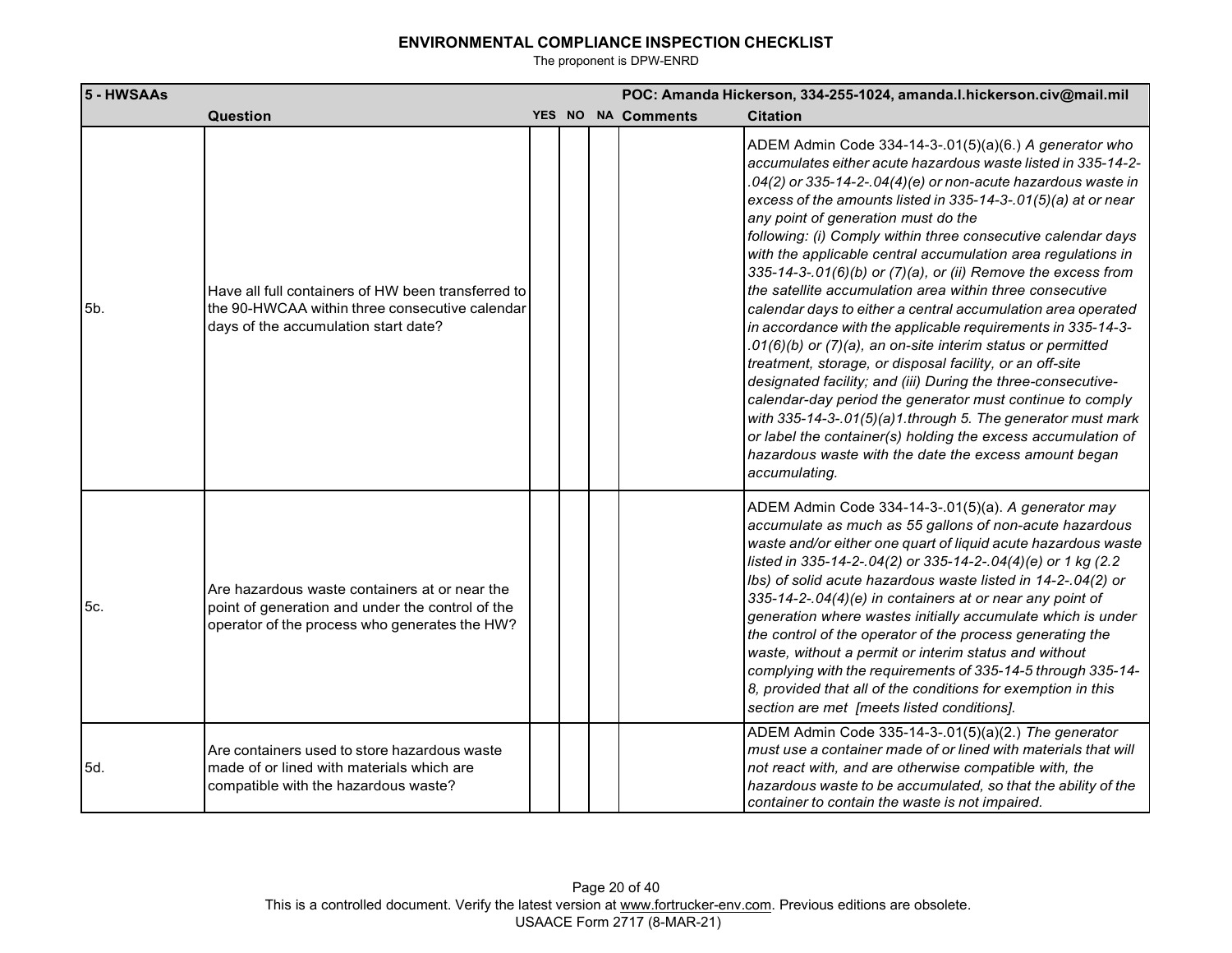| 5 - HWSAAs  |                                                                                                                                                                |  |                    | POC: Amanda Hickerson, 334-255-1024, amanda.l.hickerson.civ@mail.mil                                                                                                                                                                                                                                                                                                                                                                 |
|-------------|----------------------------------------------------------------------------------------------------------------------------------------------------------------|--|--------------------|--------------------------------------------------------------------------------------------------------------------------------------------------------------------------------------------------------------------------------------------------------------------------------------------------------------------------------------------------------------------------------------------------------------------------------------|
|             | <b>Question</b>                                                                                                                                                |  | YES NO NA Comments | <b>Citation</b>                                                                                                                                                                                                                                                                                                                                                                                                                      |
| 5e.         | Are all containers closed except when actively<br>adding or removing waste?                                                                                    |  |                    | ADEM Admin Code 335-14-3-.01(7)(a)(1.)(iv). A container<br>holding hazardous waste must always be closed during<br>accumulation, except when it is necessary to add or remove<br>waste and must not be opened, handled, or stored in a<br>manner that may rupture the container or cause it to leak.<br>Containers having a capacity greater than 30 gallons must<br>not be stacked over two containers high.                        |
| 5f.         | Are hazardous waste containers free from leaks.<br>rust, or dents?                                                                                             |  |                    | ADEM Admin Code 335-14-3-.01(5)(a)(1.) If a container<br>holding hazardous waste is not in good condition, or if it<br>begins to leak, the generator must immediately transfer the<br>hazardous waste from this container to a container that is in<br>good condition and does not leak, or immediately transfer and<br>manage the waste in a central accumulation area operated in<br>compliance with 335-14-3-.01(6)(b) or (7)(a). |
| 5g.         | Are hazardous waste containers labeled properly<br>with the words "HAZARDOUS WASTE"?                                                                           |  |                    | ADEM Admin Code 334-14-3-.01(5)(a)5. A generator must<br>mark or label its container with the following:<br>(i) The words "Hazardous Waste" and (ii) An indication of the                                                                                                                                                                                                                                                            |
| 5h.         | Are hazardous waste containers labeled properly<br>with the description of content(s)?                                                                         |  |                    | hazards of the contents (examples include, but are not limited<br>to, the applicable hazardous waste characteristic(s) (i.e.,<br>ignitable, corrosive, reactive, toxic); hazard communication<br>consistent with the DOT requirements at 49 CFR part 172                                                                                                                                                                             |
| 5i.         | Are hazardous waste containers properly labeled<br>with an indication of the hazard(s) of the contents<br>(i.e. ignitable, corrosive, reactive, and/or toxic)? |  |                    | subpart E (labeling) or subpart F (placarding); a hazard<br>statement or pictogram consistent with the OSHA Hazard<br>Communication Standard at 29 CFR 1910.1200; or a<br>chemical hazard label consistent with the NFPA code 704).                                                                                                                                                                                                  |
| 5j.         | Are hazardous waste containers labeled properly<br>with hazardous waste code(s)?                                                                               |  |                    |                                                                                                                                                                                                                                                                                                                                                                                                                                      |
| 5k.         | Are hazardous waste containers labeled properly<br>with EPA ID number?                                                                                         |  |                    |                                                                                                                                                                                                                                                                                                                                                                                                                                      |
| <b>5</b> I. | Are hazardous waste interim container(s)<br>properly managed?                                                                                                  |  |                    | HWMP Section 5.4.5 Interim Container Management                                                                                                                                                                                                                                                                                                                                                                                      |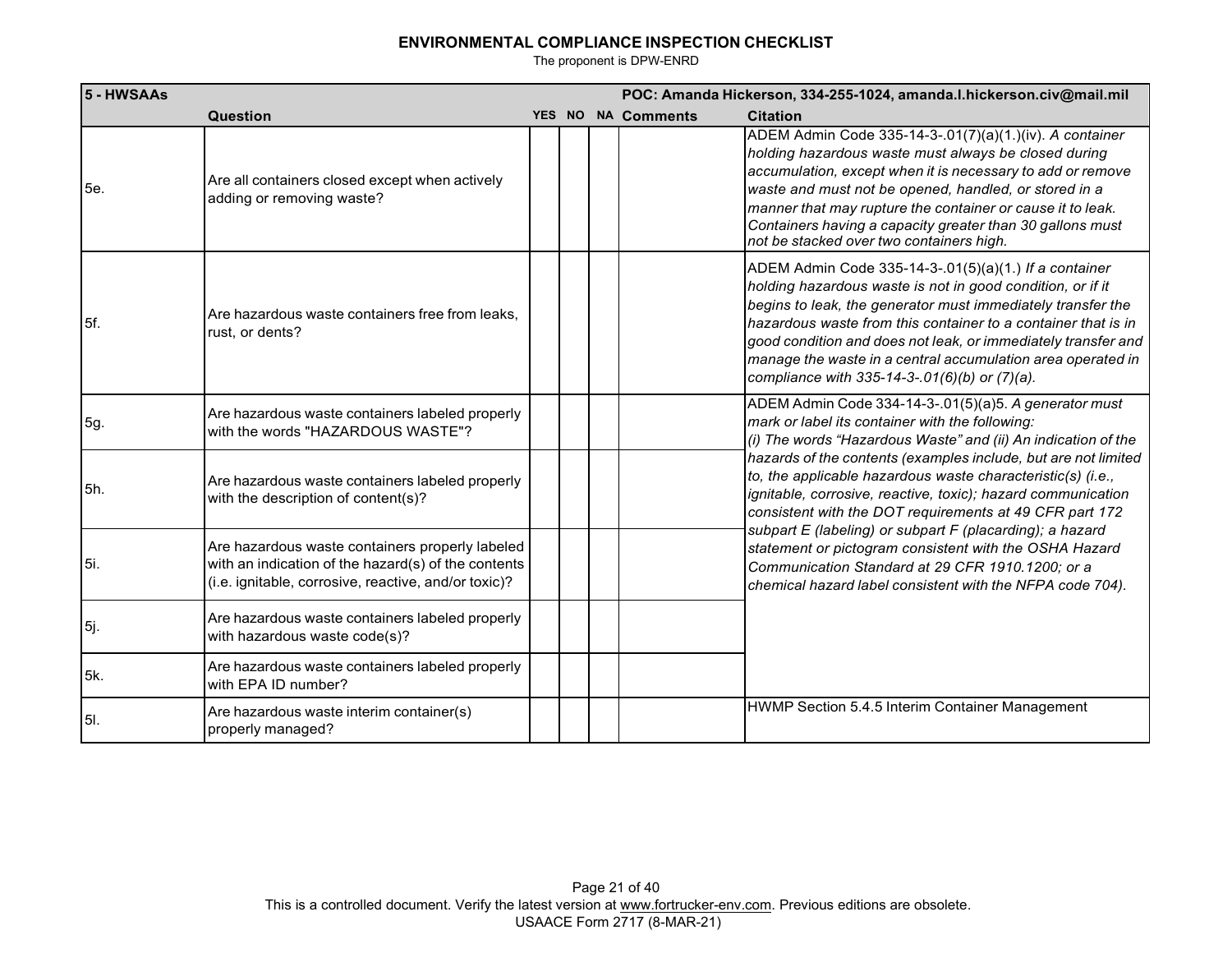| 5 - HWSAAs |                                                                                                                                                                                                         |  |                    | POC: Amanda Hickerson, 334-255-1024, amanda.l.hickerson.civ@mail.mil                                                                                                                                                                                                                                                                                                             |
|------------|---------------------------------------------------------------------------------------------------------------------------------------------------------------------------------------------------------|--|--------------------|----------------------------------------------------------------------------------------------------------------------------------------------------------------------------------------------------------------------------------------------------------------------------------------------------------------------------------------------------------------------------------|
|            | Question                                                                                                                                                                                                |  | YES NO NA Comments | <b>Citation</b>                                                                                                                                                                                                                                                                                                                                                                  |
| 5m.        | Has the HWSAA Manager been formally<br>appointed using the appropriate form (USAACE<br>Form 2733)?                                                                                                      |  |                    | HWMP Section 3.4.b. Appoint in writing military personnel,<br>civilian or contactor supervisors as 90-HWCAA and/or<br>HWSAA managers (whichever is appropriate) using USAACE<br>Form 2733, HWSAA and HWCAA Manager Appointment<br>Memo, for all activities within their area of responsibility that<br>generate, manage, accumulate, store, and/or transport<br>hazardous waste. |
| 5n.        | Are HWSAA areas inspected at a minimum of<br>once every week using the appropriate form<br>(USAACE Form 2725)?                                                                                          |  |                    | HWMP Section 5.7. The HWSAA must be inspected weekly<br>(every 7 days) using USAACE Form 2725, HWSAA<br>Inspection Checklist.                                                                                                                                                                                                                                                    |
| 5o.        | Does the manager of the HWSAA have the<br>required documents available at the HWSAA:<br>USAACE Form 2719, Site-Specific Spill Plan?                                                                     |  |                    | HWMP Section 5.9. Individual activities and tenants will<br>maintain the following records and documents:                                                                                                                                                                                                                                                                        |
| 5p.        | Does the manager of the HWSAA have the<br>required documents available at the HWSAA:<br>HWSAA inspection records (USAACE Form<br>2725)?                                                                 |  |                    | 5.9.1 Records that must be kept in the HWSAA a. Site<br>Specific Spill Plan (USAACE Form 2719) first page with the<br>location of the entire plan noted Plan b. HWSAA inspection<br>records (USAACE Form 2725)                                                                                                                                                                   |
| 5q.        | Does the manager of the HWSAA have the<br>required documents available in an accessible<br>location (not necessarily at the HWSAA): Fort<br><b>Rucker HWMP?</b>                                         |  |                    | HWMP Section 5.9. Individual activities and tenants will                                                                                                                                                                                                                                                                                                                         |
| 5r.        | Does the manager of the HWSAA have the<br>required documents available in an accessible<br>location (not necessarily at the HWSAA):<br>Hazardous waste training records, including<br>USAACE Form 2735? |  |                    | maintain the following records and documents:<br>5.9.2 Records that may be kept in a separate work area a.<br>Complete Site Specific Spill Plan (USAACE Form 2719)<br>b. Fort Rucker HWMP (this document) c. Hazardous waste<br>training records, including USAACE Form 2735 (maintain for                                                                                       |
| 5s.        | Does the manager of the HWSAA have the<br>required documents available in an accessible<br>location (not necessarily at the HWSAA): Fort<br>Rucker ISCP and SPCC Plan?                                  |  |                    | a minimum of three years from when the employee last<br>worked at the facility) d. Fort Rucker ISCP and SPCC Plan                                                                                                                                                                                                                                                                |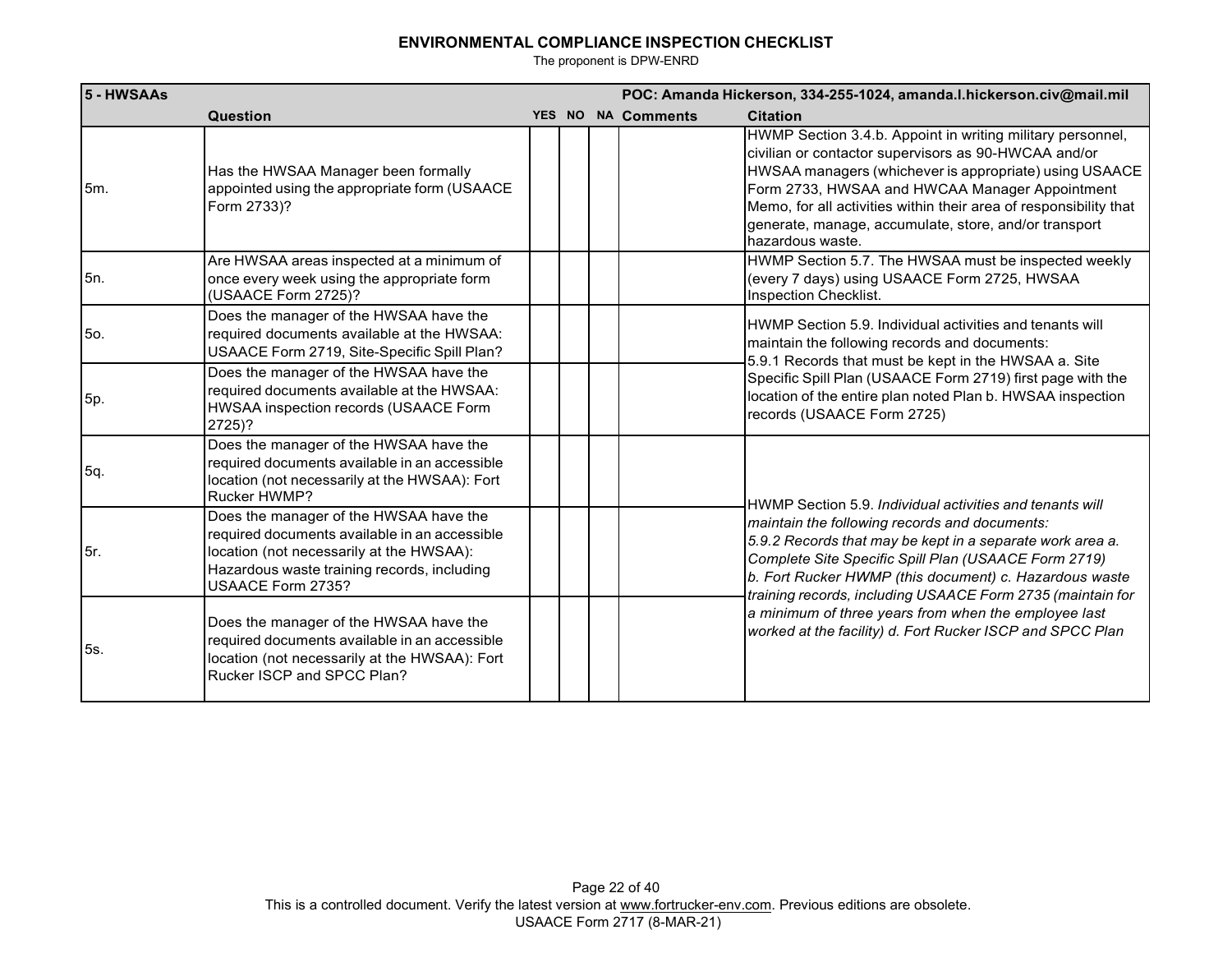The proponent is DPW-ENRD

ORGANIZATION: PHONE: POC: DATE:

BUILDING(S):

| $6 - UW$       |                                                                                                                                                                                  |  | POC: Amanda Hickerson, 334-255-1024, amanda.l.hickerson.civ@mail.mil |                    |                                                                                                                                                                                                                                                                                                                                                                                                                                                                                                                                                                                                                                                                                                             |  |
|----------------|----------------------------------------------------------------------------------------------------------------------------------------------------------------------------------|--|----------------------------------------------------------------------|--------------------|-------------------------------------------------------------------------------------------------------------------------------------------------------------------------------------------------------------------------------------------------------------------------------------------------------------------------------------------------------------------------------------------------------------------------------------------------------------------------------------------------------------------------------------------------------------------------------------------------------------------------------------------------------------------------------------------------------------|--|
|                | Question                                                                                                                                                                         |  |                                                                      | YES NO NA Comments | <b>Citation</b>                                                                                                                                                                                                                                                                                                                                                                                                                                                                                                                                                                                                                                                                                             |  |
| 6a.            | Are universal waste containers of batteries<br>(lithium, NiCd, lead acid, mercury) closed,<br>structurally sound, compatible with the contents,<br>and lack evidence of leakage? |  |                                                                      |                    | ADEM Admin Code 335-14-11-.03(4)(a)1. A large quantity<br>handler of universal waste must contain any universal waste<br>battery that shows evidence of leakage, spillage, or damage<br>that could cause leakage under reasonably foreseeable<br>conditions in a container. The container must be closed.<br>structurally sound, compatible with the contents of the<br>battery, and must lack evidence of leakage, spillage, or<br>damage that could cause leakage under reasonably<br>foreseeable conditions.                                                                                                                                                                                             |  |
| 6 <sub>b</sub> | Are universal waste containers of pesticides<br>closed, structurally sound, compatible with the<br>contents, and lack evidence of leakage?                                       |  |                                                                      |                    | ADEM Admin Code 335-14-11-.03(4)(b)1. A container that<br>remains closed, structurally sound, compatible with the<br>pesticide, and that lacks evidence of leakage, spillage, or<br>damage that could cause leakage under reasonably<br>foreseeable conditions.                                                                                                                                                                                                                                                                                                                                                                                                                                             |  |
| 6c.            | Are universal waste containers of mercury-<br>containing equipment closed, structurally sound,<br>compatible with the contents, and lack evidence<br>of leakage?                 |  |                                                                      |                    | ADEM Admin Code 335-14-11-.03(4)(c)1. A large quantity<br>handler of universal waste must place in a container any<br>universal waste mercury-containing equipment with non-<br>contained elemental mercury or that shows evidence of<br>leakage, spillage, or damage that could cause leakage under<br>reasonably foreseeable conditions. The container must be<br>closed, structurally sound, compatible with the contents of the<br>device, must lack evidence of leakage, spillage, or damage<br>that could cause leakage under reasonably foreseeable<br>conditions, and must be reasonably designed to prevent the<br>escape of mercury into the environment by volatilization or<br>any other means. |  |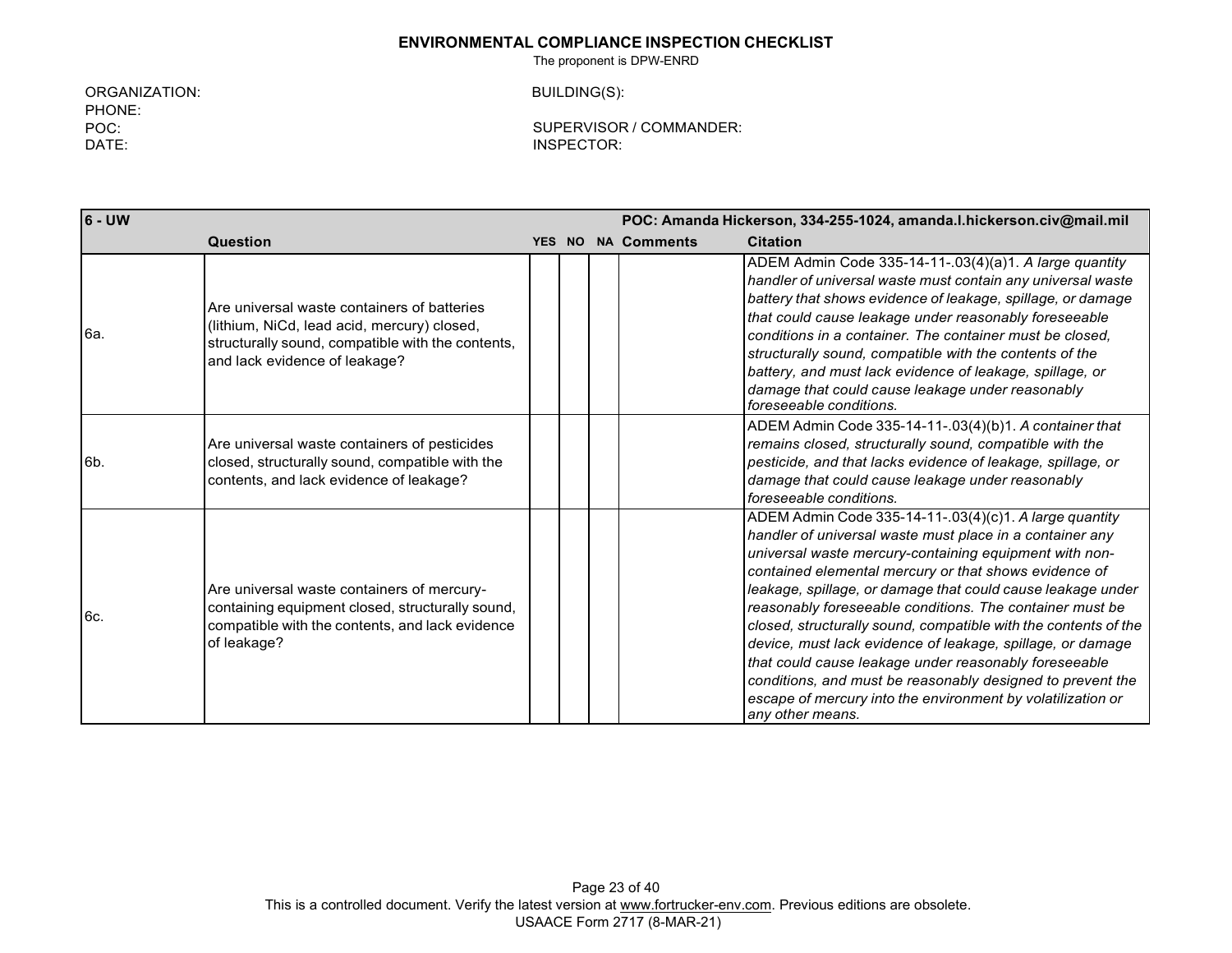| $6 - UW$ |                                                                                                                                                   |  | POC: Amanda Hickerson, 334-255-1024, amanda.l.hickerson.civ@mail.mil |                                                                                                                                                                                                                                                                                                                                                                                                                                                                                                                                                                                                                                                                                                                  |  |  |
|----------|---------------------------------------------------------------------------------------------------------------------------------------------------|--|----------------------------------------------------------------------|------------------------------------------------------------------------------------------------------------------------------------------------------------------------------------------------------------------------------------------------------------------------------------------------------------------------------------------------------------------------------------------------------------------------------------------------------------------------------------------------------------------------------------------------------------------------------------------------------------------------------------------------------------------------------------------------------------------|--|--|
|          | Question                                                                                                                                          |  | <b>YES NO NA Comments</b>                                            | <b>Citation</b>                                                                                                                                                                                                                                                                                                                                                                                                                                                                                                                                                                                                                                                                                                  |  |  |
| 6d.      | Are universal waste containers of fluorescent<br>bulbs closed, structurally sound, compatible with<br>the contents, and lack evidence of leakage? |  |                                                                      | ADEM Admin Code 335-14-11-.03(4)(d)1. A large quantity<br>handler of universal waste must contain any lamp in<br>containers or packages that are structurally sound, adequate<br>to prevent breakage, and compatible with the contents of the<br>lamps. Such containers must remain closed and must lack<br>evidence of leakage, spillage, or damage that could cause<br>leakage under reasonably foreseeable conditions.                                                                                                                                                                                                                                                                                        |  |  |
| 6e.      | Are universal waste batteries stored in containers<br>marked "Universal Waste (with the type of<br>waste)"?                                       |  |                                                                      | ADEM Admin Code 335-14-11.03(5)(a) Universal waste<br>batteries (i.e., each battery), or a container or tank in which<br>the batteries are contained, must be labeled or marked clearly<br>with any one of the following phrases: "Universal Waste<br>Battery(ies)", or "Waste Battery(ies)", or "Used Battery(ies)";                                                                                                                                                                                                                                                                                                                                                                                            |  |  |
| 6f.      | Are universal waste pesticides stored in<br>containers marked "Universal Waste (with the<br>type of waste)"?                                      |  |                                                                      | ADEM Admin Code 335-14-11.03(5)(b) A container (or<br>multiple container package unit), tank, transport vehicle or<br>vessel in which recalled universal waste pesticides as<br>described in 335-14-11-.01(3)(a)1. are contained must be<br>labeled or marked clearly with: 1. The label that was on or<br>accompanied the product as sold or distributed; and 2. The<br>words "Universal Waste Pesticide(s)" or "Waste Pesticide(s)".                                                                                                                                                                                                                                                                           |  |  |
| 6g.      | Are universal waste mercury-containing<br>equipment stored in containers marked<br>"Universal Waste (with the type of waste)"?                    |  |                                                                      | ADEM Admin Code 335-14-11.03(5)(d)1. Universal waste<br>mercury-containing equipment (i.e., each device), or a<br>container in which the equipment is contained, must be<br>labeled or marked clearly with any one of the following<br>phrases: "Universal Waste-Mercury Containing Equipment",<br>"Waste Mercury-Containing Equipment," or "Used Mercury-<br>Containing Equipment." 2. A universal waste mercury-<br>containing thermostat or container containing only universal<br>waste mercury-containing thermostats may be labeled or<br>marked clearly with any of the following phrases: "Universal<br>Waste-Mercury Thermostat(s)," "Waste Mercury<br>Thermostat(s)," or "Used Mercury Thermostat(s)." |  |  |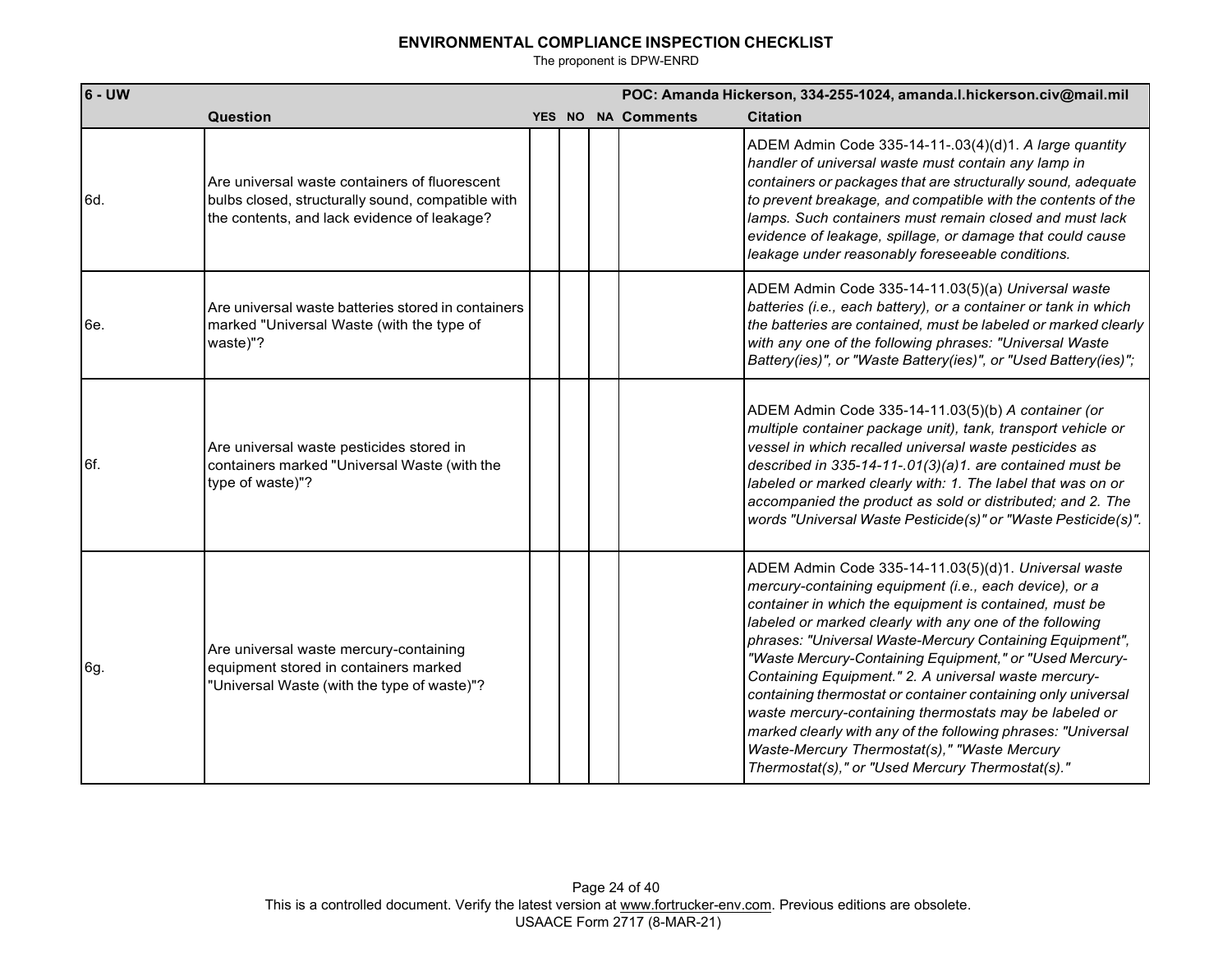| 6 - UW |                                                                                                                                                    |  | POC: Amanda Hickerson, 334-255-1024, amanda.l.hickerson.civ@mail.mil |                    |                                                                                                                                                                                                                                                                                                                                                                                                                                                                                                                                                                                                                                        |  |  |
|--------|----------------------------------------------------------------------------------------------------------------------------------------------------|--|----------------------------------------------------------------------|--------------------|----------------------------------------------------------------------------------------------------------------------------------------------------------------------------------------------------------------------------------------------------------------------------------------------------------------------------------------------------------------------------------------------------------------------------------------------------------------------------------------------------------------------------------------------------------------------------------------------------------------------------------------|--|--|
|        | Question                                                                                                                                           |  |                                                                      | YES NO NA Comments | <b>Citation</b>                                                                                                                                                                                                                                                                                                                                                                                                                                                                                                                                                                                                                        |  |  |
| 6h.    | Are universal waste fluorescent bulbs stored in<br>containers marked "Universal Waste (with the<br>type of waste)"?                                |  |                                                                      |                    | ADEM Admin Code 335-14-11.03(5)(e) Each lamp or a<br>container or package in which the lamps are contained must<br>be labeled or marked clearly with any one of the following<br>phrases: "Universal Waste Lamp(s)", or "Waste Lamp(s)", or<br>"Used Lamp(s)".                                                                                                                                                                                                                                                                                                                                                                         |  |  |
| 6i.    | Is the container dated when the first waste is<br>placed inside the container?                                                                     |  |                                                                      |                    | ADEM Admin Code 335-14-11-.03(6)(c) A large quantity<br>handler of universal waste must be able to demonstrate the<br>length of time that the universal waste has been accumulated<br>from the date it becomes a waste or is received. The handler<br>may make this demonstration by: 1. Placing the universal<br>waste in a container and marking or labeling the container<br>with the earliest date that any universal waste in the container<br>became a waste or was received.                                                                                                                                                    |  |  |
| lбj.   | Have batteries been properly packaged to<br>prevent short-circuiting (i.e., in original inner<br>package, taped positive end, in plastic baggies)? |  |                                                                      |                    | Fort Rucker ENV-SW002 Sect 5.2.2.2 Units, organizations or<br>contractors are responsible for ensuring that all used<br>batteries are properly separated by Universal Waste Battery<br>types to prevent short-circuiting during storage and<br>transportation. Universal Waste batteries will be separated by<br>one of the following methods:<br>-placing batteries in the original inner package;<br>-taping the positive end of the batteries; or,<br>-by using plastic "baggies" to separate individual batteries.<br>[This includes Lithium, NiCd, Mercuric-Oxide, NiMH, Silver<br>Oxide, Silver-Zinc, Zinc-Carbon, and Zinc Air] |  |  |
| 16k.   | Are all releases of universal waste and residue<br>immediately contained and cleaned up?                                                           |  |                                                                      |                    | ADEM Admin Code 335-14-11-.03(8)(a). A large quantity<br>handler of universal waste must immediately contain all<br>releases of universal wastes and other residues from<br>universal wastes.                                                                                                                                                                                                                                                                                                                                                                                                                                          |  |  |
| 6I.    | Is universal waste being accumulated for no more<br>than 6 months from the date received?                                                          |  |                                                                      |                    | HWMP Section 3.4.k. Ensure that universal waste containers<br>are moved to a 90-HWCAA within six months of the start<br>date.                                                                                                                                                                                                                                                                                                                                                                                                                                                                                                          |  |  |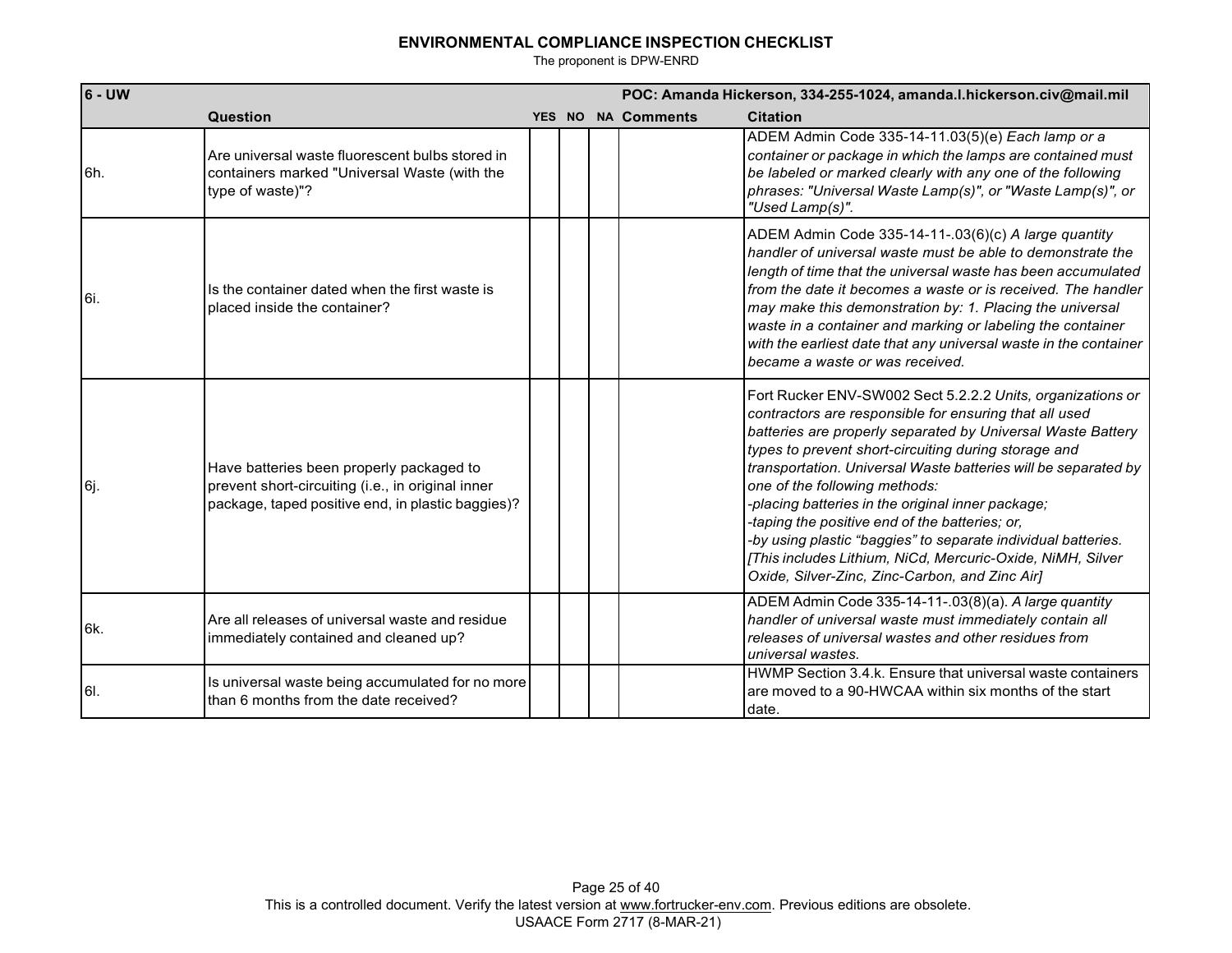The proponent is DPW-ENRD

ORGANIZATION: PHONE: POC: DATE:

BUILDING(S):

| 7 - Solid Waste                     |                                                                                                                                                                                  |  |                           | POC: Willard Childress, 334-255-2080, willard.e.childress.civ@mail.mil                                                                                                                                                                                                                                                                                                                                                                                                                                                                                                                                                                                                                                                                   |
|-------------------------------------|----------------------------------------------------------------------------------------------------------------------------------------------------------------------------------|--|---------------------------|------------------------------------------------------------------------------------------------------------------------------------------------------------------------------------------------------------------------------------------------------------------------------------------------------------------------------------------------------------------------------------------------------------------------------------------------------------------------------------------------------------------------------------------------------------------------------------------------------------------------------------------------------------------------------------------------------------------------------------------|
|                                     | Question                                                                                                                                                                         |  | <b>YES NO NA Comments</b> | <b>Citation</b>                                                                                                                                                                                                                                                                                                                                                                                                                                                                                                                                                                                                                                                                                                                          |
| <b>General Storage Requirements</b> |                                                                                                                                                                                  |  |                           |                                                                                                                                                                                                                                                                                                                                                                                                                                                                                                                                                                                                                                                                                                                                          |
| 7a.                                 | Is solid waste stored in a manner that does not<br>create a nuisance, health hazard, or<br>food/harborage for vermin and vectors; result in<br>litter or contamination of water? |  |                           | ADPH Admin Code 420-3-5-.10(2). All solid waste shall be<br>stored in a manner that does not constitute a nuisance or<br>health hazard or provide food or harborage for vermin or<br>vectors, and shall be contained or bundled so as not to result<br>in litter or the contamination of ground or surface water.                                                                                                                                                                                                                                                                                                                                                                                                                        |
| 7b.                                 | Is the area around the solid waste collection<br>containers maintained in a sanitary manner?                                                                                     |  |                           | ADPH Admin Code 420-3-5-.10(8). The site where solid<br>waste storage containers are located shall be adequately<br>maintained in a sanitary manner which shall include, but not<br>be limited to, the following: (a) Regular cleaning of the site<br>and containers. (b) The prompt remediation of spillage or<br>leakages of solid, semi-solid, or liquid waste. (c) The control<br>of vegetation on and around the site. (d) Vermin and vector<br>control on the site and in the containers.                                                                                                                                                                                                                                          |
| 7c.                                 | Has the organization reported to the DPW COR<br>any solid waste collection containers that are not<br>available in adequate quantities or are in poor<br>condition?              |  |                           | ADPH Admin Code 420-3-5-.10(3). Storage systems for solid<br>waste shall include containers of adequate size and strength,<br>and in sufficient numbers, to contain all solid waste that each<br>person generates in the period of time between collections or<br>disposal.<br>ADPH Admin Code 420-3-5-.10(5). Garbage or rubbish<br>containing garbage shall be stored in: (a) Rigid containers<br>that are of a size to accommodate the waste generated and<br>that are durable, rust resistant, washable, nonabsorbent,<br>watertight, and vermin proof. The container shall be easy to<br>clean and fixed with close fitting fly-tight lids or covers. The<br>containers shall be constructed in a manner to facilitate<br>handling. |
| 7d.                                 | Is the organization participating in the installation<br>recycling program?                                                                                                      |  |                           | AR 200-1, Sect 10-2.a.(3). Minimize solid waste generation<br>and disposal, and maximize recovery, recycling, and reuse<br>through pollution prevention actions.                                                                                                                                                                                                                                                                                                                                                                                                                                                                                                                                                                         |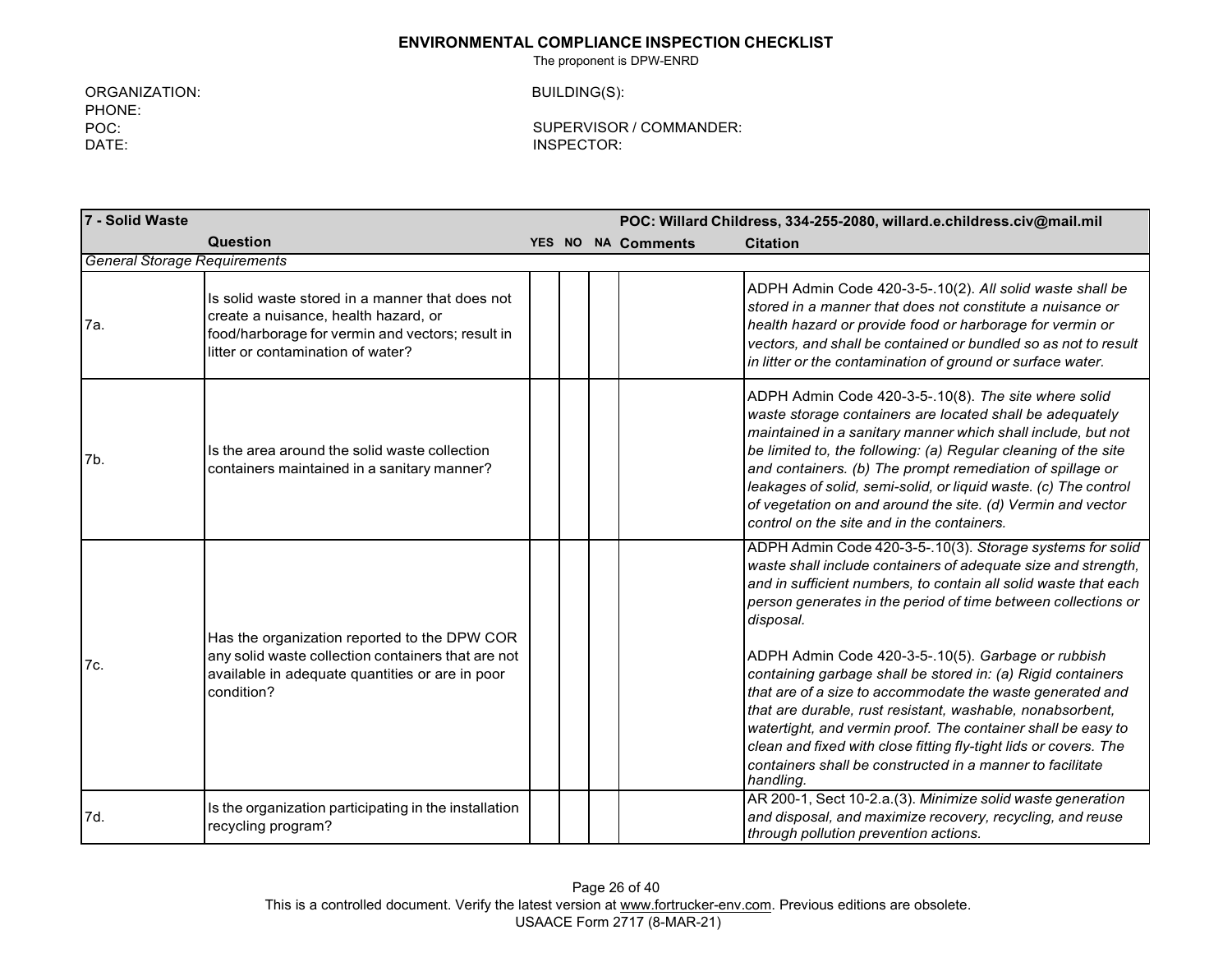| 7 - Solid Waste                | POC: Willard Childress, 334-255-2080, willard.e.childress.civ@mail.mil                                                                                             |  |  |  |                           |                                                                                                                                                                                                                                                                                                                                                                                                                                                                                                                                                                                                                                                                                                          |  |  |  |  |
|--------------------------------|--------------------------------------------------------------------------------------------------------------------------------------------------------------------|--|--|--|---------------------------|----------------------------------------------------------------------------------------------------------------------------------------------------------------------------------------------------------------------------------------------------------------------------------------------------------------------------------------------------------------------------------------------------------------------------------------------------------------------------------------------------------------------------------------------------------------------------------------------------------------------------------------------------------------------------------------------------------|--|--|--|--|
|                                | <b>Question</b>                                                                                                                                                    |  |  |  | <b>YES NO NA Comments</b> | <b>Citation</b>                                                                                                                                                                                                                                                                                                                                                                                                                                                                                                                                                                                                                                                                                          |  |  |  |  |
| 7e.                            | Have potentially hazardous waste streams been<br>evaluated to determine if they are a hazardous<br>waste and managed appropriately based on that<br>determination? |  |  |  |                           | 40 CFR 262.11. A person who generates a solid waste, as<br>defined in 40 CFR 261.2, must make an accurate<br>determination as to whether that waste is a hazardous waste<br>in order to ensure wastes are properly managed according to<br>applicable RCRA regulations. (e) If the waste is determined to<br>be hazardous, the generator must refer to parts 261, 264,<br>265, 266, 267, 268, and 273 of this chapter for possible<br>exclusions or restrictions pertaining to management of the<br>specific waste.                                                                                                                                                                                      |  |  |  |  |
| 7f.                            | Are all used materials and non-regulated wastes<br>identified in the Hazardous Waste Management<br>Plan stored in accordance with Fort Rucker<br>procedures?       |  |  |  |                           | HWMP Section 11. The following sections describe specific<br>management procedures for hazardous wastes, universal<br>wastes, and non-hazardous wastes that are commonly<br>encountered during daily operations at Fort Rucker. [Refer to<br>HWMP for specific guidelines.]                                                                                                                                                                                                                                                                                                                                                                                                                              |  |  |  |  |
| 7g.                            | Does the EO have access to the Integrated Solid<br>Waste Management Plan (ISWMP) (either in<br>hard-copy or electronically)?                                       |  |  |  |                           | ISWMP Section 4.17. Specific responsibilities [of the EO]<br>include:<br>1. Ensure no prohibited items are placed in the trash<br>containers at assigned facilities. Check daily for improper<br>disposal of prohibited items in all waste containers.<br>2. Emphasize waste reduction, recycling, and green<br>purchasing within each organization. Ensure recyclables are<br>segregated prior to placing trash in dumpsters to ensure<br>maximum recycling potential.<br>3. Act as the organization recycling coordinator to organize<br>recycling efforts and coordinate with the environmental office<br>regarding solid waste management, recycling, green<br>purchasing, and pollution prevention. |  |  |  |  |
| <b>Scrap Tire Requirements</b> |                                                                                                                                                                    |  |  |  |                           |                                                                                                                                                                                                                                                                                                                                                                                                                                                                                                                                                                                                                                                                                                          |  |  |  |  |
| 7h.                            | If 10 or more scrap tires are generated during the<br>year, does the organization have a copy of their<br>receiver registration?                                   |  |  |  |                           | ADEM Admin Code 335-4-3-.01 (2). The following scrap tire<br>facilities are required to register with ADEM using ADEM<br>Form 537: (a) Class One and Class Two Receivers.                                                                                                                                                                                                                                                                                                                                                                                                                                                                                                                                |  |  |  |  |
| 7i.                            | Are less than 1,500 scrap tires accumulated for<br>Class I receivers and less than 300 scrap tires<br>accumulated for Class II receivers?                          |  |  |  |                           | ADEM Admin Code 335-4-4-.01 (2). A Class One Receiver<br>may be registered to accumulate no more than 1,500 scrap<br>tires. (3) A Class Two Receiver may be registered to<br>accumulate no more than 300 scrap tires.                                                                                                                                                                                                                                                                                                                                                                                                                                                                                    |  |  |  |  |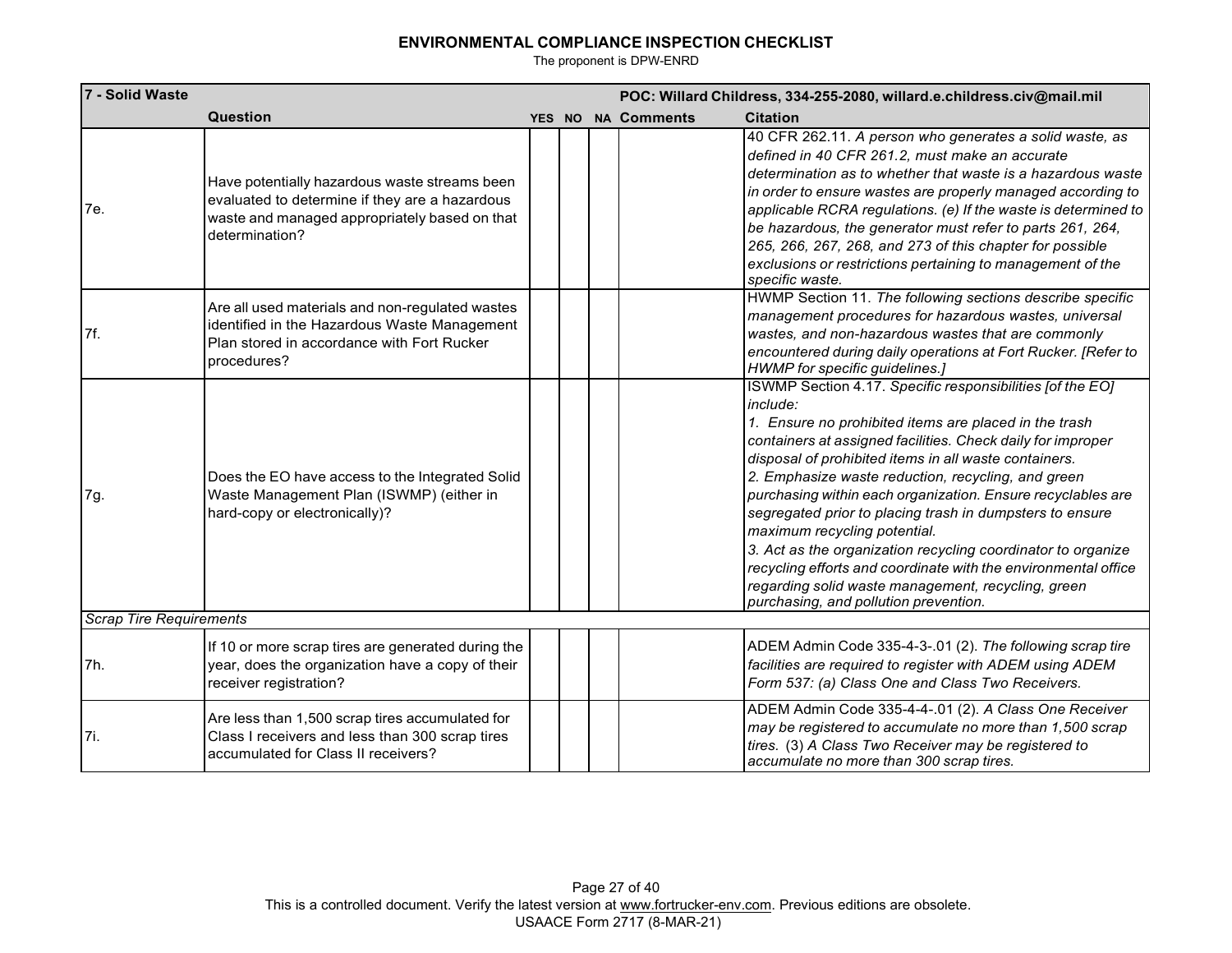| 7 - Solid Waste |                                                                                                           | POC: Willard Childress, 334-255-2080, willard.e.childress.civ@mail.mil |  |                    |                                                                                                                                                                                                                                                                                                                                                                         |
|-----------------|-----------------------------------------------------------------------------------------------------------|------------------------------------------------------------------------|--|--------------------|-------------------------------------------------------------------------------------------------------------------------------------------------------------------------------------------------------------------------------------------------------------------------------------------------------------------------------------------------------------------------|
|                 | Question                                                                                                  | <b>YES NO</b>                                                          |  | <b>NA Comments</b> | <b>Citation</b>                                                                                                                                                                                                                                                                                                                                                         |
| 17j.            |                                                                                                           |                                                                        |  |                    | ADEM Admin Code 335-4-4-.01 (1). No person may expose<br>accumulated scrap tires to the elements for more than thirty<br>(30) days.                                                                                                                                                                                                                                     |
|                 | Have scrap tires been exposed to the elements<br>for less than 7 days?                                    |                                                                        |  |                    | ADEM Admin Code 335-4-5-.01(2). No receiver may expose<br>scrap tires to the elements for more than thirty (30) days. If<br>scrap tires are exposed to the elements for more than seven<br>(7) days, a Vector Control Plan shall be prepared and<br><i>implemented.</i>                                                                                                 |
| 7k.             | Have all shipments of tires been manifested on<br>ADEM Form 536 and are they<br>available for inspection? |                                                                        |  |                    | ADEM Admin Code 335-4-4-.05(b). A receiver who<br>transports, or offers for transportation, more than ten (10)<br>scrap tires per year for off-site processing or disposal shall<br>complete a manifest for each shipment.                                                                                                                                              |
| I 71.           | Does the organization have copies of scrap tire<br>quarterly reports submitted on ADEM Form 539?          |                                                                        |  |                    | ADEM Admin Code 335-4-5-.03. A receiver shall submit a<br>scrap tire quarterly report, utilizing ADEM Form 539, for each<br>quarter of the calendar year (January through March, April<br>through June, July through September, and October through<br>December). All reports shall be submitted to ADEM by the<br>28th day following the end of each reporting period. |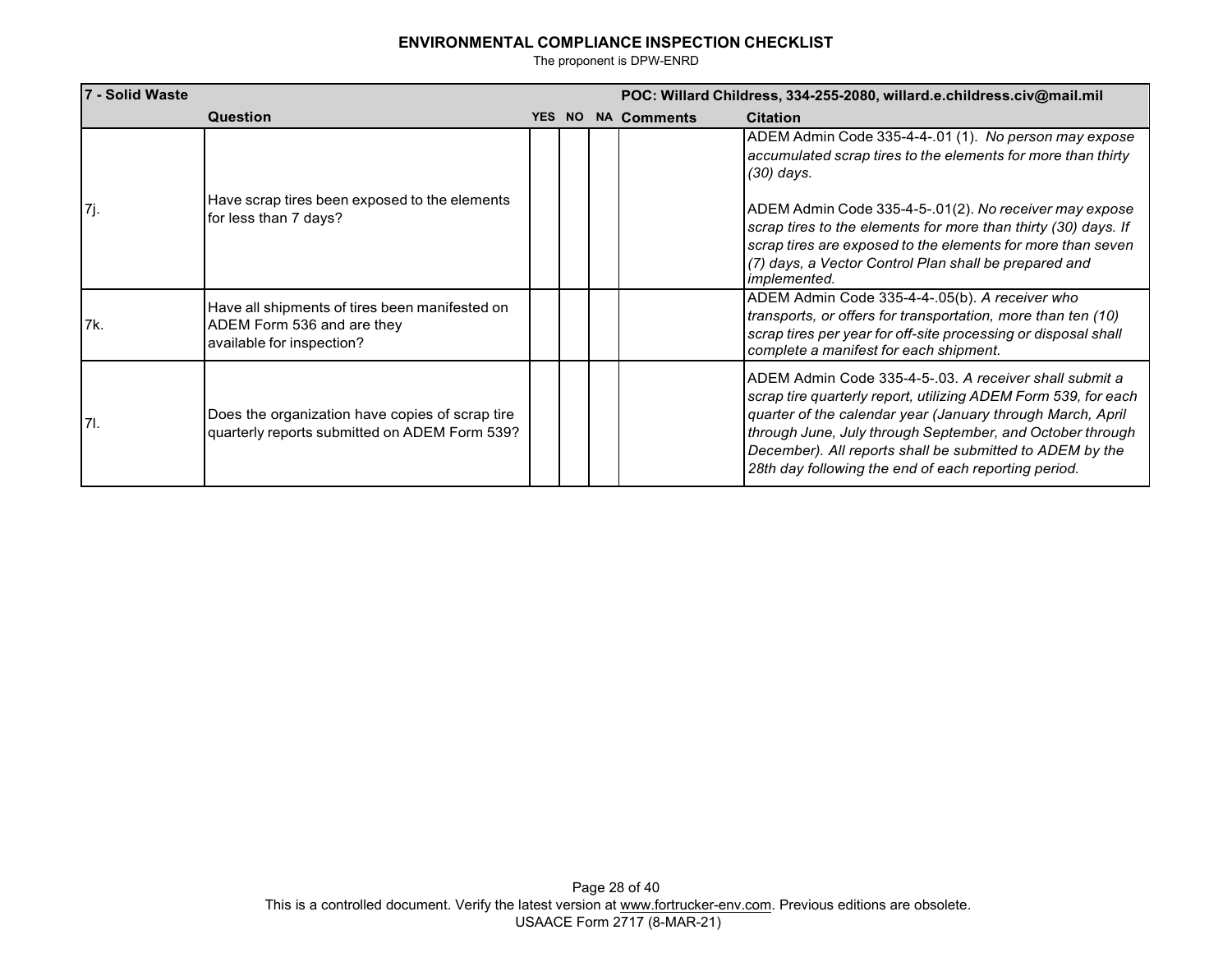| 7 - Solid Waste |                                                                                                                                                           | POC: Willard Childress, 334-255-2080, willard.e.childress.civ@mail.mil |        |  |                    |                                                                                                                                                                                                                                                                                                                                                                                                                                                                                                                                                                                                                                                                                                                                                                                                                                                                                                                                                                                                                                                                                                                                                                                                                                                                                                                   |  |  |  |  |
|-----------------|-----------------------------------------------------------------------------------------------------------------------------------------------------------|------------------------------------------------------------------------|--------|--|--------------------|-------------------------------------------------------------------------------------------------------------------------------------------------------------------------------------------------------------------------------------------------------------------------------------------------------------------------------------------------------------------------------------------------------------------------------------------------------------------------------------------------------------------------------------------------------------------------------------------------------------------------------------------------------------------------------------------------------------------------------------------------------------------------------------------------------------------------------------------------------------------------------------------------------------------------------------------------------------------------------------------------------------------------------------------------------------------------------------------------------------------------------------------------------------------------------------------------------------------------------------------------------------------------------------------------------------------|--|--|--|--|
|                 | Question                                                                                                                                                  |                                                                        | YES NO |  | <b>NA Comments</b> | <b>Citation</b>                                                                                                                                                                                                                                                                                                                                                                                                                                                                                                                                                                                                                                                                                                                                                                                                                                                                                                                                                                                                                                                                                                                                                                                                                                                                                                   |  |  |  |  |
| 7m.             | Does the organization have all required<br>documents for the scrap tire receiver operating<br>record and maintain the record for at least three<br>years? |                                                                        |        |  |                    | ADEM Admin Code 335-4-5-.04. An operating record for the<br>receiver shall be maintained at the facility or in an alternate<br>location approved by ADEM. (a) The following information<br>shall be placed in the operating record as it becomes<br>available: 1. Copies of the ADEM registration approval.<br>2. Registration application. 3. Appropriate information on all<br>vehicles transporting tire materials, to include vehicle<br>identification number, make/model, and license number, and<br>decal numbers assigned to those vehicles. 4. Reports or<br>documentation generated during the normal operation of the<br>receiving facility including, but not limited to:<br>(i) Manifests of tires or tire materials received or shipped. (ii)<br>Quarterly Reports utilizing ADEM Form 539.<br>(iii) Arrangement for fire protection services, if applicable.<br>(iv) Vector Control Plan as referenced in 335-4-1-.04(5).<br>(v) Any other report or document generated in the normal<br>operation of the facility that is submitted to ADEM.<br>(b) Information contained in the operating record shall be<br>retained for at least three (3) years. Records relating to a<br>violation or enforcement action shall not be removed from the<br>operating record until these matters are resolved. |  |  |  |  |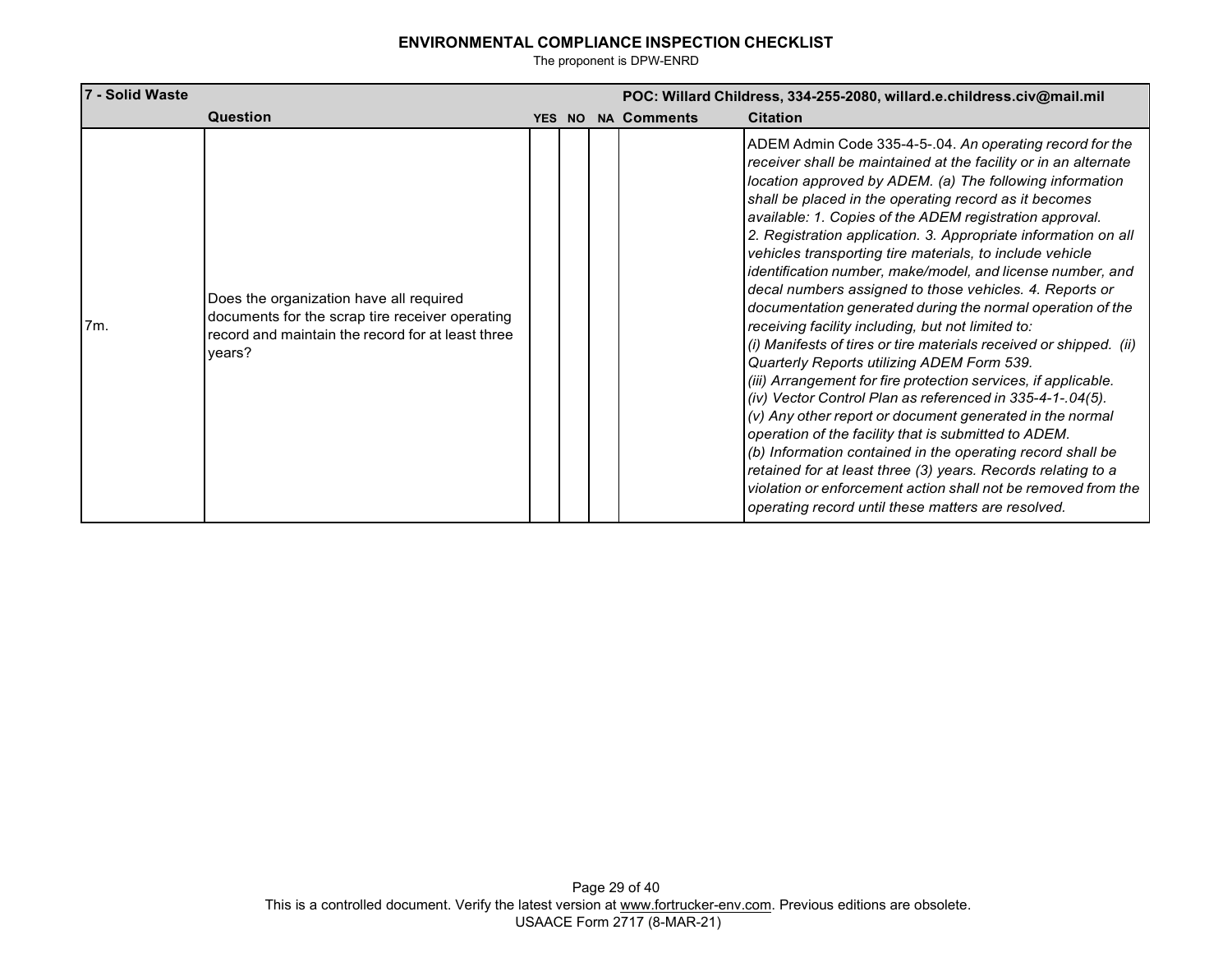The proponent is DPW-ENRD

ORGANIZATION: PHONE: POC: DATE:

BUILDING(S):

| <b>18 - Stormwater - Construction</b> |                                                                                                                                       |            |           |  | POC: Willard Childress, 334-255-2080, willard.e.childress.civ@mail.mil |                                                                                                                                                                                                                                                                                                                                                                                                                                                                                                                                                                                          |  |  |  |
|---------------------------------------|---------------------------------------------------------------------------------------------------------------------------------------|------------|-----------|--|------------------------------------------------------------------------|------------------------------------------------------------------------------------------------------------------------------------------------------------------------------------------------------------------------------------------------------------------------------------------------------------------------------------------------------------------------------------------------------------------------------------------------------------------------------------------------------------------------------------------------------------------------------------------|--|--|--|
|                                       | Question                                                                                                                              | <b>YES</b> | <b>NO</b> |  | <b>NA Comments</b>                                                     | <b>Citation</b>                                                                                                                                                                                                                                                                                                                                                                                                                                                                                                                                                                          |  |  |  |
| l8a.                                  | Do construction projects at this location disturbing<br>acre or more of land have a NPDES Permit<br>Notice of Intent (NOI) from ADEM? |            |           |  |                                                                        | <b>INPDES General Permit ALR100000, Part I A. This permit</b><br>authorizes, subject to the conditions of this permit, discharges<br>associated with construction activity that will result in land<br>disturbance equal to or greater than one (1) acre or from<br>construction activities involving less than one (1) acre and<br>which are part of a common plan of development or sale<br>equal to or greater than one (1) acre occurring on or before<br>and continuing after the effective date of this permit, except<br>for discharges identified under Part I.C. of the permit. |  |  |  |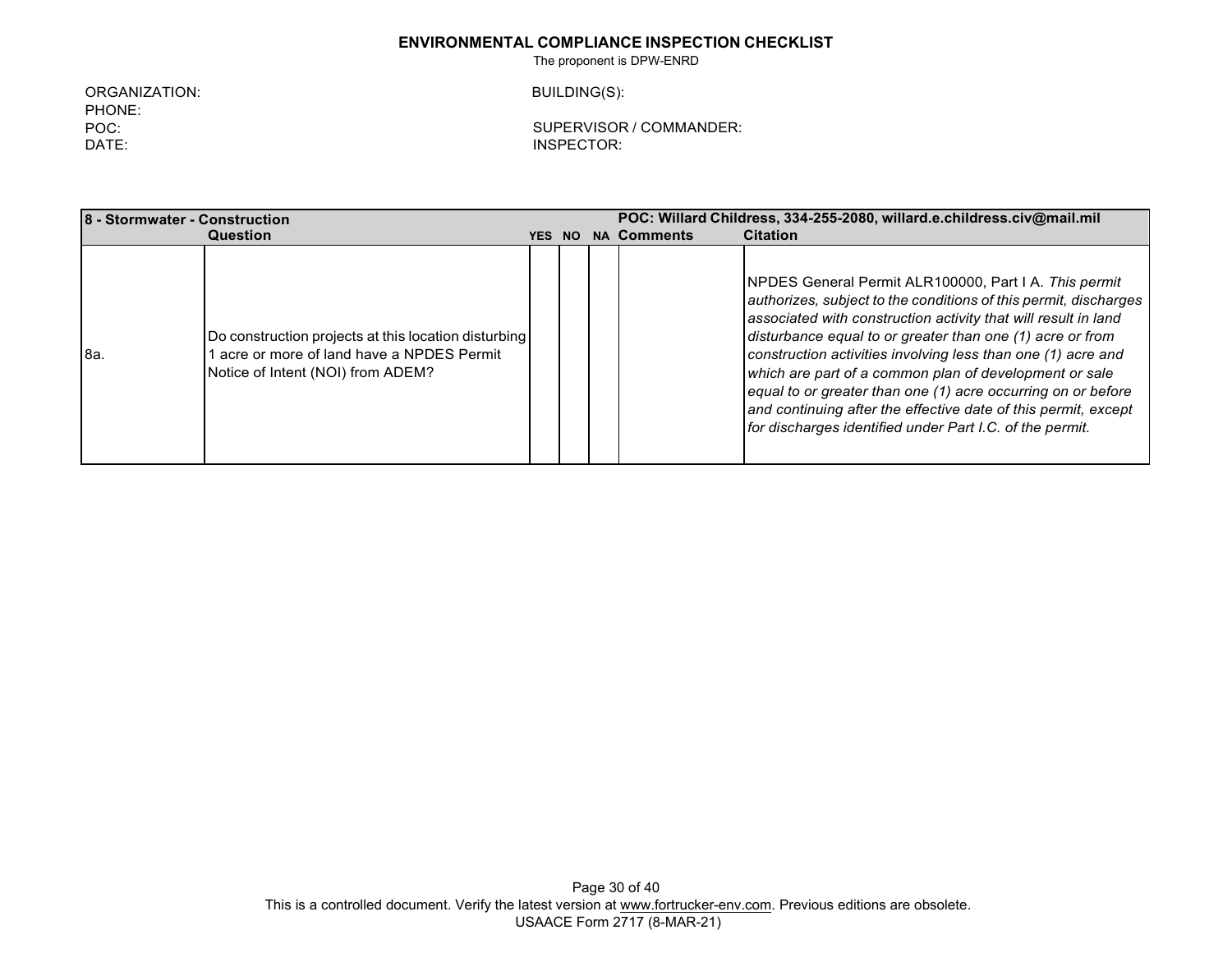| 8 - Stormwater - Construction |                                                                                                                                                                     |  |                    | POC: Willard Childress, 334-255-2080, willard.e.childress.civ@mail.mil                                                                                                                                                                                                                                                                                                                                                                                                                                                                                                                                                                                                                                                                                                                                                                                                                                                                                                                                                                                                                                                                                                                                                                                                                                                                                                                                                                                                                                                                                                                                                                                                                              |
|-------------------------------|---------------------------------------------------------------------------------------------------------------------------------------------------------------------|--|--------------------|-----------------------------------------------------------------------------------------------------------------------------------------------------------------------------------------------------------------------------------------------------------------------------------------------------------------------------------------------------------------------------------------------------------------------------------------------------------------------------------------------------------------------------------------------------------------------------------------------------------------------------------------------------------------------------------------------------------------------------------------------------------------------------------------------------------------------------------------------------------------------------------------------------------------------------------------------------------------------------------------------------------------------------------------------------------------------------------------------------------------------------------------------------------------------------------------------------------------------------------------------------------------------------------------------------------------------------------------------------------------------------------------------------------------------------------------------------------------------------------------------------------------------------------------------------------------------------------------------------------------------------------------------------------------------------------------------------|
|                               | Question                                                                                                                                                            |  | YES NO NA Comments | <b>Citation</b>                                                                                                                                                                                                                                                                                                                                                                                                                                                                                                                                                                                                                                                                                                                                                                                                                                                                                                                                                                                                                                                                                                                                                                                                                                                                                                                                                                                                                                                                                                                                                                                                                                                                                     |
| 8b.                           | Does the EO have access (electronic or hard-<br>copy) to the Stormwater Pollution Prevention<br>Plan (SWPPP) and Best Management Practices<br>(BMP) Plan available? |  |                    | SWPPP Section 4.7. Specific responsibilities of the EO<br>include, but are not limited to, the following:<br>• Implement organization-specific good housekeeping<br>measures, BMPs, and Standard Operating Procedures<br>(SOPs), as those procedures relate this Plan.<br>• Ensure proper storage and management of organization<br>hazardous materials, excess or expired hazardous materials,<br>and waste streams per the Fort Rucker Hazardous Waste<br>Management Plan (HWMP), Fort Rucker Hazardous Material<br>Control Center (HMCC) SOPs, environmental work<br>instructions, and additional guidance provided by DPW-<br>ENRD.<br>· Ensure proper acquisition, organization, storage and<br>maintenance of supplies/equipment for the cleanup of small<br>spills.<br>• Respond to spills occurring within the organization's area of<br>responsibility, and ensure the most efficient spill<br>diversion/containment possible.<br>• Complete annual spill response training as required by the<br>ISCP and SPCC Plan.<br>• Maintain a working knowledge of this Plan as provided for in<br>the Environmental Officer Course.<br>· Train organization personnel about installation<br>environmental programs, policies, and organization-specific<br>SOPs, as well as any organizational level procedures<br>necessary to comply with installation policies and issues<br>relating to this Plan.<br>• Perform inspections of organization operations to ensure<br>compliance and conformance with environmental plans.<br>• Ensure proper reporting and recordkeeping. Maintain<br>records as listed in Section 6.6 of this Plan.<br>• Advise the commander, director, or supervisor of any |
| 8c.                           | Have all personnel received training appropriate<br>to their positions?                                                                                             |  |                    | environmental problems, issues, potential violations, or<br>legalities.                                                                                                                                                                                                                                                                                                                                                                                                                                                                                                                                                                                                                                                                                                                                                                                                                                                                                                                                                                                                                                                                                                                                                                                                                                                                                                                                                                                                                                                                                                                                                                                                                             |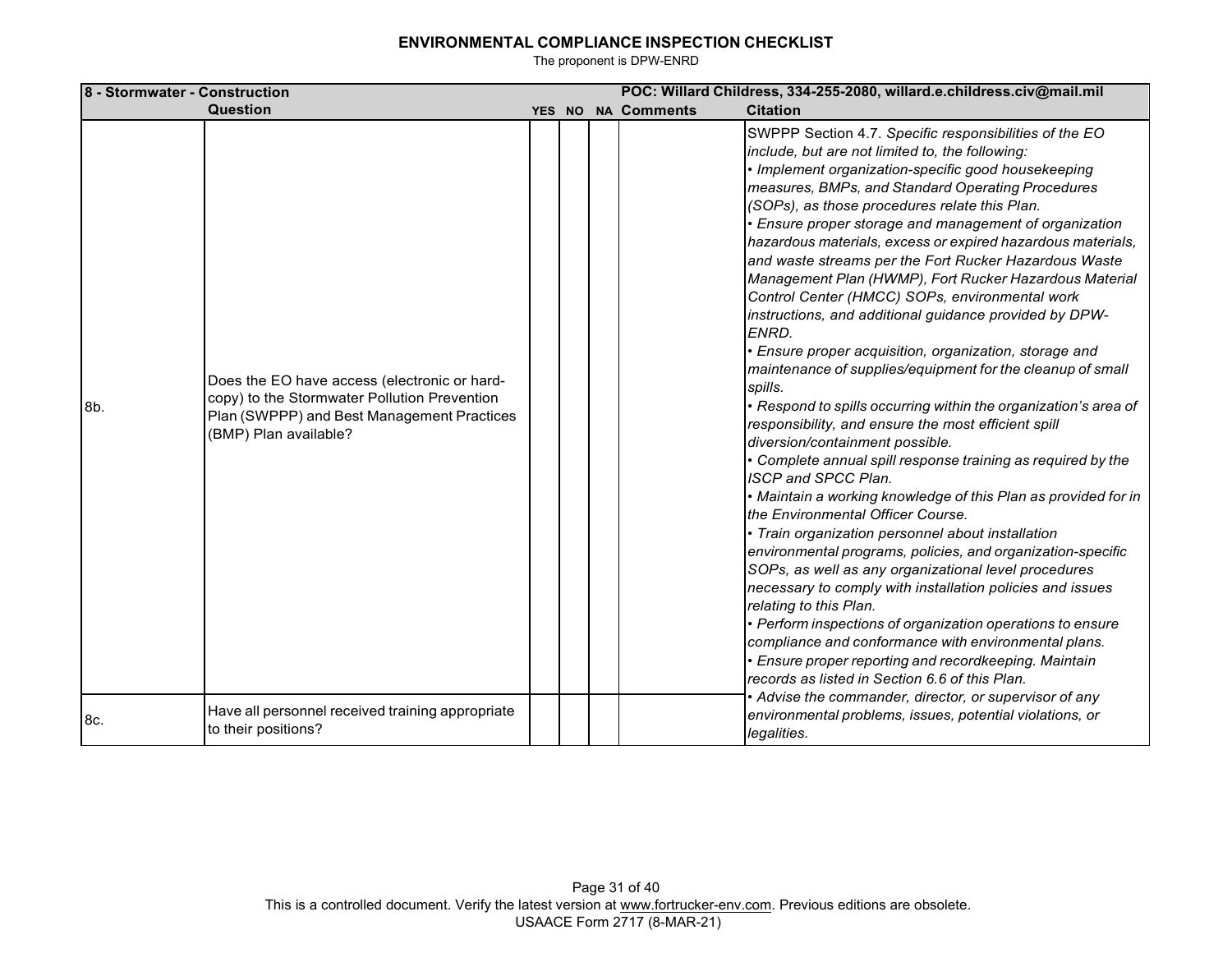| 8 - Stormwater - Construction |                                                                                       |  | POC: Willard Childress, 334-255-2080, willard.e.childress.civ@mail.mil |  |                    |                                                                                                                                                                                                                                                                                                                                                                                                                                                                                                                                                                                                                                                                                                                                                                                                                                                                                                                                    |  |
|-------------------------------|---------------------------------------------------------------------------------------|--|------------------------------------------------------------------------|--|--------------------|------------------------------------------------------------------------------------------------------------------------------------------------------------------------------------------------------------------------------------------------------------------------------------------------------------------------------------------------------------------------------------------------------------------------------------------------------------------------------------------------------------------------------------------------------------------------------------------------------------------------------------------------------------------------------------------------------------------------------------------------------------------------------------------------------------------------------------------------------------------------------------------------------------------------------------|--|
|                               | Question                                                                              |  |                                                                        |  | YES NO NA Comments | <b>Citation</b>                                                                                                                                                                                                                                                                                                                                                                                                                                                                                                                                                                                                                                                                                                                                                                                                                                                                                                                    |  |
| 8d.                           | Do permitted activities have a Construction Best<br>Management Practice Plan (CBMPP)? |  |                                                                        |  |                    | NPDES General Permit ALR100000 Part III E.1. Except as<br>provided by Part II.F.2, construction activity may not<br>commence until a CBMPP has been prepared in a format<br>acceptable to the Department and certified by a QCP as<br>adequate to meet the requirements of this permit.                                                                                                                                                                                                                                                                                                                                                                                                                                                                                                                                                                                                                                            |  |
| l8e.                          | Are BMPs functioning properly?                                                        |  |                                                                        |  |                    | NPDES General Permit ALR100000 Part III H 2.(a). Each day<br>there is activity at the site, the Permittee shall visually<br>observe that portion of the construction project where active<br>disturbance, work, or construction occurred to note any<br>rainfall measurements occurring since the previous<br>observation, and any apparent BMP deficiencies in the area<br>of active disturbance.                                                                                                                                                                                                                                                                                                                                                                                                                                                                                                                                 |  |
| 8f.                           | Are the stormwater outfalls at this location free of<br>silt discharges?              |  |                                                                        |  |                    | NPDES General Permit ALR100000 Part III H 3(a). A site<br>inspection shall consist of a complete and comprehensive<br>observation of the entire construction site including all areas<br>of land disturbance, areas used for storage of materials that<br>are exposed to precipitation, equipment storage and<br>maintenance areas, affected ditches and other stormwater<br>conveyances, as well as all outfalls, receiving waters and<br>stream banks to determine if, and ensure that: (i) Effective<br>erosion controls and sediment controls have been fully<br>implemented and maintained in accordance with this permit,<br>the site CBMPP, and the Alabama Handbook; (ii) Pollutant<br>discharges are being prevented/minimized, and (iii)<br>Discharges do result in a contravention of applicable State<br>water quality standards for the receiving stream(s) or other<br>waters impacted or affected by the Permittee. |  |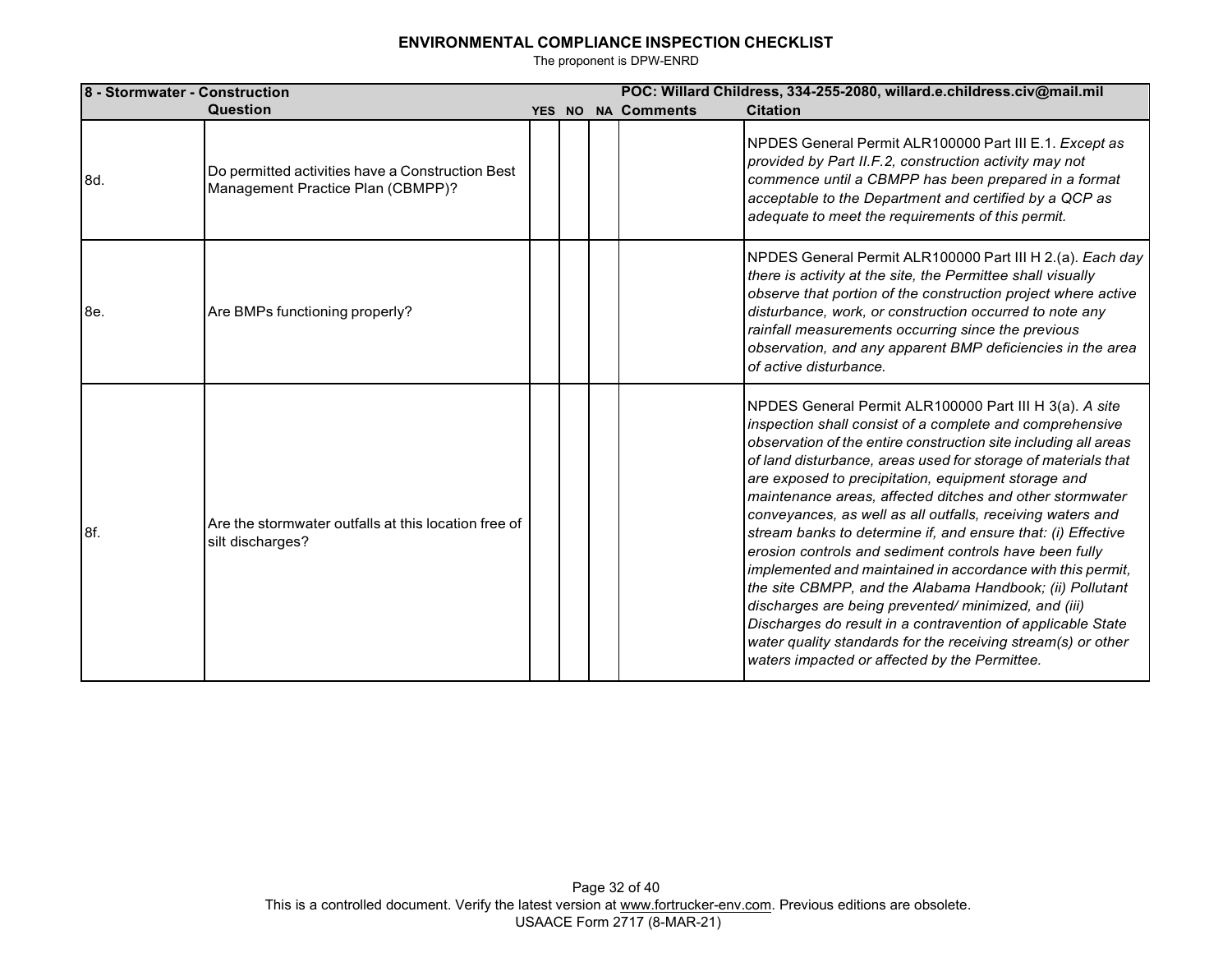| 8 - Stormwater - Construction |                                                                                                                                                                                             |        |  |                    | POC: Willard Childress, 334-255-2080, willard.e.childress.civ@mail.mil                                                                                                                                                                                                                                                                                                                                                                                                                                                                                                                                                                                                                                                                                                                                                                                                                                                                                                                                                                                              |
|-------------------------------|---------------------------------------------------------------------------------------------------------------------------------------------------------------------------------------------|--------|--|--------------------|---------------------------------------------------------------------------------------------------------------------------------------------------------------------------------------------------------------------------------------------------------------------------------------------------------------------------------------------------------------------------------------------------------------------------------------------------------------------------------------------------------------------------------------------------------------------------------------------------------------------------------------------------------------------------------------------------------------------------------------------------------------------------------------------------------------------------------------------------------------------------------------------------------------------------------------------------------------------------------------------------------------------------------------------------------------------|
|                               | Question                                                                                                                                                                                    | YES NO |  | <b>NA Comments</b> | <b>Citation</b>                                                                                                                                                                                                                                                                                                                                                                                                                                                                                                                                                                                                                                                                                                                                                                                                                                                                                                                                                                                                                                                     |
| 8g.                           | Are inspections of the site being performed and<br>documented on a regular basis?                                                                                                           |        |  |                    | NPDES General Permit ALR100000 Part III H 3(a) - (i). A site<br>inspection shall consist of a complete and comprehensive<br>observation of the entire construction site including all areas<br>of land disturbance, areas used for storage of materials that<br>are exposed to precipitation, equipment storage and<br>maintenance areas, affected ditches and other stormwater<br>conveyances, as well as all outfalls, receiving waters and<br>stream banks to determine if, and ensure that: (i) Effective<br>erosion controls and sediment controls have been fully<br>implemented and maintained in accordance with this permit,<br>the site CBMPP, and the Alabama Handbook; (ii) Pollutant<br>discharges are being prevented/minimized, and (iii)<br>Discharges do result in a contravention of applicable State<br>water quality standards for the receiving stream(s) or other<br>waters impacted or affected by the Permittee.                                                                                                                            |
| 8h.                           | If the construction project requiring an NOI is<br>complete, has a Notice of Termination (NOT)<br>been submitted to ADEM (after review and<br>concurrence from the Environmental Division)? |        |  |                    | NPDES General Permit ALR100000 Part IV S. 1. The<br>Permittee must submit a Notice of Termination (NOT) in a<br>format acceptable to the Department within thirty (30) days of<br>one of the following conditions: (a) Final stabilization as<br>defined in Part V has been achieved on all portions of the<br>site; (b) Another operator has assumed control over all areas<br>of the site that have not achieved final stabilization and the<br>new operator has submitted an NOI for coverage under this<br>permit; or (c) Coverage under an individual permit or<br>alternative general permit has been obtained. 2. The NOT<br>shall include: (a) The Permittee name, permit number, and<br>location of the site, and (b) Certification by the Permittee and<br>the QCP that all construction activity covered by this permit<br>has been completed and final stabilization has been<br>achieved, or (c) Identification, including complete contact<br>information, of the person that has assumed legal or<br>operational control over the construction site. |
| 8i.                           | Are stormwater outfalls and discharges free from<br>evidence of discharge or oils or other regulated<br>materials/wastes?                                                                   |        |  |                    | Fort Rucker Permit Number AL0002178. All stormwater<br>discharges must be free of sheen and visible oil, floating<br>solids, or visible foam in other than trace amounts.                                                                                                                                                                                                                                                                                                                                                                                                                                                                                                                                                                                                                                                                                                                                                                                                                                                                                           |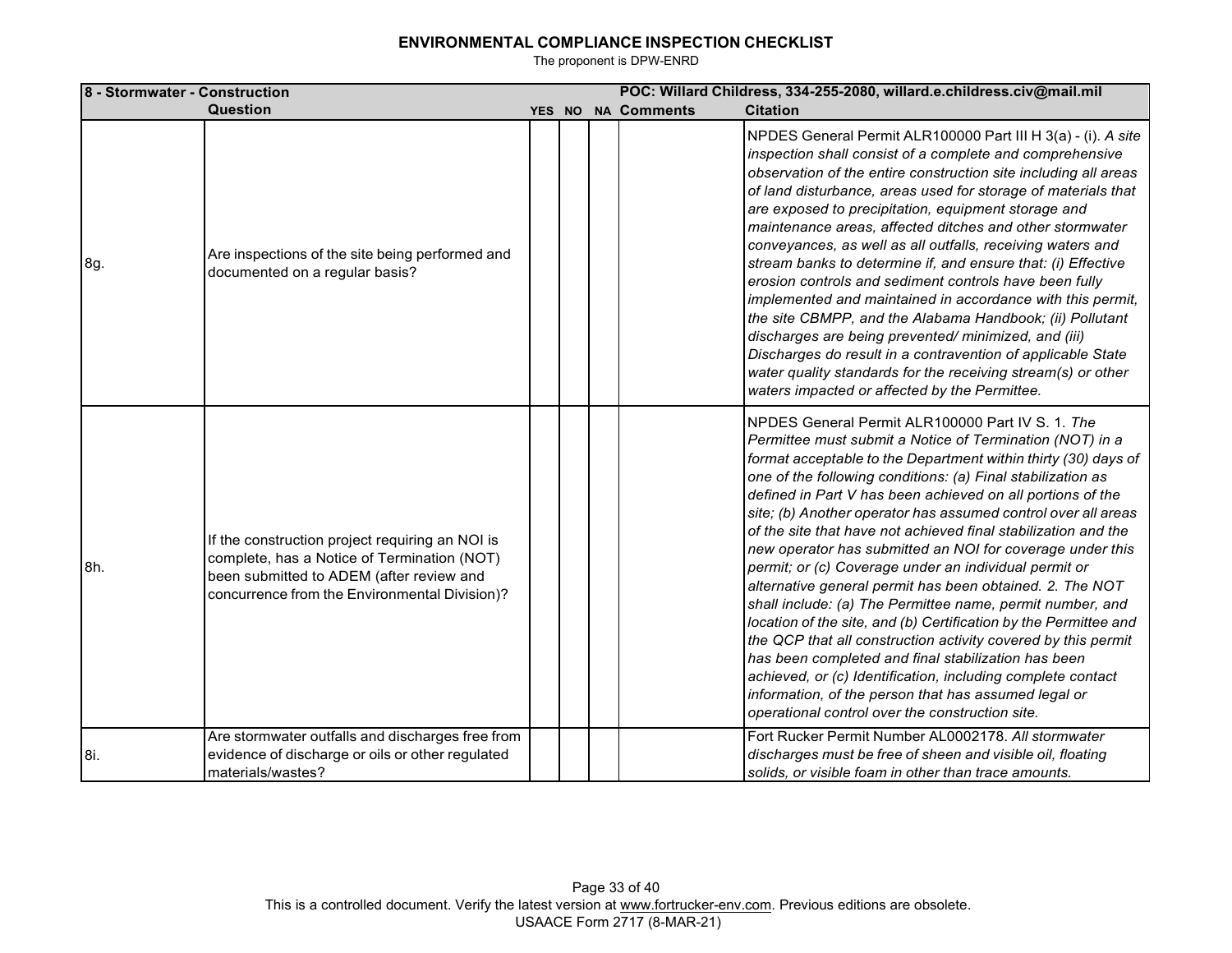The proponent is DPW-ENRD

ORGANIZATION: PHONE: POC: DATE:

BUILDING(S):

| 9 - Stormwater - Industrial |                                                                                                                           | POC: Willard Childress, 334-255-2080, willard.e.childress.civ@mail.mil |  |                           |                                                                                                                                                                                                                                                                                                                                                                                                                                                                                                                                                                          |
|-----------------------------|---------------------------------------------------------------------------------------------------------------------------|------------------------------------------------------------------------|--|---------------------------|--------------------------------------------------------------------------------------------------------------------------------------------------------------------------------------------------------------------------------------------------------------------------------------------------------------------------------------------------------------------------------------------------------------------------------------------------------------------------------------------------------------------------------------------------------------------------|
|                             | Question                                                                                                                  |                                                                        |  | <b>YES NO NA Comments</b> | <b>Citation</b>                                                                                                                                                                                                                                                                                                                                                                                                                                                                                                                                                          |
| 9a.                         | Are stormwater outfalls and discharges free from<br>evidence of discharge or oils or other regulated<br>materials/wastes? |                                                                        |  |                           | Fort Rucker Permit Number AL0002178. All stormwater<br>discharges must be free of sheen and visible oil, floating<br>solids, or visible foam in other than trace amounts.                                                                                                                                                                                                                                                                                                                                                                                                |
|                             |                                                                                                                           |                                                                        |  |                           | SWPPP and BMP Plan, Section 6.2. Preventive maintenance<br>BMPs include the following activities:<br>• Examine equipment, operational systems and stormwater<br>control devices for proper operation.<br>• Conduct equipment maintenance as prescribed by                                                                                                                                                                                                                                                                                                                |
| 9b.                         | Is preventive maintenance performed on<br>equipment as specified in the SWPPP and BMP<br>Plan?                            |                                                                        |  |                           | applicable technical manuals.<br>• Repair or replace damaged, broken, defective, or outdated<br>equipment and systems.<br>• Inspect OWS for build-up of oils, fuels, and sediments. If<br>separators must be cleaned, take the appropriate steps to<br>schedule cleaning as defined in ENV-WA004, Washrack and<br>Oil Water Separator Operation and Maintenance.<br>• Schedule periodic tests of tanks, pumps, and piping at bulk<br>fuel storage areas as specified within the SPCC Plan.<br>• Maintain records on inspections and testing of equipment<br>and systems. |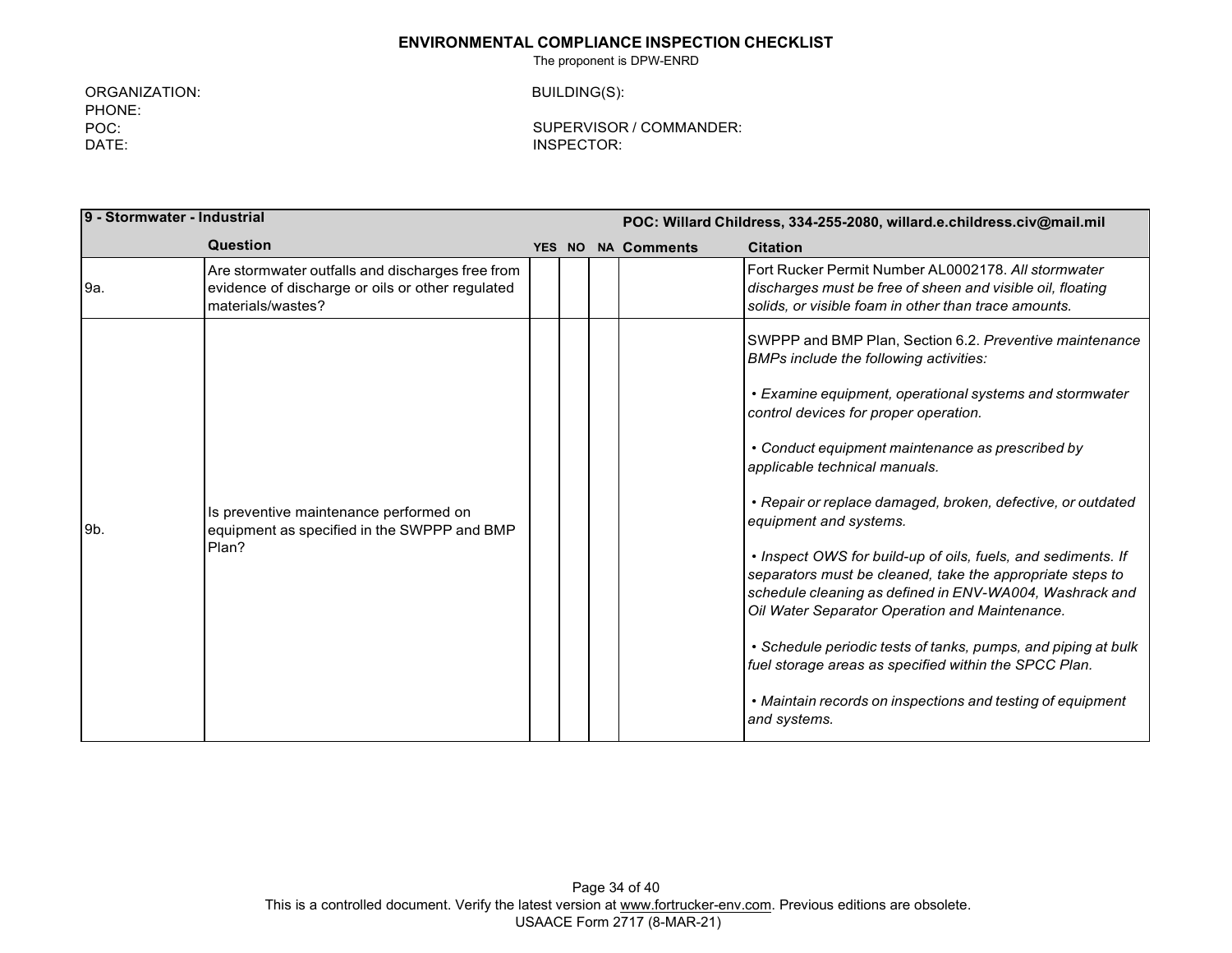| 19 - Stormwater - Industrial |                                                                                                                                                  | POC: Willard Childress, 334-255-2080, willard.e.childress.civ@mail.mil |  |                    |                                                                                                                                                                                                                                                                                                                                                                                                                                                                                                                                                                                                                                                                                                                    |
|------------------------------|--------------------------------------------------------------------------------------------------------------------------------------------------|------------------------------------------------------------------------|--|--------------------|--------------------------------------------------------------------------------------------------------------------------------------------------------------------------------------------------------------------------------------------------------------------------------------------------------------------------------------------------------------------------------------------------------------------------------------------------------------------------------------------------------------------------------------------------------------------------------------------------------------------------------------------------------------------------------------------------------------------|
|                              | Question                                                                                                                                         |                                                                        |  | YES NO NA Comments | <b>Citation</b>                                                                                                                                                                                                                                                                                                                                                                                                                                                                                                                                                                                                                                                                                                    |
| 9c.                          | Are secondary containment areas inspected<br>following each rain event and any discharges of<br>collected water document on USAACE Form<br>2716? |                                                                        |  |                    | SWPPP and BMP Plan, Section 6.3. After each significant<br>rain event, operators inspect secondary containment areas to<br>ensure that no POL or other hazardous materials are<br>released to the environment with the collected stormwater.<br>These inspections are documented on USAACE Form 2716,<br>Secondary Containment Draining Activity Log.                                                                                                                                                                                                                                                                                                                                                              |
| 9d.                          | Are spill prevention and response BMPs<br>implemented in a manner to be protective of<br>stormwater?                                             |                                                                        |  |                    | SWPPP and BMP Plan, Section 6.4. The following spill<br>prevention and response BMPs are required to be<br>implemented to identify, reduce, and eliminate spills.<br>• Provide leak detection devices and overflow controls as<br>specified in the SPCC Plan;<br>Store all containers of oil 55-gallons or larger and all<br>containers of liquid hazardous waste with adequate<br>secondary containment;<br>• Use material transfer procedures that reduce the chance of<br>leaks or spills:<br>• Ensure spill response equipment is easily accessible and all<br>personnel are familiar with its location; and<br>• Inspect containers as specified within the SPCC Plan and<br>Hazardous Waste Management Plan. |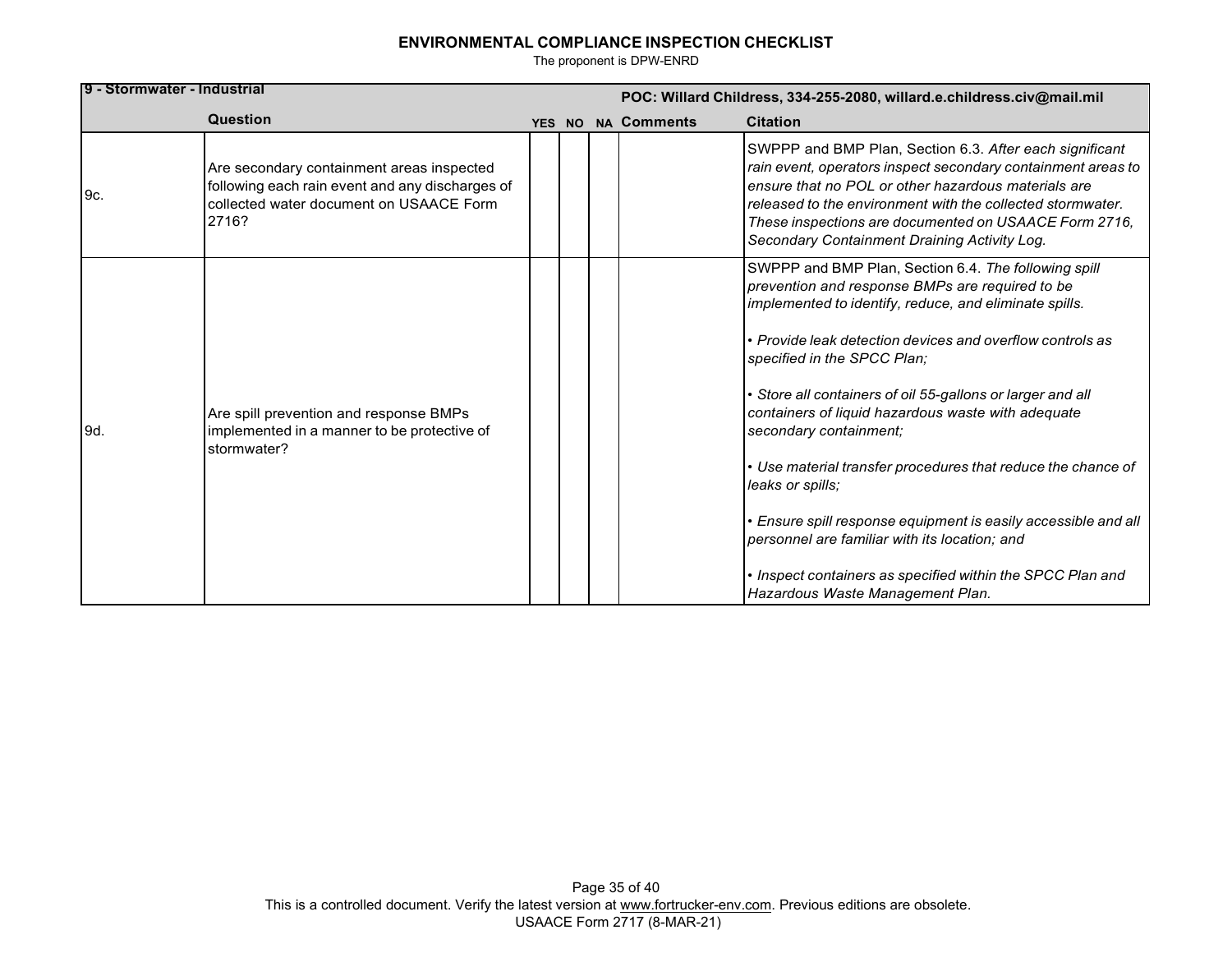The proponent is DPW-ENRD

ORGANIZATION: PHONE: POC: DATE:

BUILDING(S):

| <b>Air Quality</b> |                                                                                        | POC: Al Townsend, 334-255-1659, alfred.t.townsend.civ@mail.mil |  |                    |                                                                                                                                                                                                                                                                                                                                                                                 |
|--------------------|----------------------------------------------------------------------------------------|----------------------------------------------------------------|--|--------------------|---------------------------------------------------------------------------------------------------------------------------------------------------------------------------------------------------------------------------------------------------------------------------------------------------------------------------------------------------------------------------------|
|                    | Question                                                                               | <b>YES NO</b>                                                  |  | <b>NA Comments</b> | <b>Citation</b>                                                                                                                                                                                                                                                                                                                                                                 |
| 10a.               | Are all aerospace paint booth manometers<br>currently in good working order?           |                                                                |  |                    | 40 CFR 63.751 (c). Dry particulate filter, HEPA filter, and<br>waterwash systems - primer, topcoat, and specialty coating<br>application operations. (1) Each owner or operator using a dry<br>particulate filter system to meet the requirements of 40 CFR                                                                                                                     |
| 10 <sub>b</sub>    | Is there a log for recording daily pressure<br>readings at each aerospace paint booth? |                                                                |  |                    | $(63.745(g)(2)$ shall, while primer, topcoat, and specialty coating<br>application operations are occurring, continuously monitor the<br>pressure drop across the system and read and record the<br>pressure drop once per shift following the recordkeeping<br>requirements of 40 CFR 63.752(d), or install an interlock<br>system as specified in 40 CFR 63.745(g)(2)(iv)(C). |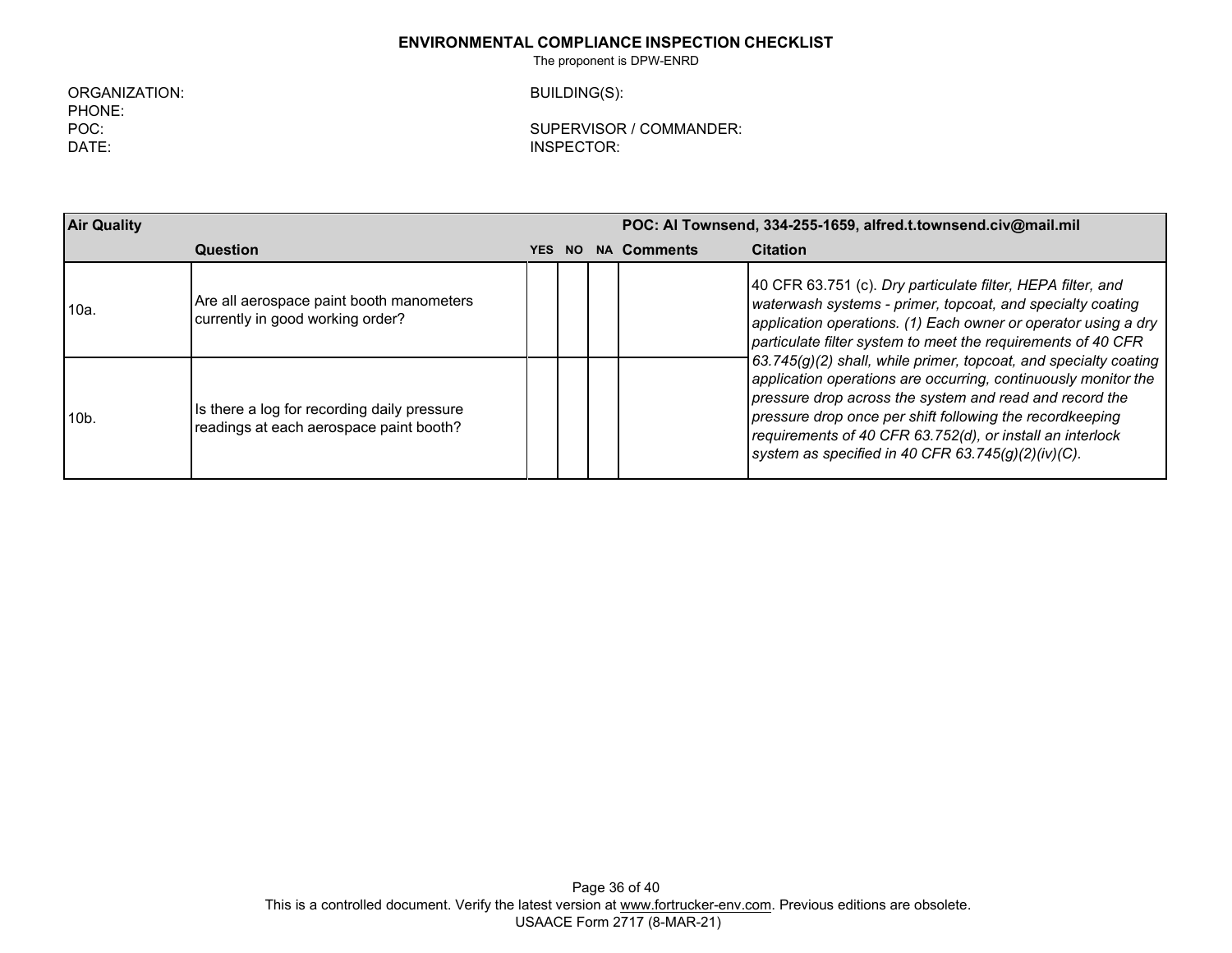| <b>Air Quality</b> |                                                                                                                                                        |  |  |  |                    | POC: Al Townsend, 334-255-1659, alfred.t.townsend.civ@mail.mil                                                                                                                                                                                                                                                                              |  |  |
|--------------------|--------------------------------------------------------------------------------------------------------------------------------------------------------|--|--|--|--------------------|---------------------------------------------------------------------------------------------------------------------------------------------------------------------------------------------------------------------------------------------------------------------------------------------------------------------------------------------|--|--|
|                    | Question                                                                                                                                               |  |  |  | YES NO NA Comments | <b>Citation</b>                                                                                                                                                                                                                                                                                                                             |  |  |
| 10c.               | For each aerospace paintbooth, is there a<br>log for recording daily use of all specialty<br>coatings, including top coats, primers,<br>and strippers? |  |  |  |                    | 40 CFR 63.752 (c) (3). For low HAP content uncontrolled<br>primers with organic HAP content less than or equal to 250 g/l<br>(2.1 lb/gal) less water as applied and VOC content less than<br>or equal to 250 g/l (2.1 lb/gal) less water and exempt solvents<br>as applied:                                                                 |  |  |
|                    |                                                                                                                                                        |  |  |  |                    | (i) Annual purchase records of the total volume of each primer<br>purchased; and<br>(ii) All data, calculations, and test results (including EPA                                                                                                                                                                                            |  |  |
|                    |                                                                                                                                                        |  |  |  |                    | Method 24 results) used in determining the organic HAP and<br>VOC content as applied. These records shall consist of the<br>manufacturer's certification when the primer is applied as<br>received, or the data and calculations used to determine Hi if                                                                                    |  |  |
|                    |                                                                                                                                                        |  |  |  |                    | not applied as received.<br>40 CFR 63.752 (c) (4). (4) For primers, topcoats, and<br>specialty coatings complying with the organic HAP or VOC<br>content level by averaging:                                                                                                                                                                |  |  |
|                    |                                                                                                                                                        |  |  |  |                    | (i) The monthly volume-weighted average masses of organic<br>HAP emitted per unit volume of coating as applied (less water)<br>(Ha) and of VOC emitted per unit volume of coating as applied<br>(less water and exempt solvents) (Ga) for all coatings (as<br>determined by the procedures specified in 40 CFR 63.750(d)<br>and $(f)$ ; and |  |  |
|                    |                                                                                                                                                        |  |  |  |                    | All data, calculations, and test results (including EPA Method<br>24 results) used to determine the values of Ha andGa.                                                                                                                                                                                                                     |  |  |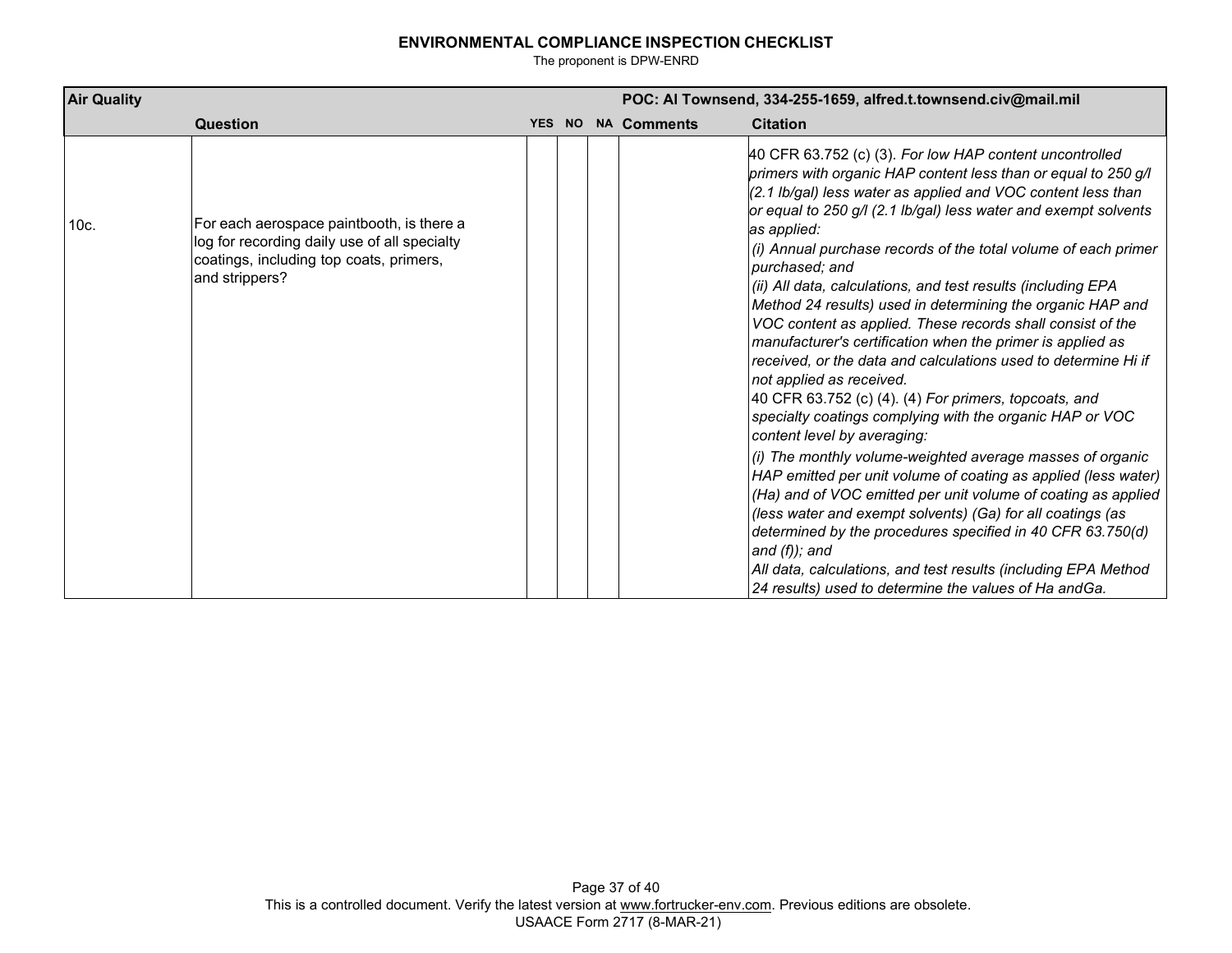| <b>Air Quality</b> |                                                                                                                                      |  | POC: Al Townsend, 334-255-1659, alfred.t.townsend.civ@mail.mil |                    |                                                                                                                                                                                                                                                                                                                                                                                                                                                                                                                                                                                                                                                                                                                                                                                                                                                                                                                                                                                                                                                                                                                                                                                                                                                                                                                                                                                                                                                                                                                                                                                                                                 |
|--------------------|--------------------------------------------------------------------------------------------------------------------------------------|--|----------------------------------------------------------------|--------------------|---------------------------------------------------------------------------------------------------------------------------------------------------------------------------------------------------------------------------------------------------------------------------------------------------------------------------------------------------------------------------------------------------------------------------------------------------------------------------------------------------------------------------------------------------------------------------------------------------------------------------------------------------------------------------------------------------------------------------------------------------------------------------------------------------------------------------------------------------------------------------------------------------------------------------------------------------------------------------------------------------------------------------------------------------------------------------------------------------------------------------------------------------------------------------------------------------------------------------------------------------------------------------------------------------------------------------------------------------------------------------------------------------------------------------------------------------------------------------------------------------------------------------------------------------------------------------------------------------------------------------------|
|                    | Question                                                                                                                             |  |                                                                | YES NO NA Comments | <b>Citation</b>                                                                                                                                                                                                                                                                                                                                                                                                                                                                                                                                                                                                                                                                                                                                                                                                                                                                                                                                                                                                                                                                                                                                                                                                                                                                                                                                                                                                                                                                                                                                                                                                                 |
| 10d.               | Are solvent containers, including parts washers,<br>BECCA cleaners, and original product containers,<br>kept closed when not in use? |  |                                                                |                    | 40 CFR 63.751 (a): Enclosed spray gun cleaners. Each owner<br>or operator using an enclosed spray gun cleaner under 40<br>CFR 63.744(c)(1) shall visually inspect the seals and all other<br>potential sources of leaks associated with each enclosed gun<br>spray cleaner system at least once per month. Each<br>inspection shall occur while the system is in operation.<br>40 CFR 63.744 Standards: Cleaning operations.<br>(a) Housekeeping measures. Each owner or operator of a new<br>or existing cleaning operation subject to this subpart shall<br>comply with the requirements in these paragraphs unless the<br>cleaning solvent used is identified in Table 1 of this section or<br>or meets the definition of "Non-HAP material" in 40 CFR<br>63.742.<br>(1) Unless the owner or operator satisfies the requirements in<br>paragraph (a)(4) of this section, place used solvent-laden<br>cloth, paper, or any other absorbent applicators used for<br>cleaning in bags or other closed containers. Ensure that these<br>bags and containers are kept closed at all times except when<br>depositing or removing these materials from the container.<br>Use bags and containers of such design so as to contain the<br>vapors of the cleaning solvent. Cotton-tipped swabs used for<br>very small cleaning operations are exempt from this<br>requirement. (2) Unless the owner or operator satisfies the<br>requirements in paragraph (a)(4) of this section, store fresh<br>and spent cleaning solvents, except semi-aqueous solvent<br>cleaners, used in aerospace cleaning operations in closed<br>containers. |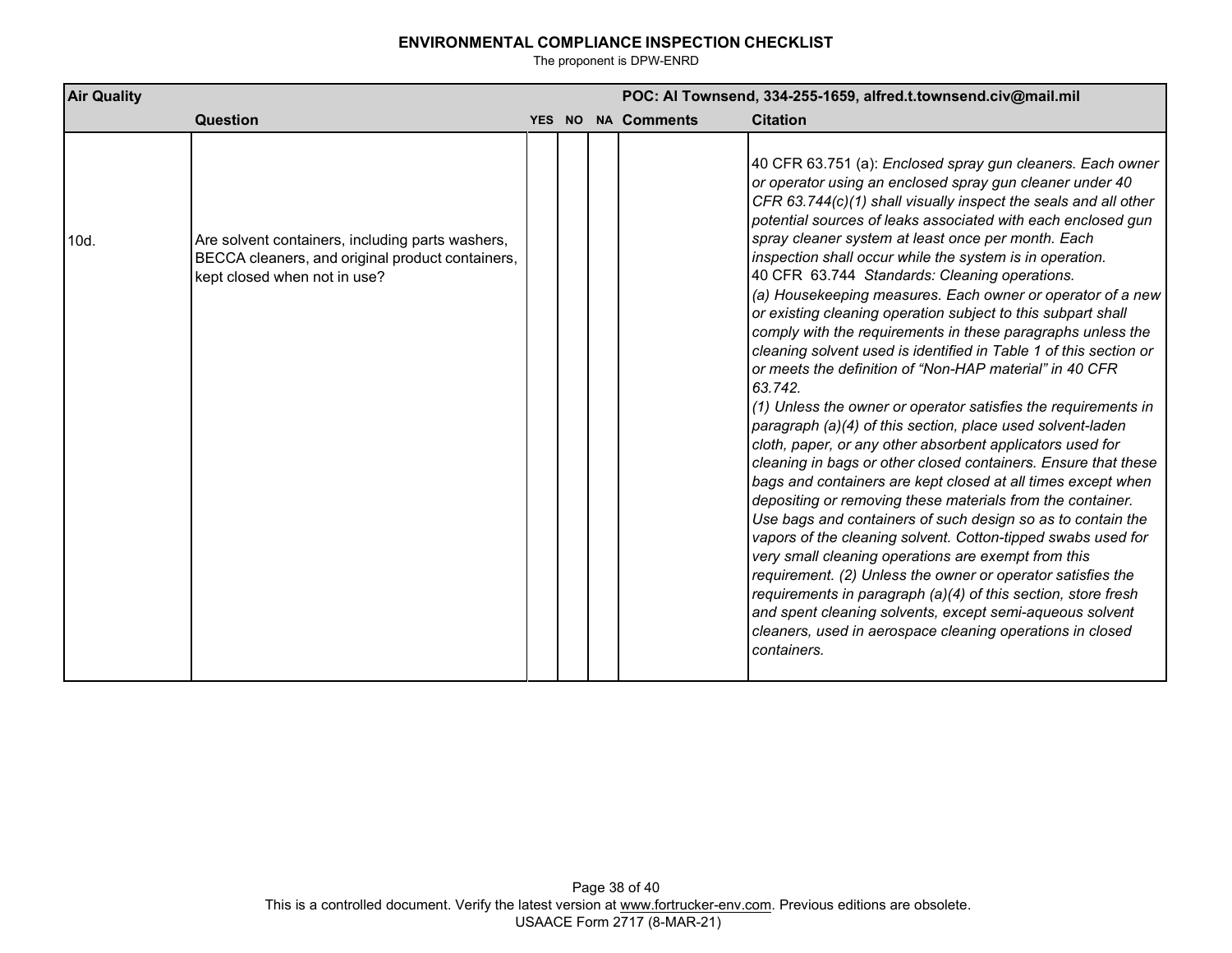The proponent is DPW-ENRD

ORGANIZATION: PHONE: POC: DATE:

BUILDING(S):

| <b>Observations</b> |                                      |  |  |  | POC: Melissa Lowlavar, 334-255-1653, melissa.g.lowlavar3.civ@mail.mil |                                                                             |  |
|---------------------|--------------------------------------|--|--|--|-----------------------------------------------------------------------|-----------------------------------------------------------------------------|--|
|                     | Question                             |  |  |  | YES NO NA Comments                                                    | <b>Citation</b>                                                             |  |
| 111a.               | Observations during this inspection. |  |  |  |                                                                       | Please contact DPW-ENRD with any questions regarding this  <br>linspection. |  |